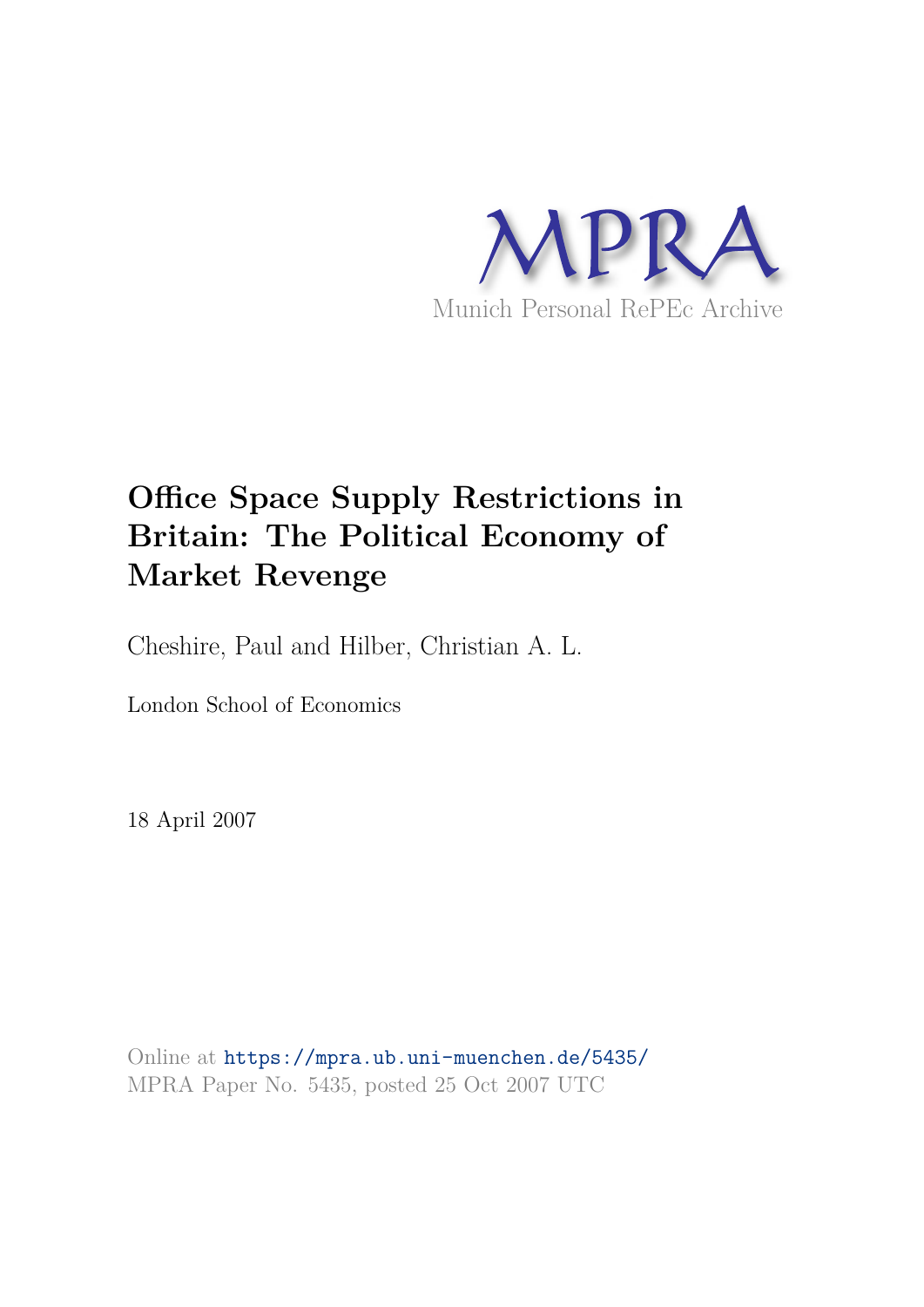## Office Space Supply Restrictions in Britain: The Political Economy of Market Revenge

Paul Cheshire and Christian Hilber

This Version: 18 April 2007



Professor Paul Cheshire, Dr Christian Hilber London School of Economics Department of Geography & Environment Houghton St London WC2A 2AE p.cheshire@lse.ac.uk c.hilber@lse.ac.uk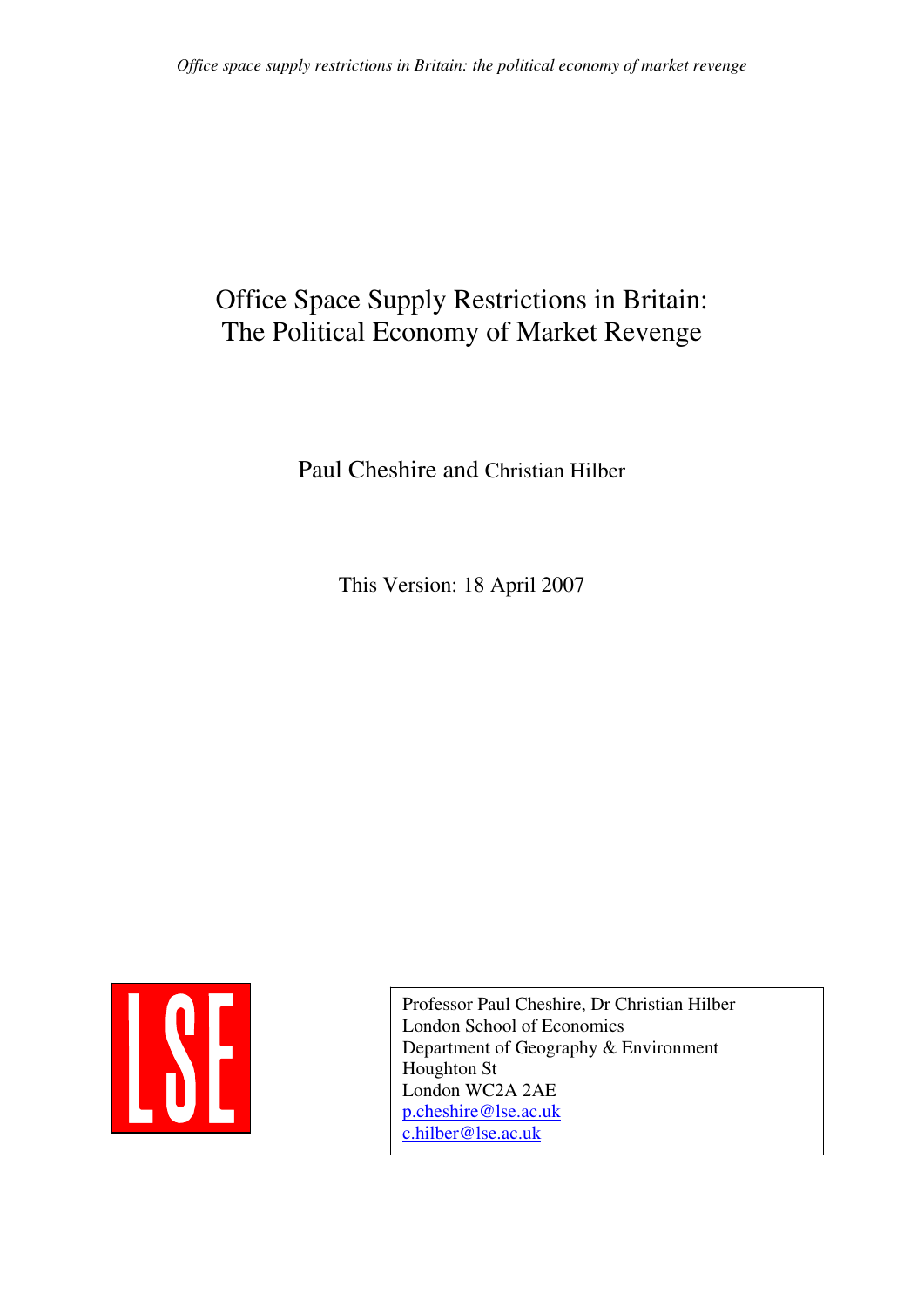## Office Space Supply Restrictions in Britain: The Political Economy of Market Revenge

#### **Abstract**

*Office space in Britain is the most expensive in the world and regulatory constraints are the obvious explanation. We estimate the 'regulatory tax' for 14 British office locations from 1961 to 2005. These are orders of magnitude greater than estimates for Manhattan condominiums or office space in continental Europe. Exploiting the panel data, we provide strong support for our hypothesis that the regulatory tax varies according to whether an area is controlled by business interests or residents. Our results imply that the cost of the 1990 change converting commercial property taxes from a local to a national basis – transparently removing any fiscal incentive to permit local development – exceeded any plausible rise in local property taxes.* 

**JEL classification**: H3, J6, Q15, R52. **Keywords**: Land use regulation, regulatory costs, business taxation, office markets.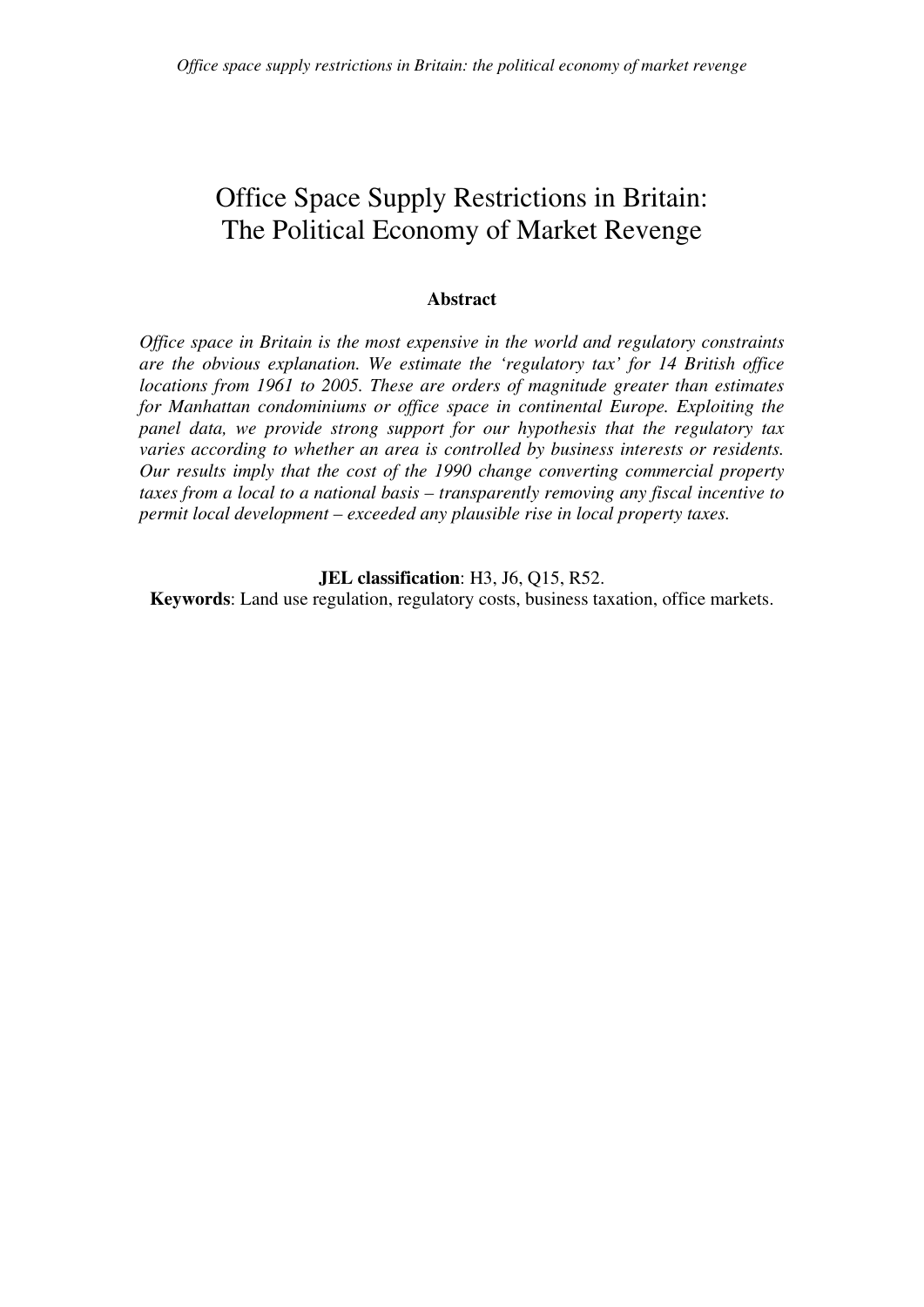#### **1** Introduction: The Problem in an International Perspective<sup>1</sup>

The cost of constructing a  $m<sup>2</sup>$  of office space in Birmingham, England, in 2004 was approximately half that in Manhattan<sup>2</sup>. This is not very surprising since Birmingham is a struggling, medium sized city on the flat plains of the British Midlands and Manhattan is big, topographically constrained, prosperous and highly dynamic. If we were looking for an American equivalent to Birmingham, maybe, St Louis, Missouri would pop up. When we couple the cost of construction with the costs of occupation of that same  $m<sup>2</sup>$ , however, we do get a shock. In the same year, the total occupation costs per  $m<sup>2</sup>$  were 44 percent higher in Birmingham than they were in Manhattan (KingSturge, 2004). Something very odd must be going on. The obvious anomaly is the intensity and restrictiveness of land use controls in the UK and this paper sets out to investigate the economic costs of these restrictions and what drives them.

In the past few years US urban economists have become interested in the analysis of land use regulation and concerned about increasing regulatory restrictions influencing the supply and costs of housing<sup>3</sup> and perhaps sorting between cities<sup>4</sup>. Glaeser *et al* (2005) for example conclude that regulatory restrictions increase housing prices in the most tightly constrained metro areas by some 50 percent and by considerably more in Manhattan. This is potentially of concern because not only is the effective tax substantial but it has been rising over time. However, no researcher has yet reported a significant effect of regulatory constraint on the costs of commercial space in the US. This is no great surprise given the fiscal incentives to local communities to allow commercial development.

The situation in the UK, however, is several orders of magnitudes more restricted. This is partly because land use regulation in the UK takes the form of universal growth constraints: and growth constraints applied not just to the total area of urban land take for each city but individually to each category of land use within each city. So urban 'envelopes' are fixed by growth boundaries but within these envelopes the area of land available for retail, offices, warehouses and industry is all tightly controlled. Although not entirely inflexible, Greenbelts surrounding cities have been more or less sacrosanct since they were established, out of town retail is effectively prohibited<sup>5</sup>, and local planning authorities have been extremely reluctant to expand the area zoned for commercial space. There are, moreover, a raft of preservation designations and height controls on buildings. The present pattern of regulation was essentially set in aspic in 1947 so has been in place for two generations.

 $\overline{a}$ 

<sup>&</sup>lt;sup>1</sup> We thank Robin Goodchild, Colin Lizieri, Tsur Somerville and John Clapp for helpful comments and suggestions. We are grateful to Robin Goodchild courtesy of Jones Lang LaSalle, Peter Damesick from UK CB Richard Ellis and Simon Rawlinson from Davis Langdon for kindly providing data. Gerard Dericks provided excellent research assistance. The remaining errors are the sole responsibility of the authors.

<sup>&</sup>lt;sup>2</sup> This uses the ratio of Birmingham office construction costs to those in London from Davis Langdon (see Section 3 of this paper), the ratio of Davis Langdon's London construction cost estimates to those from Gardiner and Theobald to apply to Gardiner and Theobald's construction cost data for New York offices to estimate figures on a comparable basis for both Birmingham and New York.

 $3$  See, for example, Brueckner (2000); Evenson and Wheaton (2003); Glaeser and Gyourko (2003); Glaeser *et al* (2005); Mayer and Somerville (2000); Mayo and Sheppard (2001); Phillips and Goodstein  $(2000)$ ; or Song and Knaap (2003).

See Gyouko *et al* (2005).

 $5$  On two different grounds: to maintain the economic strength of city centres and to reduce car use. Whether either objective is actually served by this policy and, in so far as it is, at what cost – is unclear.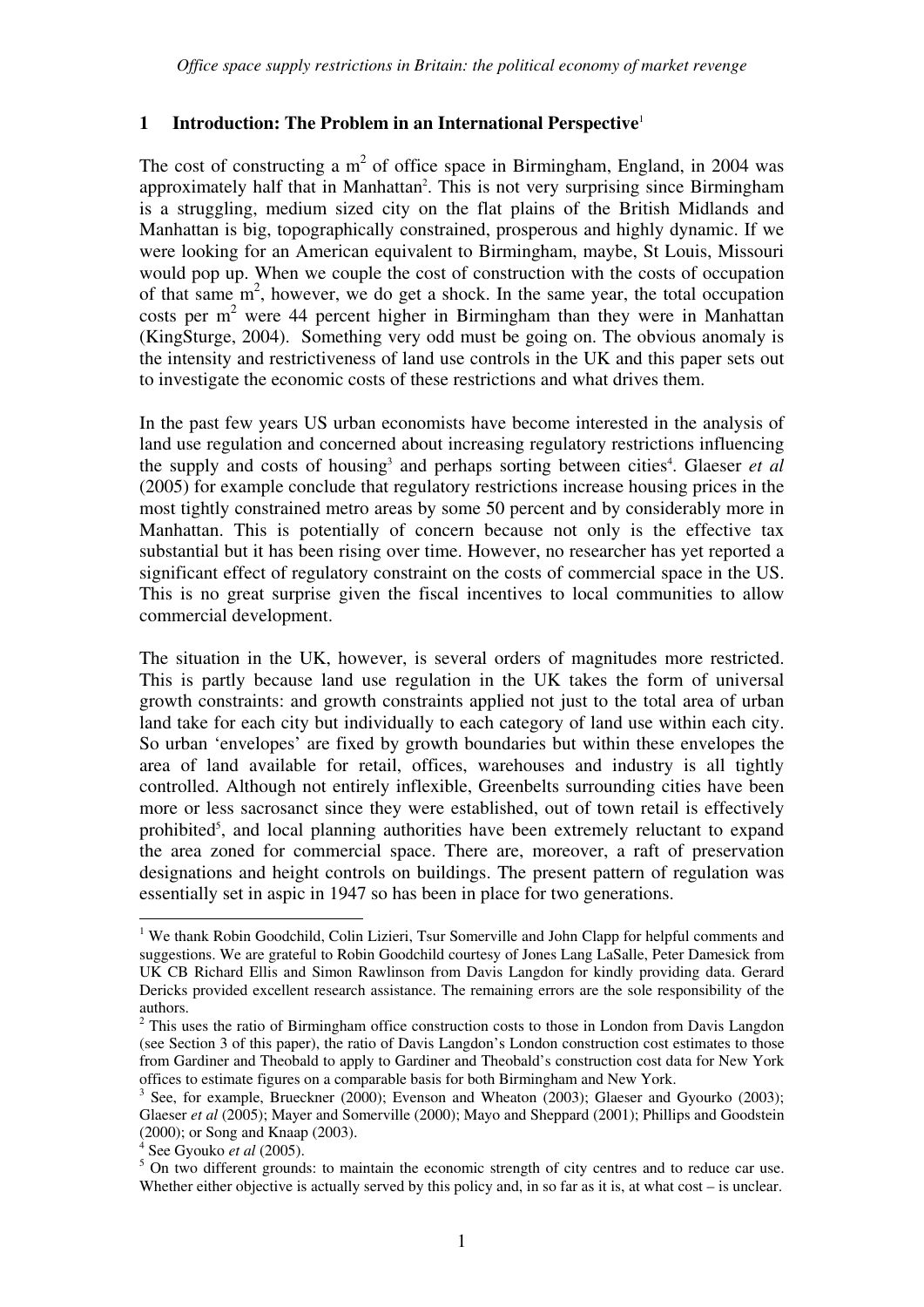Any reluctance of local communities to allow expansion of commercial space may be at least significantly explained by the fact that they have strong tax incentives not to. Taxes on commercial real estate (the business rate) accrue to national not local government (and account for some 5 percent of national tax revenues) but local authorities have to provide services to commercial property. The only interesting (and for us, useful) exception is the City of London which, when the 'Uniform Business Rate' (UBR) was introduced, was granted a unique exception and allowed to retain up to 15 percent of revenues raised. In addition to the property tax implications, there are other costs to local voters associated with development. Together, these generate very strong NIMBY pressures. As the retiring political head of the planning authority for one of the office locations analysed in this paper said when asked what had been his major achievement in office:

[our main achievement was that] "…not a single new major office development has been approved. We managed to keep development down." (*Reading Chronicle, 1989*).

As we argue below, with the important and helpful exceptions of the City of London and London Docklands, the only incentive for local communities to permit commercial real estate development is local voters' fears of unemployment.

A further factor is that constraints and growth controls in the UK have been being applied since 1947. The nearest equivalent form of regulation in the USA, in Portland Oregon, still much less restrictive than applies in the UK, has been in force only since 1973. Because regulatory constraints only affect new construction (at least directly – as we see in the UK they produce strong incentives, if tight enough, to induce conversion of older stock to denser occupation) they only influence real estate prices progressively over time. As was noted in Cheshire and Sheppard (2005) their impact on housing prices only began to be observable from about ten years after they were introduced, that is from 1955 or so.

The result is that the economic effects of land use regulation are orders of magnitude greater in the UK than they are in the US. Using data for 1984 and with quite conservative assumptions, Cheshire and Sheppard (2002) estimated that the net welfare costs<sup>6</sup> of restrictions on land supply in a prosperous community in southern England, Reading, were equivalent to nearly 4 percent as an annual income tax. In 2003, at the outer boundary of permitted development in Reading, housing land was some £3,000,000 per hectare (Cheshire and Sheppard, 2005). A few feet away agricultural land, not within the urban envelope, was worth perhaps £7,500 per hectare. As Muellbauer (2005) commented, such price distortions are 'grotesque'. The constraints on the housing market have become so significant that the British Treasury and the Department of Communities and Local Government (formerly the Office of the Deputy Prime Minister) have now commissioned two separate enquiries (Barker, 2003; 2004 and 2006a and b).

Office space in London (KingSturge, 2003 to 2005) is not just more expensive than anywhere else in the world; it is some three times as expensive as the next most

 $\overline{a}$ <sup>6</sup> Net in the strict sense that benefits were also quantified and so the measure was the excess value of total costs over benefits expressed in terms of equivalent income variation.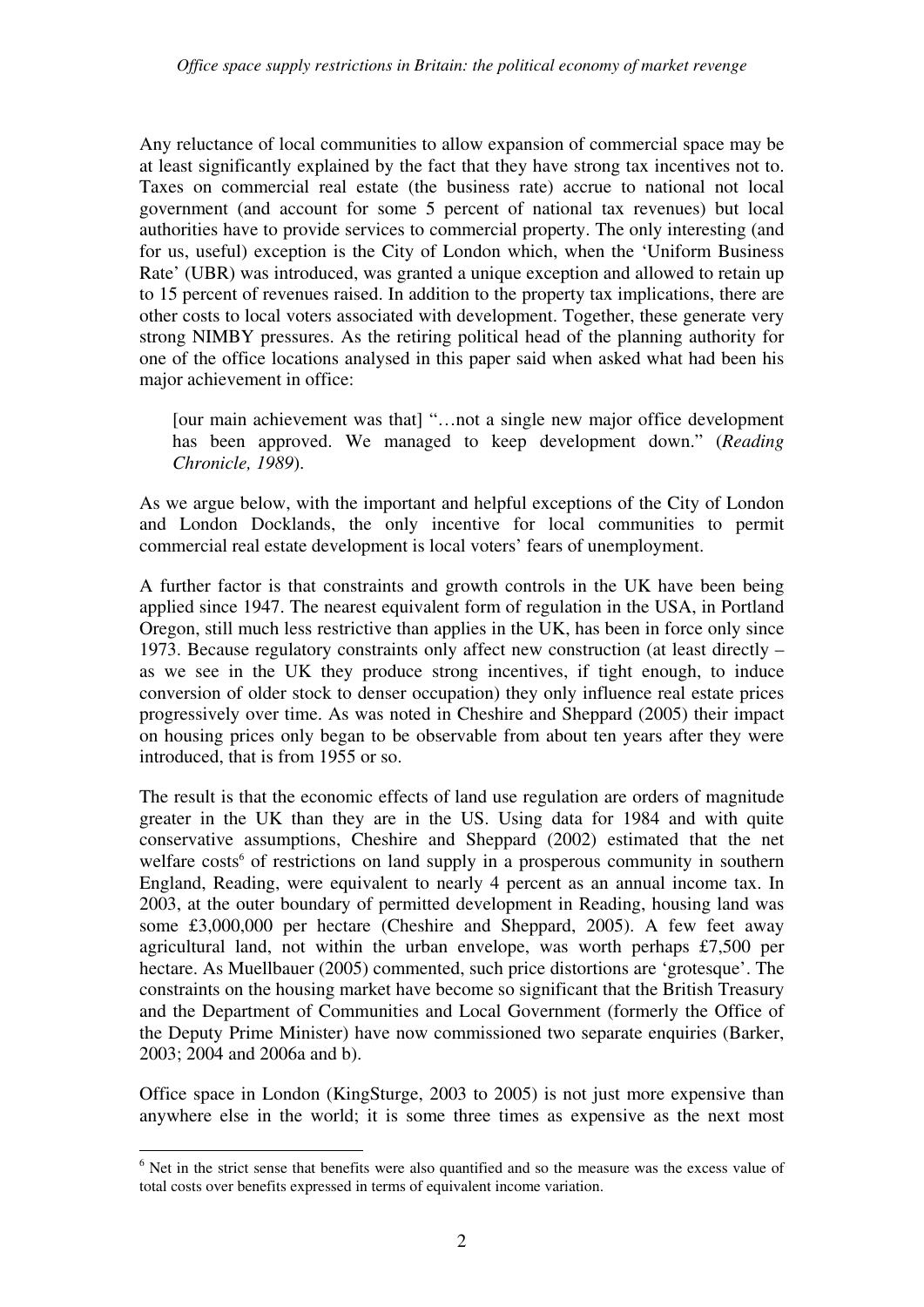expensive city in Europe, Paris, and more than three times as expensive as in Manhattan. Even more telling, perhaps, are the costs of office space in British provincial cities. Birmingham was the next most expensive European city after Paris, and Glasgow, Edinburgh and Manchester were all more expensive than Manhattan; office space costs almost twice as much in any of those smaller and not very prosperous British cities as it does in San Francisco – a city which not only is highly prosperous and has some of the tightest regulatory constraints on housing in the US but also has topographical constraints on land supply. Office space in Birmingham cost 124 percent more than in fast growing, twice as big and land strapped Singapore.

The story in the retail sector seems to be even more extreme. The most important determinants of land prices in a city, in the absence of regulatory restrictions, will be the size of the city and its income level. Other factors, such as differences in expected rates of urban growth, topography and transport systems, may also play a part, as will environmental qualities or the quality of local public goods such as schools and security (see, for example, Gyourko and Tracey, 1991). So if we want to find a worthwhile indicator of the role of regulatory restrictions we should try to standardise for such differences. Cheshire and Sheppard (1986) provided evidence on land prices in US comparator cities, matched as closely as possible with UK cities (Reading and Darlington) for all except environmental and local public goods. Land prices for all use classes (except industry in deindustrialising Darlington) were orders of magnitude higher in the two UK cities. The most extreme case was the most expensive retail land in the prosperous UK city (Reading) compared to its US counterpart (Stockton, CA). In Reading the most sought after land available for retail use cost almost 250 times as much per acre as its equivalent in Stockton.

To date there has been rigorous quantification of the economic effects of land use constraints on the UK housing sector but not for any category of commercial property. The purpose of this paper is to address this gap in our knowledge and investigate the costs of land use regulation for commercial property in the UK in a rather more rigorous way than is possible when just comparing the rent and occupation cost data provided by real estate intermediaries.

An obvious problem in analysing the economic impacts of land use planning is identifying exactly what element in total occupation costs – the cost of space to economic agents - may reasonably be attributed to 'planning' restrictions. This is because i) such restrictions take many forms over and beyond restricting the supply of land or space; and ii) it is difficult to offset for the normal factors such as city size etc, that urban economic theory tells one should be expected to influence the price of land and space. Furthermore, if we want to estimate the economic impact of any measured increase in space costs resulting from regulation, we would need to go a second step – not included in this research. We should estimate the impact on output, employment and incomes generated by the increase in space costs produced by regulatory constraints. Then offset those costs against any benefits regulation produced.

In the context of the residential sector, a theoretically rigorous methodology was set out in Cheshire and Sheppard (2002) for estimating both the gross and the net costs of regulatory restrictions on the supply of residential land and so the net welfare cost these had. This involved estimating implicit prices for housing and garden space and planning produced amenities; then by matching these to a household income survey,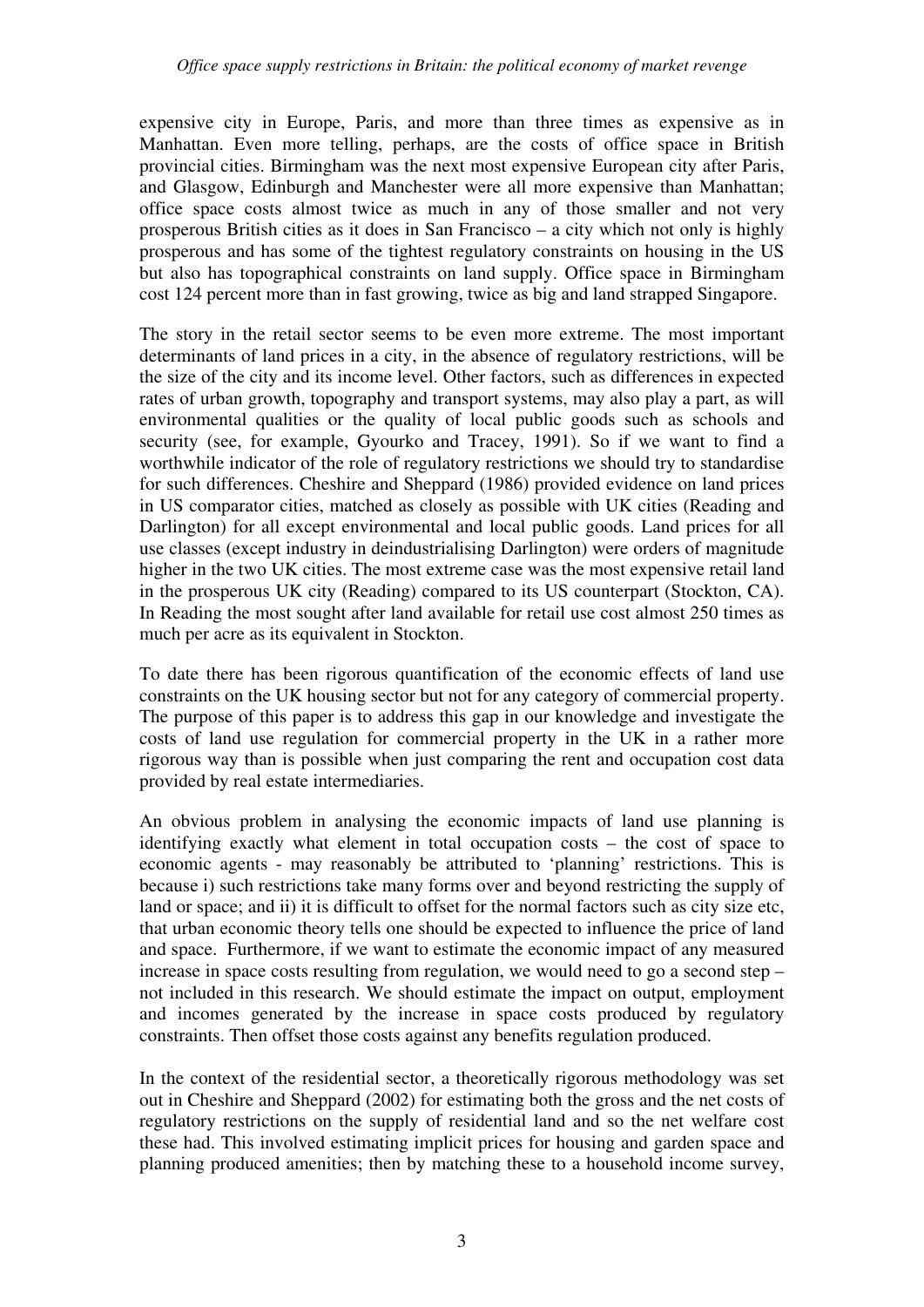estimating both the structure of demand for these housing and planning 'goods' and the indirect utility function of households. If it was assumed that urban housing markets were in equilibrium (for which there was reasonable empirical evidence) these could be combined to estimate the *de facto* supply of space released by the planning system within the housing market concerned (Reading) since equilibrium requires that all available space be consumed. It was then possible to estimate via the indirect utility function and estimated demand system, the impact on welfare, in terms of equivalent variation in incomes, of changes in the supply of both planning amenities and housing space consequent on a more - or less - restrictive supply of urban space and consequent supply of planning amenities. Because the analysis built up from observations of individual households it was also possible to estimate the distributional consequences of land supply restrictions and the trade-off between planning produced amenities and private space.

This, however, is demanding on data and research time and depends on being able to explicitly identify and estimate the economic impacts of the goods/amenities generated by planning, the impact of regulation on supply and the indirect utility functions of residents/citizens. Even if it were not so data intensive, it is not clear such a methodology could be adapted to estimating the economic and welfare impacts of regulation of the supply of non-residential property because of the difficulty - perhaps impossibility - of estimating the relevant production function.

We estimate here, just the first of these elements: a measure of the total cost of regulatory constraints on the price of office space expressed as a 'tax' – that is as a percentage of construction costs. To do this we adapt the methodology first developed and applied to the Manhattan condominium market by Glaeser *et al* (2005). The value of this measure and its interpretation is the subject of section 2 of this paper. The Glaeser *et al* (2005) methodology has the considerable attraction that it is intellectually coherent, resting on established microeconomic theory, and it is not too demanding with respect to data and estimation techniques. Its downside is that it is a 'black box' number in that it does not differentiate between costs that are imposed by different aspects of regulation and may miss certain types of cost that regulation imposes. It is an aggregate measure of the gross cost of regulatory constraints limiting the height of buildings and – more indirectly – the supply of land for the use in question. So it reflects the costs of restrictions on land supply, space by floor area ratios or height restrictions, or common forms of conservation designation. It does not, however, capture costs imposed by compliance complexity or delays in decision making. In addition, it only gives a 'cost' not a **net** welfare or **net** impact on output measure. As is well known, there are measurable benefits from some aspects of regulation and, since space is substitutable to a degree in both production and consumption, the effects on output or welfare can only be estimated if both the benefits and the extent of substitutability are known. So the regulatory tax estimates are a lower bound estimate of a gross cost of land use regulation in any location.

Glaeser *et al* (2005) report their results for Manhattan apartments as a price to construction cost ratio (rather than as a quasi-tax rate; regulatory tax to construction cost). For the most recent year they had data for, 2002, this ratio was 2.07. In our taxrate measure, this would translate to a value of 1.07. They also investigated other data which suggested that the value of the regulatory tax on housing was higher in some West Coast urban areas, such as the Bay Area and Los Angeles, than it was in the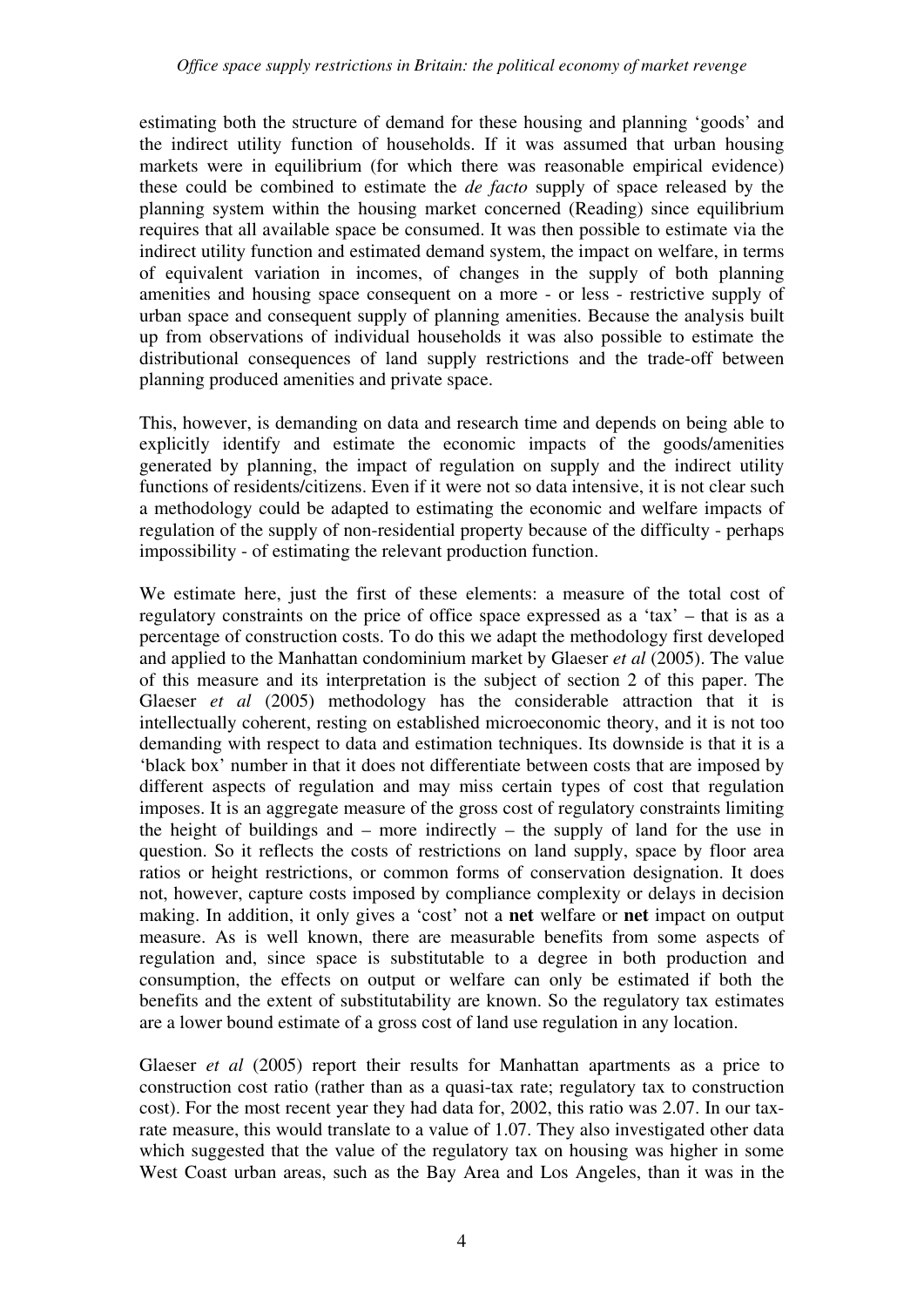New York urban area as a whole (it was much higher in Manhattan itself than it was in the New York metro area) although it was still substantial in the New York area. However, in 10 of the 21 urban areas investigated there was no measurable impact of regulation on house prices. Nor was there any indication of a 'regulatory tax' on office property in Manhattan. This provides some standard against which to evaluate the results for office property in the British cities reported below.

#### **2 An Interpretation of the Regulatory Tax (RT) as a Measure of the Costs of Restrictions**

The key idea of the Regulatory Tax (RT) approach is simple; in a world with competition among property developers and free market entry and exit (both reasonable assumptions), price will equal (minimum) average cost since this includes 'normal' profit. Marginal cost rises with building height, so in the absence of restrictions on heights, buildings should rise to a point where the marginal cost of adding an additional floor equals its market price. If building higher is less profitable per  $m<sup>2</sup>$  than building over a greater area, we still should expect the marginal cost of an extra floor to be equal to price: buildings would just be lower on average but the overall urban land take would be greater. Bertaud and Brueckner (2005) demonstrate the formal equivalence of height restrictions compared to land supply restrictions. Any gap between the observed market price and the marginal construction cost can be interpreted, therefore, as a 'regulatory tax' – the additional cost of space resulting – in aggregate – from the system of regulation in that particular market. If the sales price of an additional floor of office space exceeded the marginal cost of building this additional floor then developers would have an arbitrage opportunity. The difference between the price of floor space and its cost of construction must be due to some form of regulation.

This is illustrated in Figure 1 which depicts the cost curves of representative competitive developers in (by assumption) two unregulated markets; one relatively prosperous and 'attractive' office market, say, London (L) and one less prosperous and 'attractive' market, say, Birmingham (B). For illustrative convenience, we assume that the marginal (construction) cost curve is identical in both markets implying that wages, materials and other variable costs do not vary regionally. We also assume – quite reasonably – that buildings of a given type have an optimal floor plan to height ratio (given the price of land).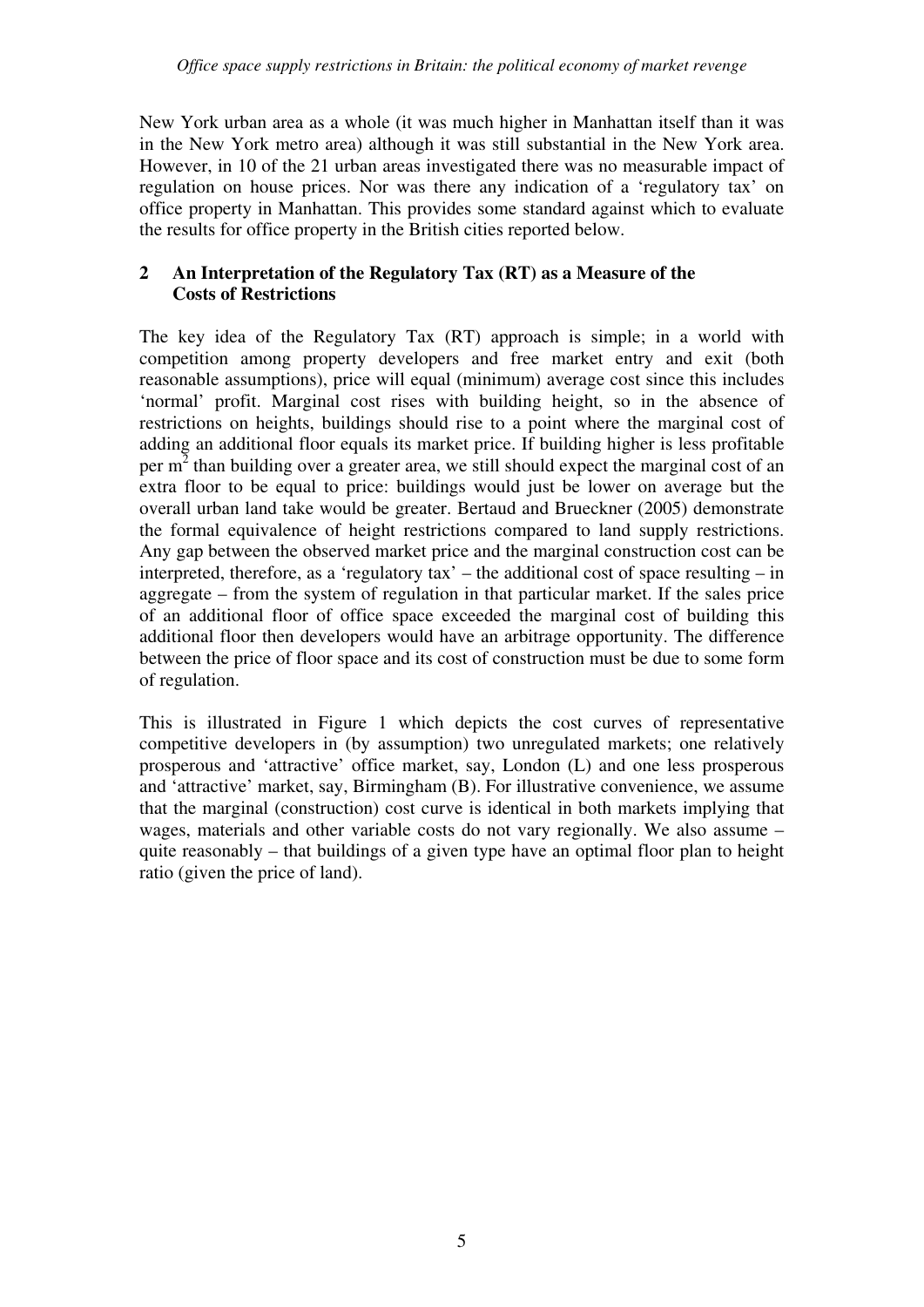



In a competitive market P=MC=AC and is given. The demand curve that the firm faces is flat. The regulatory tax RT is P-MC=0 in both cases.

In Figure 2, we illustrate the economic rent of land for the two markets.



*Figure 2: Land Rent* 

Figure 2 additionally depicts the average variable cost curve, AVC, which covers all inputs except land. The average cost curves, AC, additionally include the costs of the fixed factor, land. The differences between the price and the average variable costs at the optimal building height can be interpreted as land rents (subject to site preparation and infrastructure costs). The illustrated cost curves imply that building heights will be higher, and so MC will be also higher, in London. Underlying 'pure' land values are relevant in the sense that, given different input costs, the optimal capital to land ratio will be different in different markets. The land rent is greater for London than for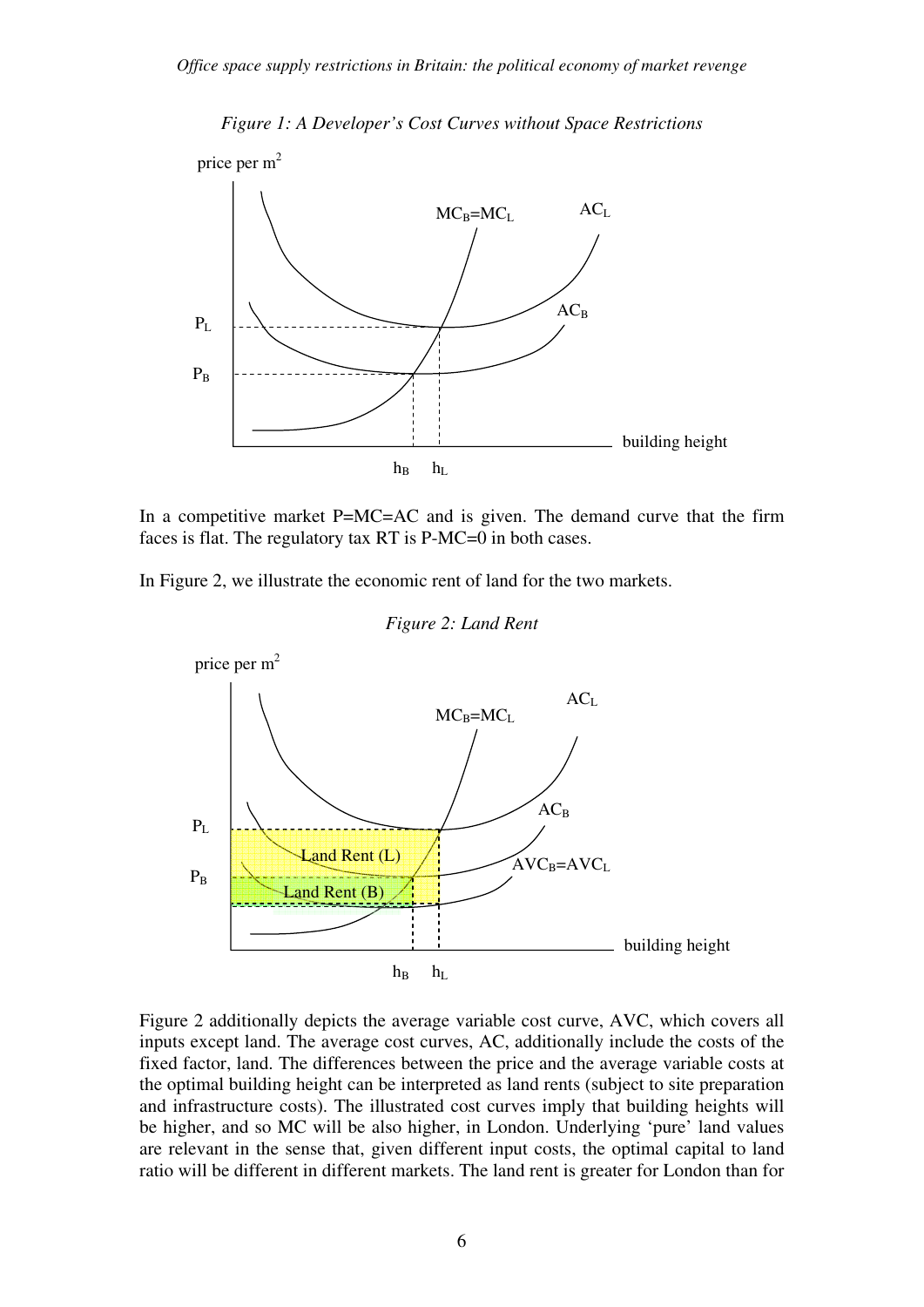Birmingham so buildings are higher but the difference in land rents between the two markets does not affect the value of the RT. In the absence of restrictions, RT will be zero. This, indeed, is on of the attractions of the RT measure. Since land costs are an element in fixed costs, they never affect the measured RT. Since land costs are difficult to measure and it is considerably more difficult still to estimate any impact of land use regulation on the cost of land, the RT measure of the costs of regulation entirely avoids a difficult problem.

We can think about this in more detail by considering two cases. Case F is the unregulated situation while Case R is the regulated one.

Case F: Suppose we have an unregulated world with a competitive development and office market and the cost of an additional floor rises with building height: then building heights rise until, per  $m^2$  Marginal Cost of Construction (MC)=Marginal Revenue(MR)=Average Cost of Construction (AC)=Price(P)=Average Revenue  $(AR)$ . In such a market, therefore, the price per  $m<sup>2</sup>$  includes all costs for a given building: construction  $+$  land  $+$  normal profit. Suppose we then add a hypothetical additional floor. The MC per  $m^2$  is higher for this additional floor than for the existing highest floor but price is not. The 'land' is already paid for in the existing building, part of fixed costs and included in AC. There is, then, no appreciable RT.

Now consider the regulated world of Case R in which there is a constraint on building heights. We have an existing building and a competitive development and office market, but it is no longer true that building heights rise to the point at which MC=MR. They could profitably be higher but this profit is capitalised into the price paid for land so profits are still 'normal'. Land is a fixed cost included, therefore, in average costs. If we now add a hypothetical floor to an existing building, there is no extra land cost – these are already 'paid for' in the existing building and included in AC. The marginal cost is only the extra construction cost but the price reflects the constrained supply, now without land rents having to be paid for, so price exceeds MC and the difference represents the gross cost of regulation - or the RT. This is illustrated in Figure 3.





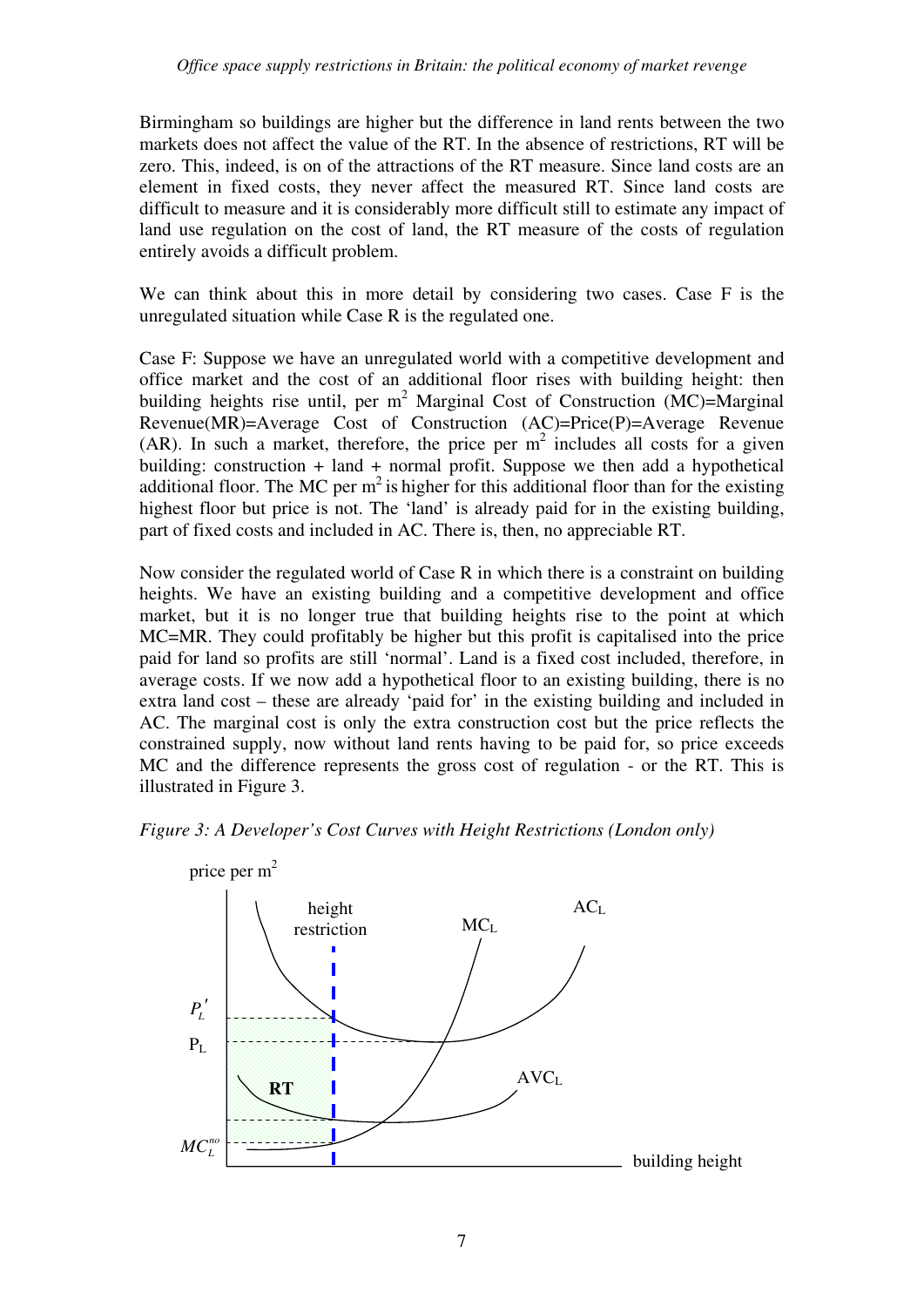The fact that the price of the extra space in Case R is higher has nothing to do with paying for the land but reflects the constraint, including scarcity of space. Although the RT measure eliminates the impact of land costs in the current regulated market conditions if the market were unregulated land costs per  $m<sup>2</sup>$  would be lower: so the observed MC in a regulated market will differ from those in an unregulated market.

However, not all regulatory constraints are as simple as height restrictions. There may be cases where the specific form of the regulations influences the costs of construction and the shape of the cost curves. Take an extreme example of hypothetical land use regulations. Suppose there were **no** controls on building heights but rigid controls on the amount of land made available for (office) construction and rigid constraints on the size of the floor plan relative to the size of the site. In such a situation there would still be a market demand for total office space and building heights would still rise until the point at which MC=AC=P. So estimated RT would be zero.

This would not mean, however, that the regulatory system imposed no costs. Since costs per floor rise with the number of floors, to get a given total quantity of space, buildings would have to be much higher so the AC and MC curves would, in effect, be shifted to the left and upwards. To provide  $36,000 \text{ m}^2$  of space (a large office building) with a floor plan of  $1,200 \text{ m}^2$  would imply a 30 storey building and so a height of, say, 100 metres: to get the same space if the restriction allowed only  $25m<sup>2</sup>$ per floor would imply 1,440 stories – a building some 4.75 kilometres high.

Now consider another extreme of hypothetical regulation: suppose that there are no constraints on building or land availability at all, but stringent compliances costs related to, say, permits, but such costs are a function **only** of individual buildings. Once the compliance process has been completed, the agreed building can be constructed with no further compliance costs at all. In such a case, the costs of compliance will appear as a fixed cost and, if the results related to the incidence of Impact Fees are applicable (Ihlanfeldt and Shaughnessy, 2004) will be fully capitalised into land prices. Thus, there could be no impact on marginal costs or on the price of space. There will be a deadweight loss, but this loss will fall uniquely on the price of land although given that the profitability of transferring land from agricultural to urban use will be reduced it could reduce the overall supply of urban land and so have some affect on space costs.

What these examples suggest is that the relationship between measured RT and the actual gross costs of regulation (if these could be measured exactly) is, in principle, a variable one and will depend on the precise form the regulatory constraints take. So long as at least an element of the regulatory constraints takes the form of restrictions on the height of buildings, however, for those types of uses in which vertical space is a more or less perfect substitute for horizontal space, the measured RT will be strongly and positively correlated with the actual gross costs of regulatory constraints. The RT measure will, however, be a **lower bound** estimate of the gross costs because, for example, some of the regulatory constraints may relate to compliance costs or costs of delay.

Need this concern us particularly in the case of British offices? Restrictions on building heights take several forms but are applied in all British markets. In the City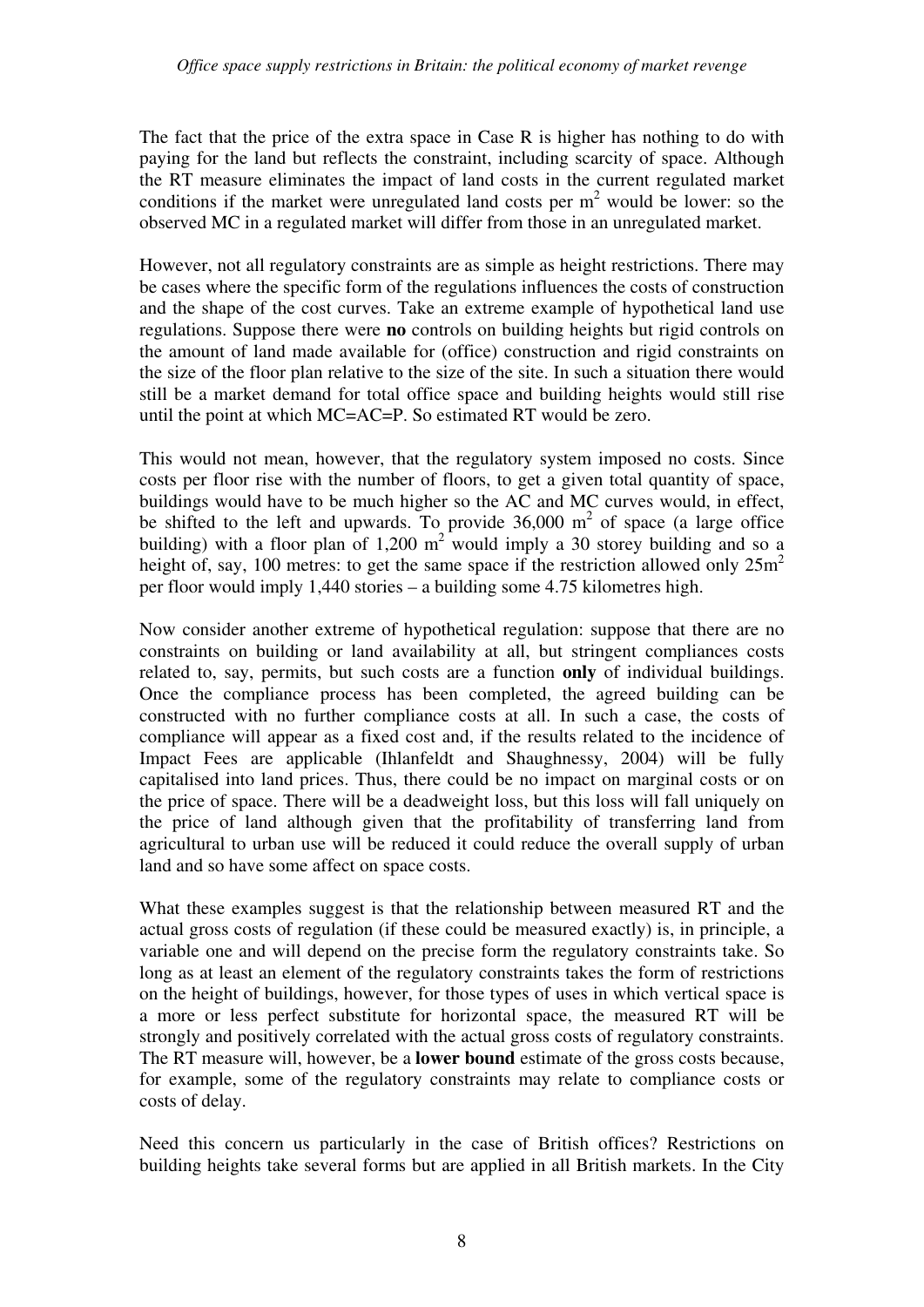of London, for example, no less than eight separate 'view corridors' of St Paul's cathedral (both foreground and background) are protected from building above some 55 metres and five 'view corridors' of the Monument are similarly protected as are four street blocks around the Monument (City of London, 1991). There are, in addition, extensive 'Conservation Areas' within which very limited changes to the external appearance of buildings is possible – obviously including height - and, throughout the City – as in all British cities – there are floor area ratio restrictions, known in the UK as 'plot ratios'. These are set at 5.1:1 in the City (City of London, 1991, para. 16.42). There are, in addition, other regulations affecting the design of buildings which limit height and space within them. Planning policies in London's West End are substantially more restrictive than those in the City, since very large areas – most of Mayfair and Belgravia – are designated Conservation Areas where it is not possible to build higher than the existing structure, where external, and if the buildings are listed (which many are) even internal, alterations are prohibited<sup>7</sup>. Such historic conservation regulations undoubtedly generate amenity values, not included in a measure of RT.

In summary, then, the RT measure of the gross costs of regulatory constraints on buildings is something of a black box in that it will incorporate the cost of restrictions on the supply of land for the use in question and restrictions on building heights. These may arise from various sources but are imposed in all British office locations by 'plot ratio' controls ('floor area ratios' in the US). Since land use planning is a national system in Britain it seems likely that compliance costs and costs of delay do not vary significantly across locations but such costs will not be fully captured in the RT measure and may not be captured at all. So we can conclude that estimated RT values will be strongly and positively correlated with actual gross costs of regulatory constraints but in absolute terms are likely to be lower bound estimates.

#### **3 Data and methodology**

Here we discuss the data used to estimate regulatory tax values. The total unemployment rate and service employment growth rate data used in the subsequent analysis are discussed in Section 6 and Appendix G. To estimate the RT we need 'price' and 'marginal construction cost' data. Our empirical analysis builds on the best available data for the British office market and a number of continental European cities. After careful and detailed discussion to agree how best to measure *marginal costs of construction* (i.e., the estimated cost of adding an additional hypothetical floor to an existing building) Davis Langdon estimated time-series data for the agreed definitions by market (per square foot or square metre). Davis Langdon are the leading UK producers of construction cost data for the building industry and produce the Spon Handbooks used by quantity surveyors and architects (Davis Langdon 2005). See Appendix A for a detailed description of the methodology Davis Langdon used to derive the marginal cost of construction. Gardiner and Theobald  $(2006)$  – Davis Langdon's major competitor – provide (average) construction cost data for our sample of continental European cities. Unfortunately, comparable time-series data on

 $\overline{a}$  $<sup>7</sup>$  An interesting outcome in the very high end of the residential market in London's West End is a very</sup> restricted supply of large floor plan flats. Listed building designation is applied even to internal connecting doors between adjoining structures so it is impossible to construct flats with larger floor plans than existing 18<sup>th</sup> and 19<sup>th</sup> Century structures. The result is a large premium per square metre for the few large floor plan flats available.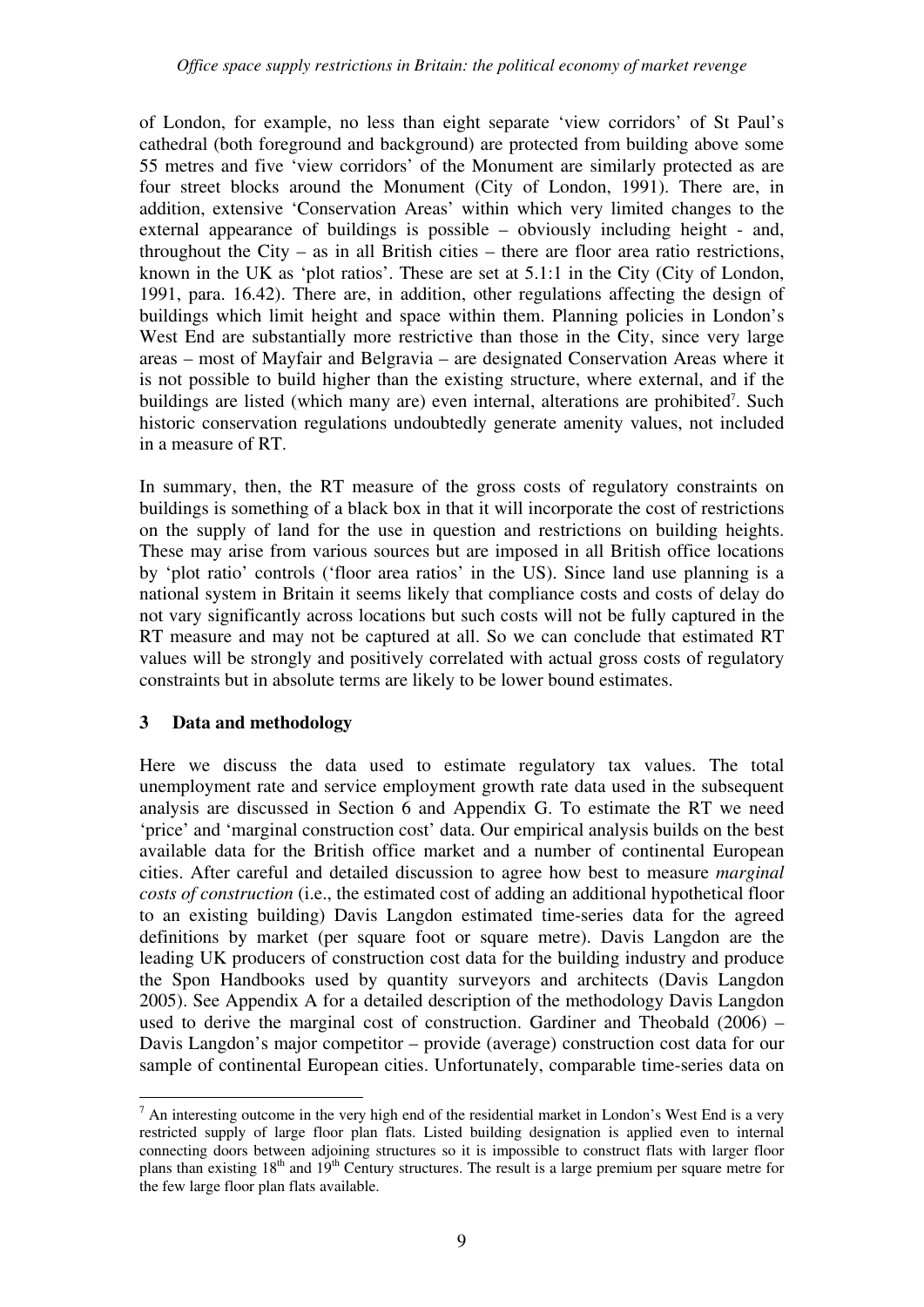the market *price* of office space in the sense of capital values is not readily available, only data on rents, yields and rent free periods can be obtained. CB Richard Ellis, CBRE, the largest property consultancy in the UK, provided the relevant data for British markets. Similar data (although estimated on a different basis) were also provided by Jones Lang LaSalle (JLL) for a number of our British locations and all the continental European ones we report estimates for. We used the common British locations to make the best adjustment we can to a common basis.

Only rental not capital values are available because office buildings are treated as income producing assets that are typically leased floor by floor. Given this complication, we need to impute the market price per  $m<sup>2</sup>$  of an additional floor of office space (the 'capitalised value') using the available information on rents, yields, rent-free periods and vacancy rates. The estimation procedure is briefly described below and explained in more detail in Appendices B to D. Since we do not observe transaction prices but must rely on estimates, we carry out a quite extensive sensitivity analysis using the most 'conservative' and 'radical' assumptions which are defensible to estimate capital values. These provide a range of estimates although most of the discussion is in terms of what we regard as a relatively conservative, 'central' estimate. Finally, we provide some more tentative estimates for the regulatory tax imposed on office space in some continental European cities for which there are data from JLL and Gardiner and Theobald.

Our data for the RT estimates for British office locations come from four different sources. CBRE (which incorporates the former CB Hillier Parker and before that Hillier Parker, the first agency to publish rental and yield data including the Investors Chronicle Hillier Parker reports) provided us with (headline) prime rents and equivalent yield and rent-free period data for 14 office locations in the UK (see Table 1 for a list of the markets). Both time-series cover all 14 local markets. Most timeseries go back to 1973 with two series (those for the City of London and London West End) reaching back to 1960. CBRE also provided us with total occupation cost data, although only for 2004 and 2005 and for 8 of the 14 relevant markets. We obtained the matching marginal construction cost data for all 14 markets from Davis Langdon, based on actual construction projects in those markets also going back to 1961. Finally, we obtained regional vacancy rate information from the Office of the Deputy Prime Minister (ODPM) and national rental void data from IPD.

The data for the RT estimates for European office locations come from two additional sources. JLL provided us with prime rent and equivalent yield data from 1990 to 2005 (continental European cities) and for 1987 to 2005 (British cities). These allow us to compute hypothetical capital values (so called 'Peter Pan values') based on the assumption that the buildings are permanently renewed. Unfortunately, JLL could not provide us with matching information on voids or vacancies, so we use the ratio of the CBRE to JLL estimated values where we have common locations (for six British locations) to obtain as comparable a set of capital values for all locations, British and continental European. Gardiner and Theobald's (2006) 'International Construction Cost Survey' provides *average* (as opposed to *marginal*) construction cost data back to 1999 so we can estimate RT values from 1999 to 2005. We use the ratio of marginal to average costs from Davis Langdon and Gardiner and Theobald to estimate the hypothetical marginal cost of construction for the continental European office locations. More detail is given in Appendix E.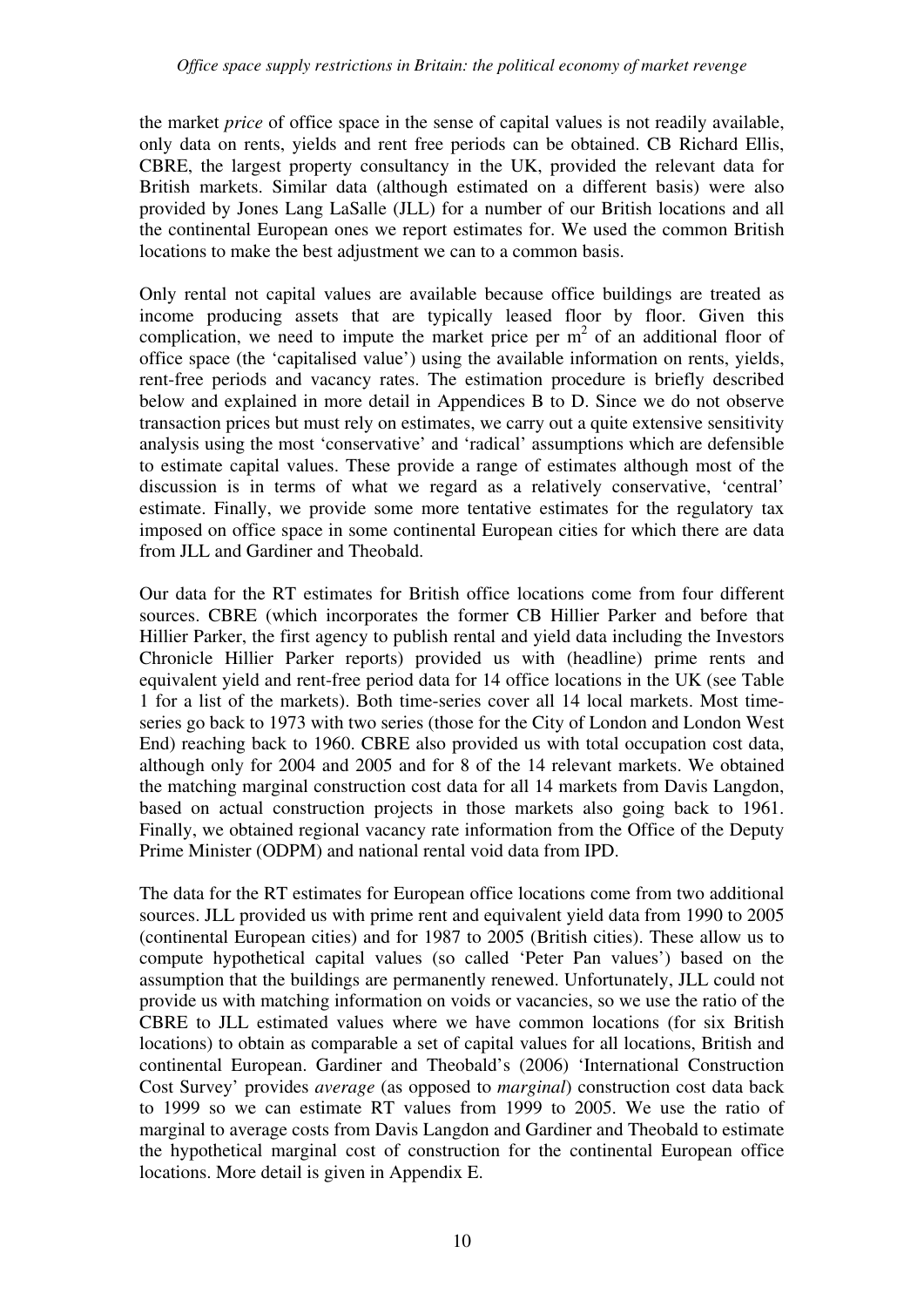#### *Imputing Missing Values*

Our raw data come in different time-intervals. The prime rent data, for example, are quarterly for the City of London and London's West End back to 1960; however, they are quarterly, monthly, half-annually and annually for the other 12 markets, in all but three cases, back to 1973. Similarly, the yield data come in various time intervals. The construction cost data are annual. Hence, in order to make our data comparable, we use annual numbers when available and compute annual numbers (averages from the available monthly, quarterly or half-annual data) when not.

Even though we use annualised data, we still have missing values for a number of variables and markets. For example, we only obtained *rent-free period data* for two markets (the City of London and London's West End) and only between 1993 and 2006. For the remaining years and other markets we need to impute the rent-free periods using the available data (see Appendix B for details). Similarly, we need to impute *equivalent yields* prior to 1973 using the available data. The methodology is described in Appendix C. The imputed values obviously introduce an additional degree of uncertainty into estimates prior to 1972 (1972 Hillier Parker yields were available and these are believed to be comparable to the CBRE data series). We also have to impute *vacancy rates* from relatively short time-series of regional data from ODPM and longer time-series data from IPD. The methodology is described in more detail in Appendix D. Imputing values of yields could, we believe, have a significant impact on the final estimates of RT. So we should be very cautious with respect to any interpretation of estimated values of the regulatory tax or trends in that tax prior to 1972. The absolute differences to estimates resulting from any plausible alternative values of rent free periods and vacancy rates are, however, comparatively small. We are confident, therefore, that while the need to impute values for such data is not entirely satisfactory, the additional margin of error it may introduce into the estimates is small in relative terms.

We have to impute *missing rental values* using national rent-index data from Hillier Parker (today CBRE). The Hillier Parker ICHP national rent-index data is available back to 1965 but only for three years. This does allow us to impute missing rental values between 1965 and 1972 but for missing years, we assume a linear trend.

Finally, we impute total occupation cost by assuming a constant scaling factor to fully adjusted prime rents using the ratio: average of the total occupation cost for each market in 2004 and 2005 divided by fully adjusted prime rent. We can match prime rent and total occupation costs for 8 of the 14 markets. For the remaining 6 markets we assume the ratio of the geographically closest market for which data are available.

Our goal is to estimate, as accurately as possible, the magnitude of the RT over time for the 14 local office markets. The RT can be expressed as:

$$
RT_{jt} = V_{jt} - MCC_{jt} \tag{1}
$$

where  $V_{it}$  is the market value of an additional square metre of office space in market *j* at time period  $t$  and where  $MCC_{it}$  is the corresponding marginal construction cost of adding one square metre of an additional floor.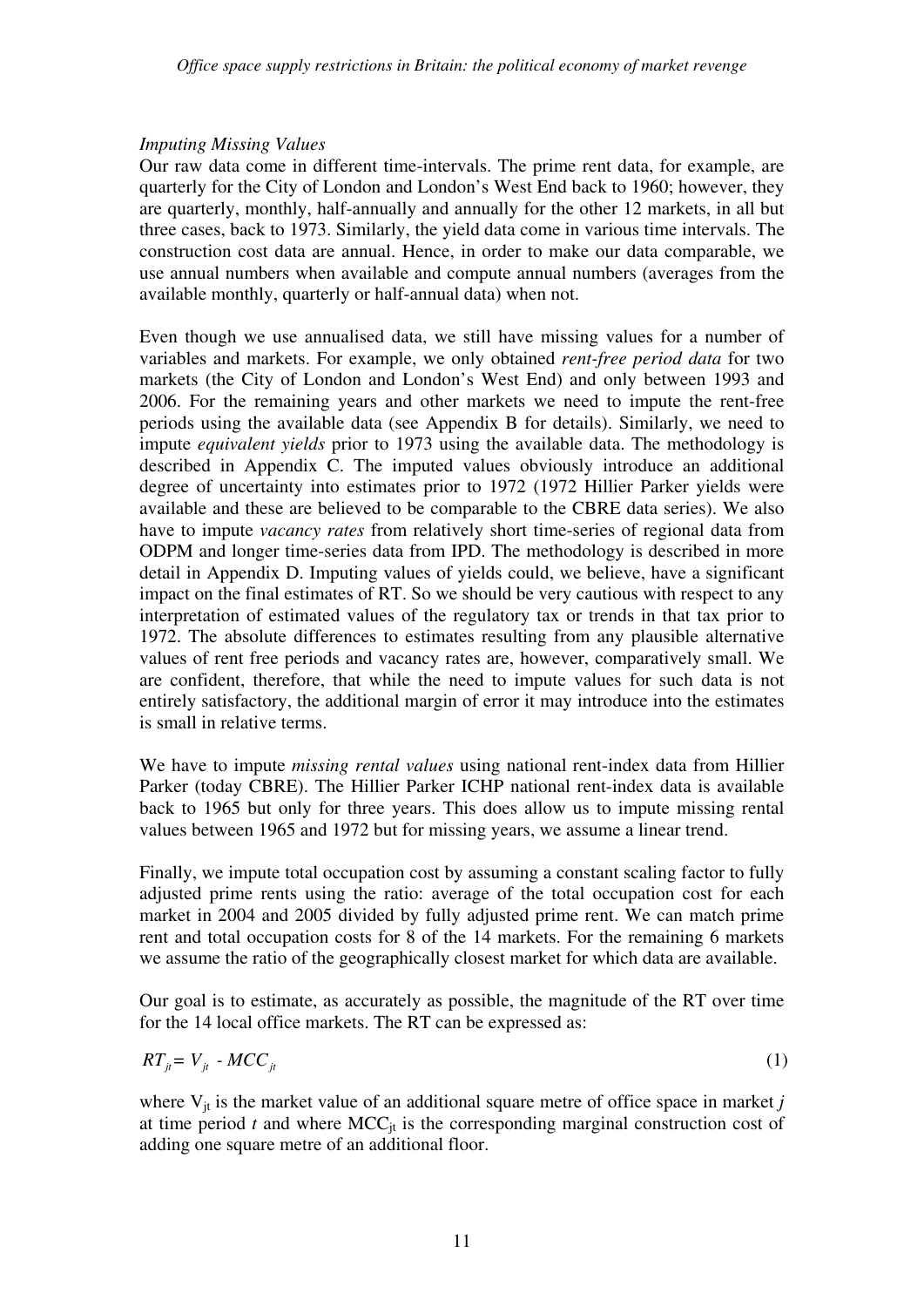The market value of a square metre of additional office space is estimated using the 'Equivalent Yield Model', which is probably the most commonly used model to value income producing property in Britain.<sup>8</sup> According to the equivalent yield model, the property value can be expressed as:

$$
V_{ji} = \frac{I_{ji}}{y_{ji}} + \frac{R_{ji} - I_{ji}}{y_{ji} (1 + y_{ji})^{n_{ji}}}
$$
(2)

where  $V_{it}$  is the value of the property (in location j at time period t),  $y_{it}$  is the corresponding equivalent yield,  $R_{it}$  is the so called 'current rental value',  $I_{it}$  is the 'passing income' and  $n_{it}$  is the number of years to the next rent review.

The equivalent yield is equal to the internal rate of return (IRR) of two cash flow streams (a stream of 'passing incomes' up to the rent review and then a stream of current rental values, assumed to be constant (in real terms) in perpetuity). The 'passing income' (which is expressed in nominal terms) only includes the rents that the tenants 'pass' on to their landlord. Tenants that are still in their rent-free period or non-rented space do not contribute to the passing income. Hence, in order to get from the (headline) prime rent to the passing income, adjustments for rent-free periods and vacancies have to be made as follows:

$$
I_{j_t} = Prime\ Rent_{j_t} \times \left(1 - \frac{Rent\ Free\ Period_{j_t}}{Typical\ Contract\ Length}\right) \times \left(1 - \frac{Vacancy\ Rate\ in\ \%_{j_t}}{100}\right). \tag{3}
$$

The 'current rental value' is measured in real terms and is assumed to remain constant in perpetuity. The capitalised value of the current rental value reflects the reversion value at the time when the current lease expires.

If we make the reasonable assumption that the current rental value (in real terms) equals the passing income, then the property value can be expressed as

$$
V_{jt} = \frac{I_{jt}}{y_{jt}}.
$$
\n<sup>(4)</sup>

Using equation (3), the estimated value can finally be expressed as:

 $\overline{a}$ 

$$
V_{ji} = \frac{\text{Prime Rent}_{ji} \times \left(1 - \frac{\text{Rent Free Period}_{ji}}{\text{Typical Contract Length}}\right) \times \left(1 - \frac{\text{Vacancy Rate in } \%_{ji}}{100}\right)}{y_{ji}}.
$$
 (4.1)

The main advantage of using the equivalent yield model to estimate the capitalised value of office space is that it requires estimates of only two unknown variables: namely, an estimate of the passing income and the equivalent yield. The equivalent yield can be estimated from comparable properties in the local market place that have

<sup>&</sup>lt;sup>8</sup> See, for example, Brown and Matysiak (2000) for a more detailed discussion of the 'Equivalent Yield Model'.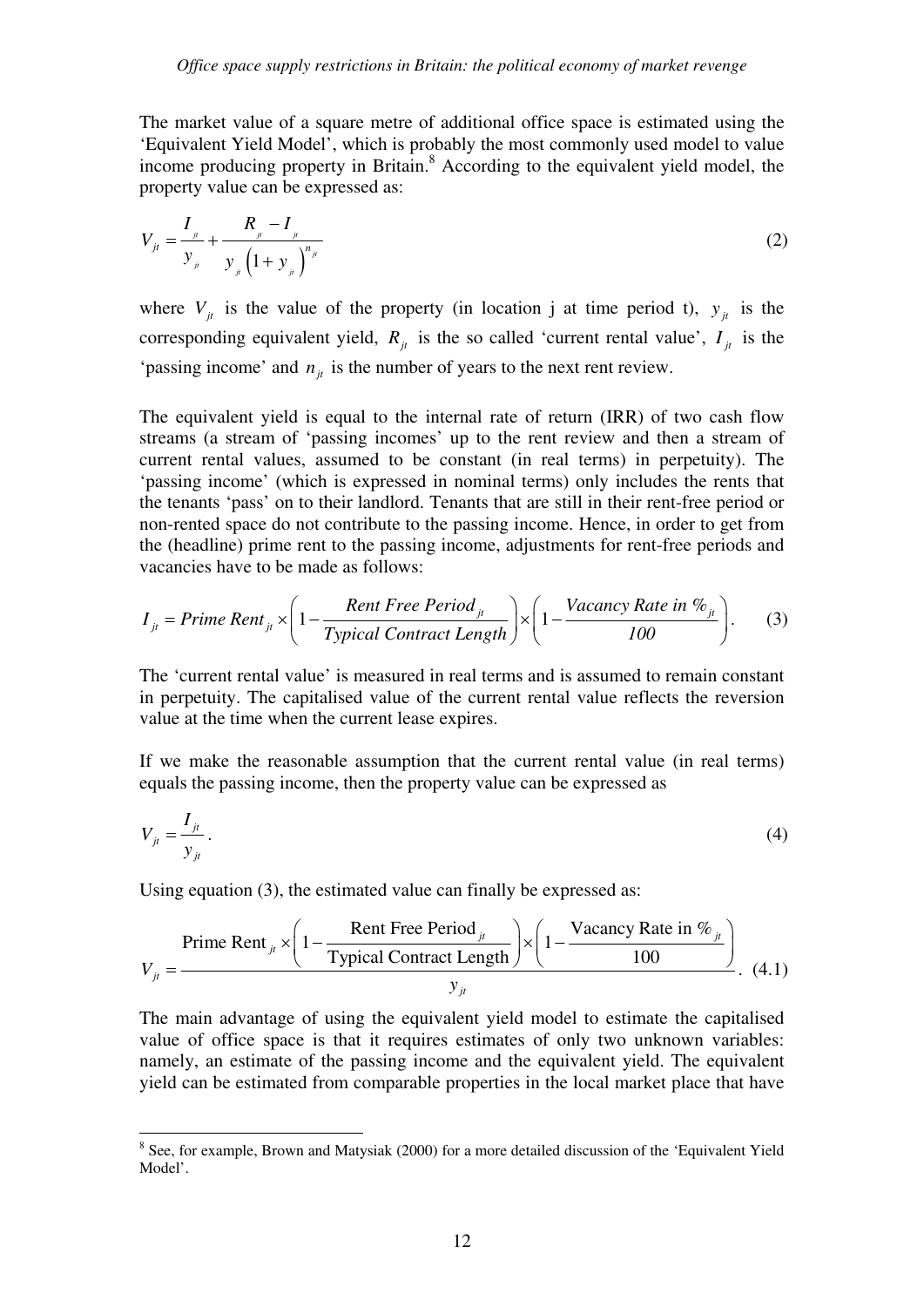recently been sold (i.e., it can be derived through 'reverse engineering' using transaction prices and rental income information).

Although the equivalent yield model is simplistic and obviously has a number of serious economic shortcomings, it provides surprisingly accurate valuations. This is probably for some combination of two reasons: First, professional valuers<sup>9</sup> are familiar with subtle changes in the market that will influence the choice of yield; and second, valuers' valuations – based on the equivalent yield model – are the basis for transactions ('deals'). Hence, even if a valuation does not reflect the 'true value' of a property (reflecting all future cash flows discounted at the 'correct' rate), as long as buyers and sellers use the same valuation model, they will end up agreeing on a (transaction) price that reflects the model's predicted value.

The RT is computed as the estimated market value per square metre (fully adjusted for rent-free periods and vacancy rates) minus the marginal construction costs estimated from Davis Langdon's data. Rather than reporting the regulatory tax directly, we report a quasi-tax rate, that is the regulatory tax relative to marginal construction cost:

$$
RT Rate_{ji} = \frac{RT_{ji}}{MCC_{ji}} = \frac{V_{ji} - MCC_{ji}}{MCC_{ji}} = \frac{V_{ji}}{MCC_{ji}} - 1.
$$
 (5)

These regulatory tax rates are reported for all 14 markets and for all time periods with available data (see Figures F1-F4).

The above outlines the way in which we estimated the 'central' value of the RT. Given that the RT is not directly observed but must be estimated making various assumptions, it is sensible to carry out a robustness check of results altering the underlying assumptions: specifically, we estimated regulatory tax values for three different sets of assumptions. The alternative sets of assumptions are as follows:

- 1. Upper Bound: Assume that 50% of the difference between total occupation cost and prime rent is due to a regulatory tax and assume a 10% rent-premium for top floor space.
- 2. Use the fully adjusted prime rent as the basis (as in the central estimate) but assume a 10% premium for top floors.
- 3. Lower Bound: Use the fully adjusted prime rent as the basis (as in the central estimate) but assume a 0.5 percentage point higher yield than reported by CBRE.

#### **4 Results and their Interpretation**

The results are summarised in Tables 1 to 3. Table 1 shows the markets investigated. Table 2 illustrates the sensitivity of the results to alternative assumptions (as outlined above); and Table 3 reports the mean value of the 'regulatory tax' and other descriptive statistics for each year from 1961 to 2005. The markets were selected to cover as wide and representative a range as possible including the main office locations in Scotland.

<sup>&</sup>lt;sup>9</sup> 'Appraisers' in the US.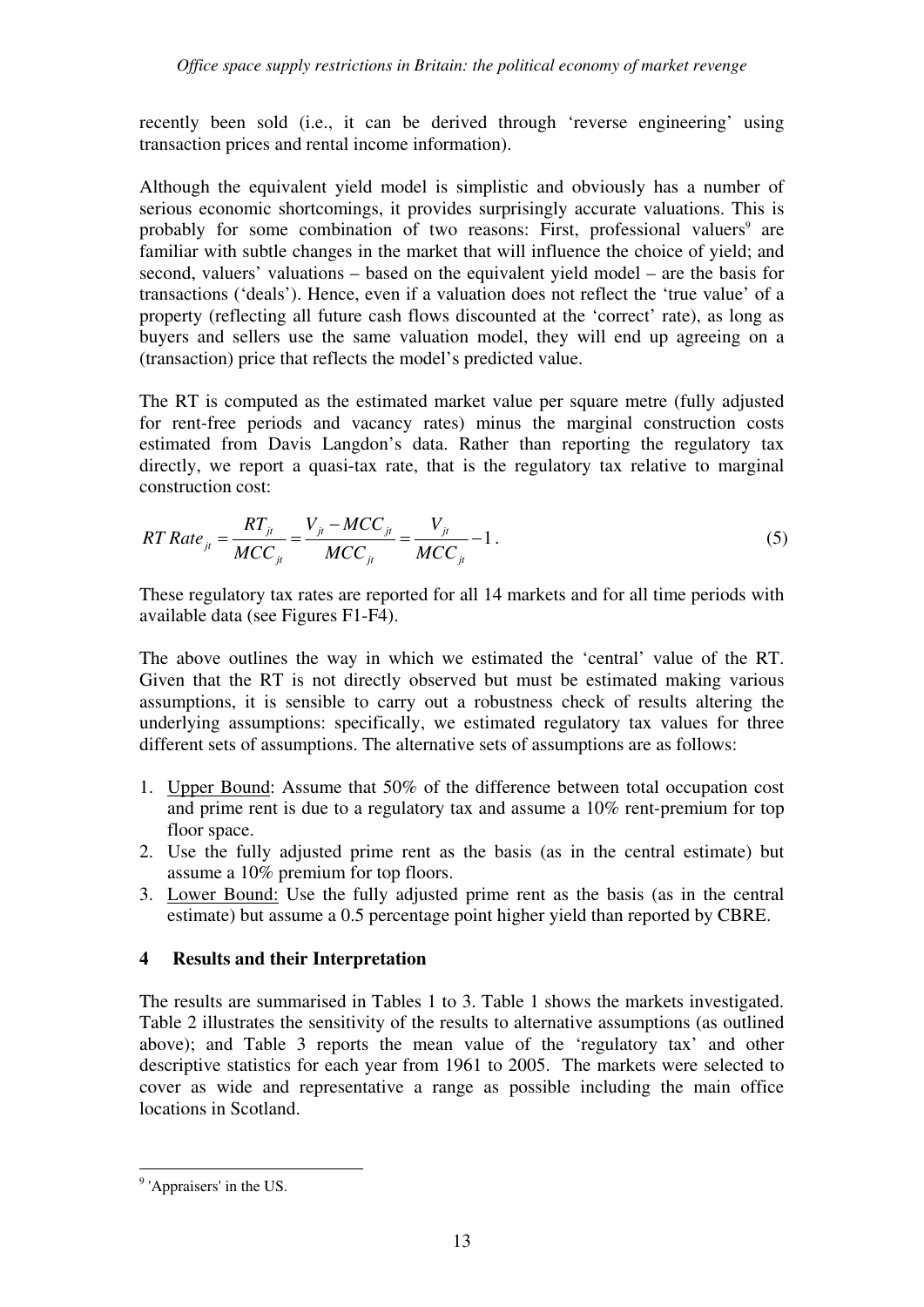It is clear from Table 2 that there are no realistic assumptions which eliminate a substantial regulatory tax. The mean value, at 2.37, even for the most conservative lower bound estimate, is more than twice the highest value estimated for Manhattan housing by Glaeser *et al* (2005).

Table 3 shows the annual mean values. We should largely discount values before 1973 since these are i) weighted to the two London markets; and ii) we are uncertain as to the reliability of the estimated yields prior to 1972.

It is immediately clear that the value of the regulatory tax moves with the real estate cycle. This is because real estate prices are substantially more volatile than are construction costs although, of course, one effect of regulatory restrictions would be to constrain supply and so reduce its elasticity in the upswing and increase the volatility of the cycle. Indeed, the high point of 4.01 for the mean value, reached in the boom of 1973, has not been exceeded since although this is partly a weighting issue: in 1973 the London markets had a greater weight in the mean. Nevertheless, the basic message is clear: the value of the estimated regulatory tax on office space averaged across all British office markets is an order of magnitude higher than the peak observed in the most highly regulated sector of the most regulated market in the US.

It is more revealing, however, to look at the time series data for the individual markets reported in the Appendix Figures F1 to F4 – this discussion is in terms of the central estimate. The most revealing point of all is the contrast between the City and West End of London and the role of Canary Wharf and the development of the Docklands. Until the early 1980s, the City office market dominated supply and the City was the dominant location, with a quasi-monopolistic control. It had a highly restrictive planning policy both in terms of height restrictions (which still endure) and historic designation. Even as late as 1981, 22 conservation areas, affecting 28 percent of its land area were designated (Fainstein, 1994). The British property industry was significantly protected from international competition and supply was constrained. The response to the expansion in demand for office space from the 1960s was a rapid rise in prices reflecting the supply restrictions. The estimated value of the regulatory tax reached a high point in 1973, only just below a value of 18 (a 'tax rate' of 1800 percent). This fell back to just more than 5 in the downturn of the mid-1970s.

Another difference between the City and all other office locations except London's Docklands – a special case controlled by the Docklands Development Corporation set up in 1981 to regenerate the rundown area of London's near East End, adjacent to the City, but abandoned by port activity from the 1960s – is that of the political economy of the control on planning. In all locations other than the City (and Docklands), voting, and so political control, rests with the resident adult population. As has been cogently argued by Fischel (2001), depending on rates of owner occupation which are high in the UK, this produces a pressure to restrict development to protect house owners' asset values. This is likely to be re-enforced by the asymmetry of the incidence of costs and benefits of physical development with the costs - both short term and in terms of asset value losses - being very localised while benefits are thinly and widely spread. In the City of London, however, political control of the planning system rests with the City Corporation which is controlled by the local business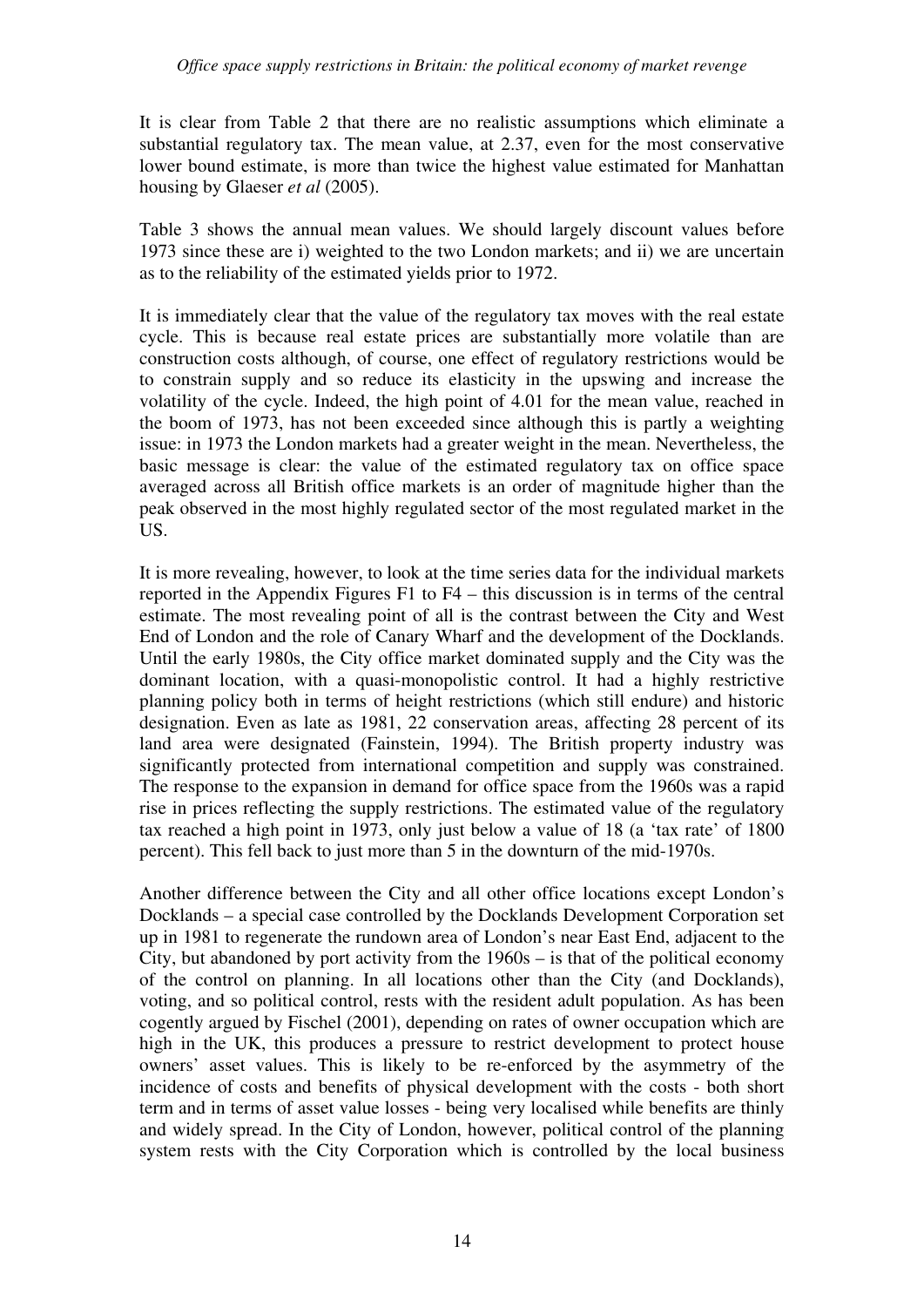community and its interests<sup>10</sup>. While these include property owners and real estate investors, the business community is dominated by other groups who have a mutual interest in retaining the City as a successful and competitive location for their businesses.

As is explained by Fainstein (1994) the threat of the deregulation of financial services, actually introduced in 1986, concentrated the City fathers' minds wonderfully.

"….once the economic benefits of restricting growth ended, attitudes towards physical change easily became more flexible….Financial firms that already possessed space adjacent to the Bank of England benefited from their monopoly position and had no motivation to favour expansionary policies. Financial deregulation and competition changed the stakes. Competitive office development in the nearby Docklands threatened the interests of… the City. If the City refused to accommodate expansion when deregulation was prompting accelerated financial sector activity, firms already located there risked losing their locational advantage as the center of gravity moved eastwards….Once the decision to reverse the previous conservationist attitudes had been made, the City's officers embarked on an active promotional effort. The planning director solicited advice from firms concerning their space needs and encouraged developers…to accommodate them…until the 1980s the City did not have a planning officer but only an architect who concerned himself with design approvals…new developable land was designated…and floor area ratios were modified to…permit an average of 25 percent expansion in the size of buildings." Fainstein (1994, page 40)

The planning system in the City is likely, therefore, to be responsive to the interests of commercial tenants and threats to local competitiveness. Such threats were visible by the early 1980s. By the time of the property market recovery of the second half of the 1980s, and despite the growth of the financial services sector, the City was already under threat from both Docklands and other financial centres (including satellite centres such as Reading in which more office space was constructed during the early 1980s than in the City itself) and its planning policies were becoming notably more relaxed. Its Unitary Plan, lodged in 1991 (City of London, 1991), but drawn up in the second half of the 1980s, identified as its first policy "To encourage office development in order to maintain and expand the role of the city as a leading international financial and business centre" (para. 3.19). By the end of the 1980s, there were already large scale modern developments in the City, built to the highest international standards. Broadgate, for example, opened in 1991, provided 3 900 000 square feet  $(360\,000\,\text{m}^2)$  of new office space.

Moreover, there was a radical change to the taxation of business property introduced in April 1990. Before then business property taxes (the business rates) had been set by local governments and - subject to standard procedures for 'rate equalisation' across the country - the revenues had accrued to local communities. There was concern in the then conservative government that anti-business, left wing local councils were boosting revenues and attempting to run re-distributive local policies funded by setting ever higher local business rates. This, it was thought, would hinder the long term competitiveness of British business. So in 1990 the UBR was introduced with

 $\overline{a}$  $10$  This goes back to the ancient privileges of the medieval city and the leverage its tax revenues gave it in negotiating a high degree of independence and local control from the crown.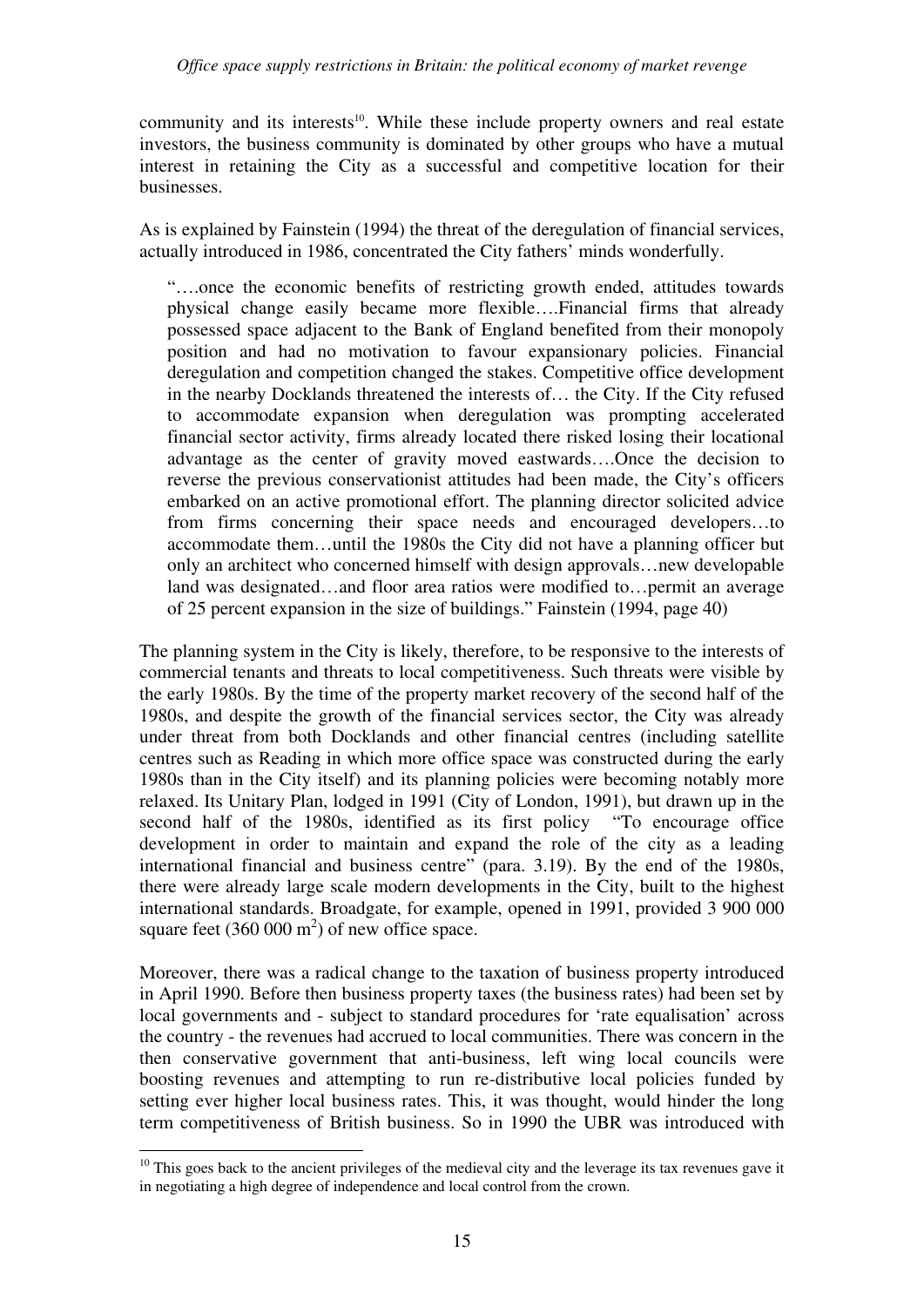national rate-setting and with revenues accruing to central government. There was one exception, however, the City Corporation (self-evidently not anti-business!) was allowed to add its own 'precept' to collect its own revenues. Thus from 1990 there has been a strong negative fiscal incentive for any local government in Britain, except the City of London, to permit any commercial development.

While the value of the regulatory tax in the City rose during the later 1980s as property values rose rapidly in the boom, it never reached the high of 1973. Indeed, in contrast to the rest of Britain, the regulatory tax estimate for the City has been on a downward trend since 1973. We can see from the evidence that is available for the Docklands that the regulatory regime was far less restrictive there, with an estimate of the regulatory tax never exceeding 4 – though that still represents a quasi-tax rate of 400 percent. The West End, where there is political control by residents and a negative fiscal incentive for development, is a market which specialises in sectors other than financial services. It has much stronger planning protection for conservation reasons, with height restrictions which are impossible to breech (unlike in the City where, outside the conservation areas, employing a 'trophy architect' has been an emerging mechanism for building higher). As a consequence, the West End has, in contrast to the City, experienced a steady increase in estimated RT with its high value of 1973 exceeded in 2000 and with an estimated value of 7.9 over the past six years – almost twice that in the City.

The pattern outside the London locations is much as would be expected. The estimated RT was much lower until quite recently and in Newcastle in the 1980s was negative for a short time. In a representative, prosperous, satellite centre such as Reading (discussed in more detail in Section 7), which was a major recipient of the back office move from London from the late 1960s, the value of the regulatory tax was high during the late 1970s and early 1980s but fell back somewhat as the market expanded. By 2000, the local market was quite specialised in hi-tech companies and the value of the regulatory tax fell below 2 as the dot.com boom collapsed. It has been creeping up since 2002/2003. The absolute value varies in provincial centres, with Edinburgh, Birmingham and Leeds seemingly the most restrictive. But it has been tending to rise in all centres since the mid 1990s and has only been consistently below a value of 2 in Newcastle, in the relatively depressed North East.

All these numbers relate to our 'central' estimate but, of course, values of measures on alternative assumptions follow similar trends – just absolute values differ. Perhaps the salient fact is that even on the most conservative of all assumptions there is a significant positive estimated value for the regulatory tax in all locations for recent years. The lowest – Newcastle – has a value of more than 1.6 and most major provincial centres are around 2; London's West End has had an estimated value of between 4 and 9 since the early 1970s and has a current value of 8. These are estimated on the most conservative assumptions, so are lower bounds, and compare with a value not significantly different from zero for offices in Manhattan (Glaeser *et al* 2005). Moreover, there may be a degree of endogeneity between construction costs and planning restrictiveness. In areas like the City or the West End developers may need an expensive design and a 'trophy architect' to get planning permission for buildings offering more rentable space per unit area of the site. In Newcastle, the local community may be so pleased that any developer wants to build that it is correspondingly easier to get permission and *de facto* the planning regime imposes a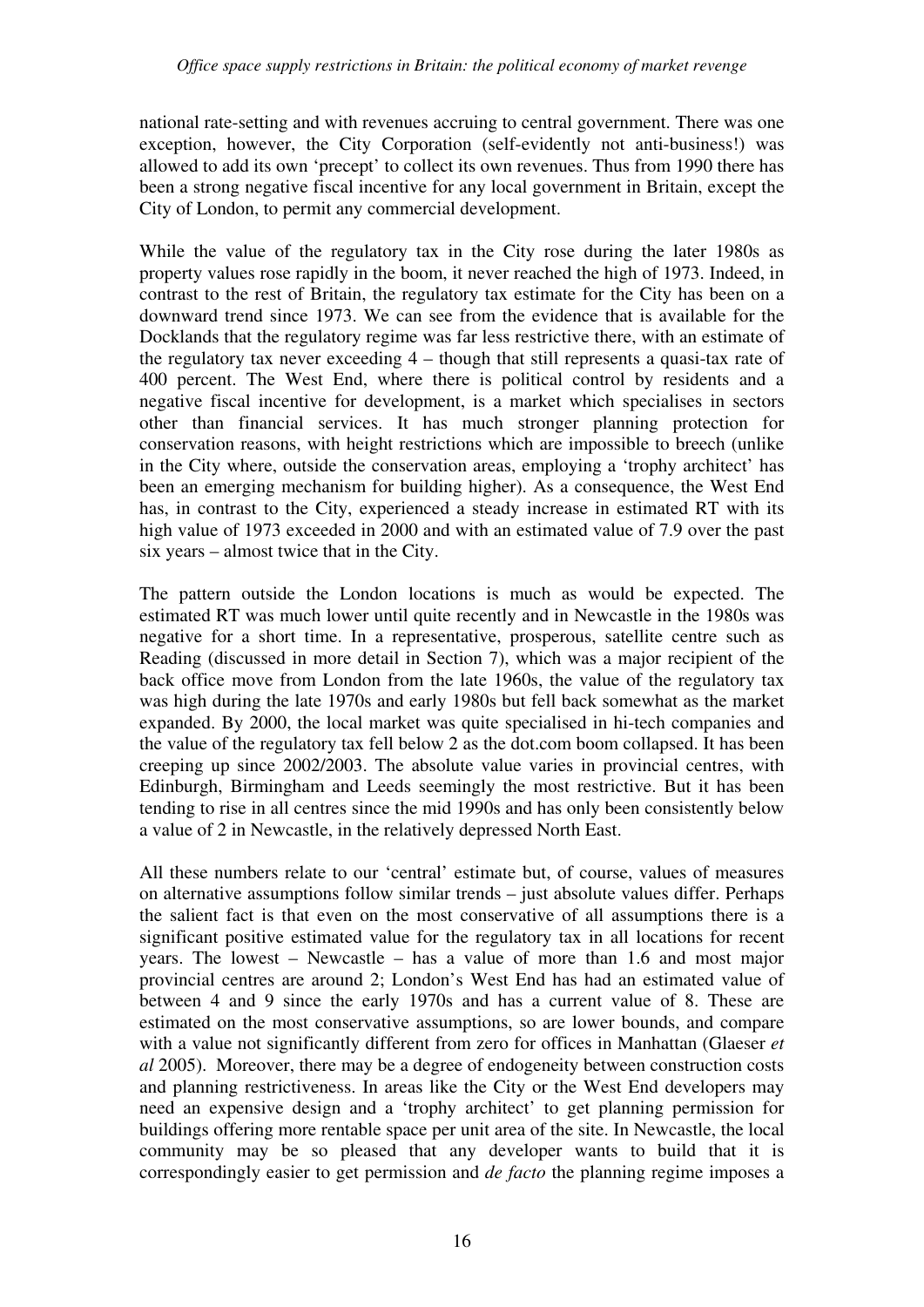lower regulatory tax. This possible endogeneity will mean that our central estimate systematically tends to understate the value of the regulatory tax rather than overstate it, however, and this should be borne in mind in interpreting the alternative estimates and selecting the most plausible.

#### **5 International Comparison of Regulatory Tax Values**

In order to put the results for the British office markets into an international context, we also estimated RT values for a number of cities across Europe; Amsterdam, Barcelona, Brussels, Frankfurt, London City, London West End, Milan, Paris City, Paris La Défense and Stockholm. We use essentially the same methodology as described above but different data sources (JLL instead of CBRE and Gardiner and Theobald instead of Davis Langdon) and have to make a number of additional adjustments – described in Appendix E – to compute comparable RT values.

We also report RT values for the two British office markets for which both Davis Langdon and Gardiner and Theobald construction cost data are available– the City of London and London West End. This provides a cross-check on the comparability of our RT estimates for British and continental European office markets. There is a relatively small difference in estimated RT values (average of 1999 and 2005) for the two markets; 4.5 versus 4.9 for the City and 8.0 versus 9.0 for the West End. Overall, the relatively small differences suggest that our estimates for the continental European markets are quite comparable to those for the British office markets.

When we compare our RT estimates for the various European office markets the first result that catches one's eye is the fact that the two London Markets top the 'league table' with the West End's RT estimate of 8.0 (the average of the RT estimates for 1999 and 2005) being more than twice that of any continental European city except Frankfurt with 4.4. Stockholm and Milan also appear to have comparatively high RT values with 3.8 and 3.1. This is consistent with anecdotal evidence for these markets. For example, Milan is a very tightly regulated city with strict height restrictions in place. Not surprisingly, suburban locations have started to develop outside Milan; first Milano 2 and Milano 3 in the late 1960s and 1970s and now Milano Santa Giulia. The latter is being built in a politically independent commune in the southeast part of the urban region of Milan, between Rogoredo and Linate which has been derelict for some years. The area where it is being developed was the location of the now abandoned Montedison factories and Redaelli steel mills. Local politicians there – not surprisingly – are happy to welcome new development projects.

As in London, estimated RT values in Paris differ quite substantially within the metro area; they are much higher in the 'historic' City of Paris, where conservation regulations are tight, than they are in La Défense, a purpose planned new office and commercial centre on the edge of the historic centre. . Finally, the city that we had expected to have the lowest RT is indeed at the bottom of the 'league table'. Belgium is well known to have a flexible land use regulation system which imposes little constraint on supply. In Brussels – despite the rapid increase in demand for office space as a result of the increasing size and influence of the EU institutions - we estimate a low RT of 0.7, although this value is still much higher than that estimated by Glaeser *et al* (2005) for the office market of Manhattan.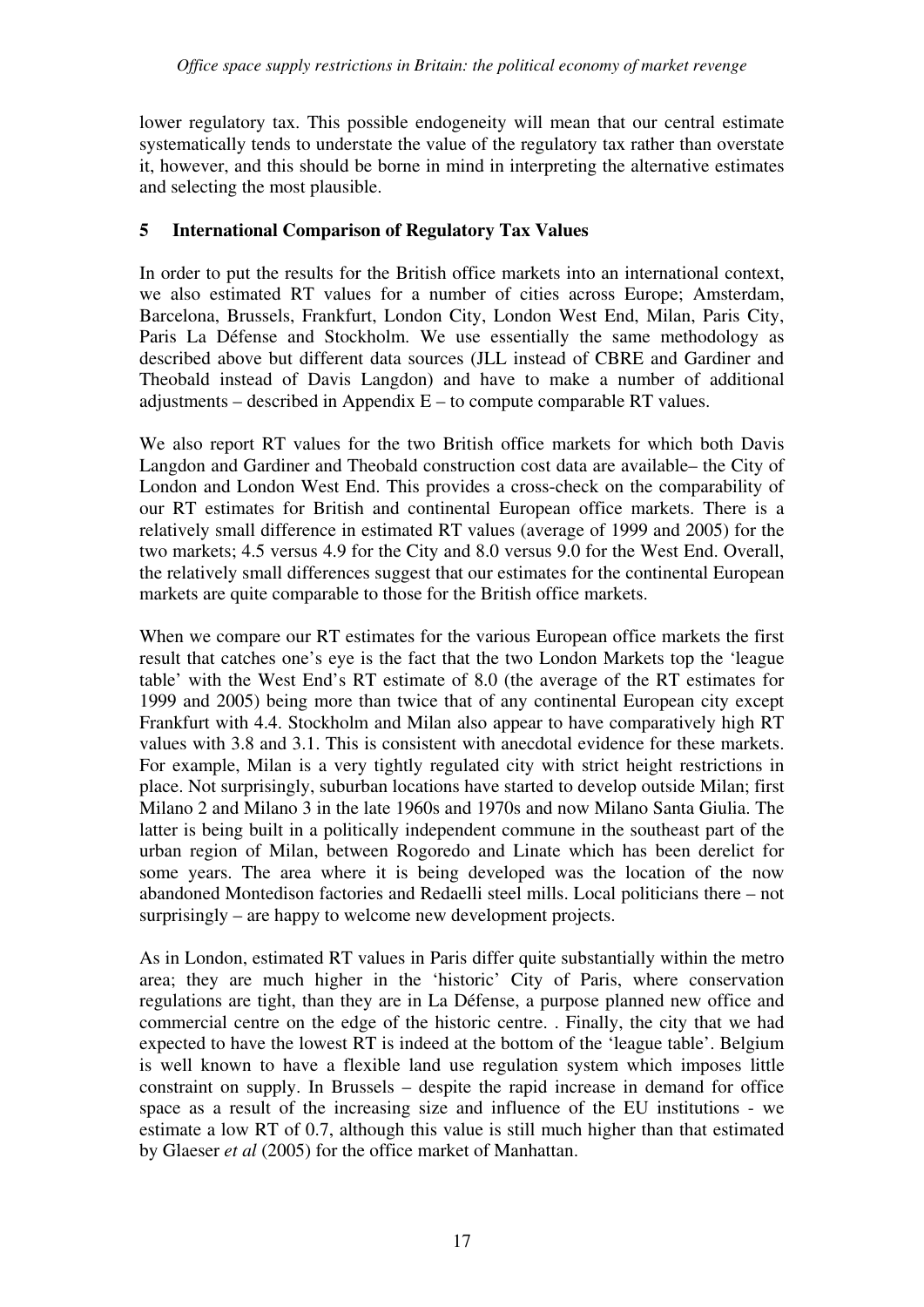Overall, the RT comparison for the 10 European office markets suggests (a) that the British office market is by orders of magnitude more supply constrained by regulation than other office markets in Europe and (b) that European cities generally seem to be subjected to tighter regulatory restrictions on supply and consequently higher RT values than those found in the United States. Below, we turn again to the British office market in an attempt to explain the determinants of its restrictiveness.

#### **6 The Political Economy of Planning Restrictiveness**

If the estimated value of the RT really represents a measure of the costs of regulatory restrictiveness – we should be able to model its determinants. As noted above, in areas where there is control of planning policy by local residents – overwhelmingly owner occupiers – we should expect a strong resistance to development. Not only are there short run costs to local residents from large scale construction but there are likely to be environmental costs and losses of amenity values. Benefits – in the form of more jobs or higher wages – are likely to accrue as much to non-residents as to residents given the small size of local government areas in the UK. In addition – re-enforced since the introduction of the UBR in 1990 – there will be a powerful fiscal disincentive; even before 1990, the impact on local budgets of business property development was probably unfavourable because of the high proportion of local revenues coming from central government and rate revenue equalisation across local communities. The only incentive for local residents to allow the development of additional commercial real estate would presumably be falling local economic prosperity. This is likely to be most plausibly formulated as fear of job loss and unemployment.

We should expect the City of London and Docklands to behave rather differently, however, since in these jurisdictions business interests control planning policy. In the case of the City, the planning authority is its unique local governing body, the Corporation of the City of London. This is an historic entity and it has been exempt from all the major reforms of local government in the modern era, in particular from both the Municipal Corporations Act of 1835 and the legislation in 1969 which abolished the 'business' vote. The City is, in effect, a Central Business District with a few thousand residents, so the business electorate (including land owners and property companies but dominated by financial and other businesses located in the City) controls the Corporation which is the planning authority for the area. Business voting power is weighted by the number of employees. The London Docklands Development Corporation (LDDC) was established in 1981. This was a directly appointed body, not an elected and representative one, with the specific brief to regenerate the large  $-$  a total of 8.5 square miles - derelict port area immediately to the east of the City of London. The LDDC was responsible for all the major planning for the area until it was abolished in 1998 when planning responsibilities reverted to the local Boroughs of London. However, by then, the whole area had been transformed with the most notable development being Canary Wharf. In total 25 million square feet of office and industrial floor space had been developed.

Given, therefore, their different controlling interests we should expect these two planning authorities to be less restrictive of development, other things equal<sup>11</sup>, and

 $\overline{a}$  $11$  But of course, other things are not equal since the restrictions (in terms of plot ratios, for example)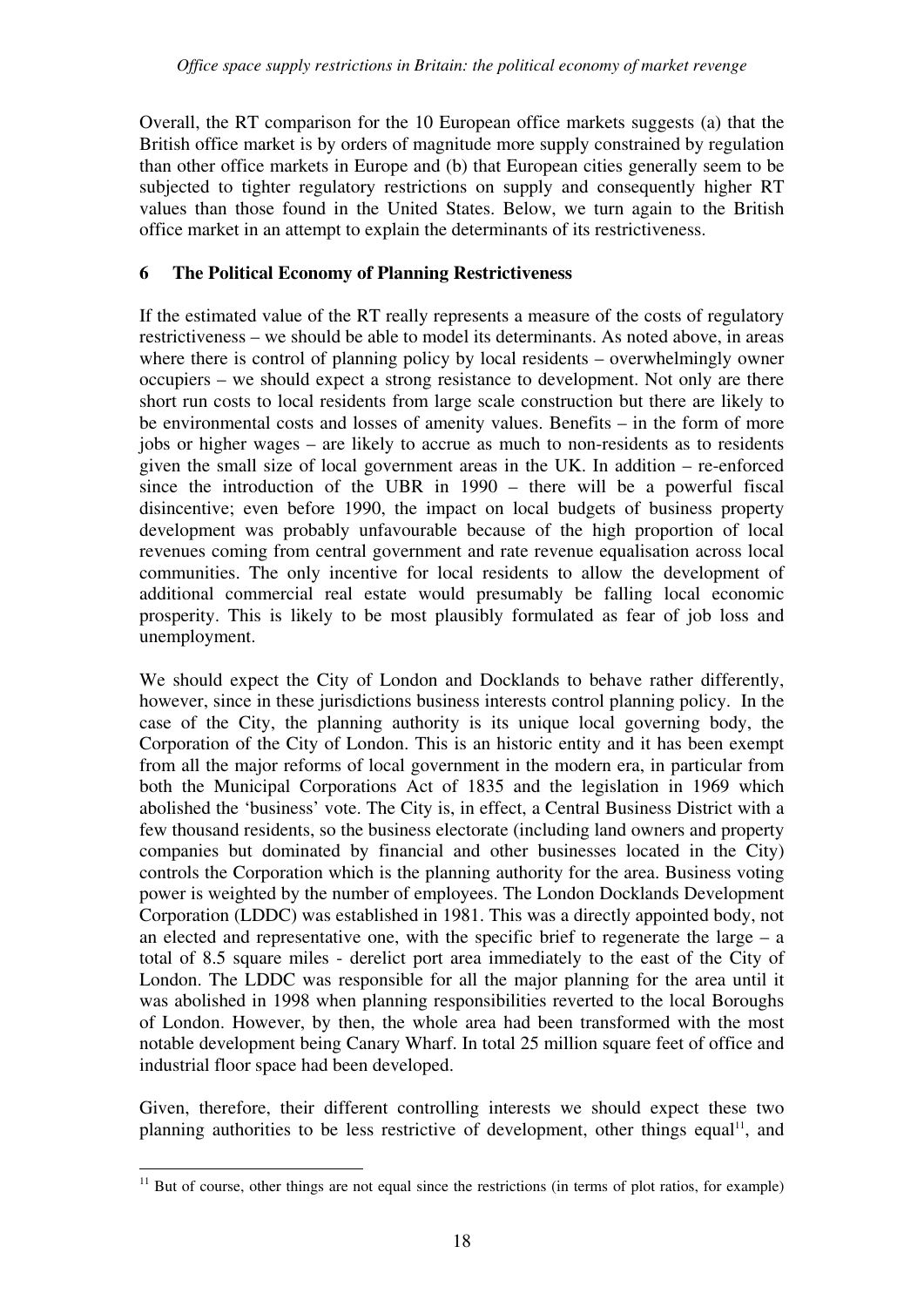much more responsive to local economic conditions than resident-controlled planning authorities. For any given (change in the) level of local prosperity, the business controlled LAs would be expected to relax their constraints on development substantially more than would the resident controlled communities. We might, furthermore, expect to observe a change in regulatory restrictiveness as a result of the introduction of the UBR in early 1990, with all other British office locations becoming more restrictive relative to the City of London which, alone, retained the capacity to raise revenues locally from business property.

The best measure of 'local economic prosperity' would seem to be the unemployment rate of residents. Not only is this the most immediately observable and widely reported measure but the fear of job insecurity seems likely to be a concern for voters, and thus an influence on local politicians. It has the additional advantage that it is measurable if with considerably more difficulty than might be imagined<sup>12</sup>. Because of the difficulties of estimating consistent long term time series for local area unemployment rates for our office location, we experimented with four alternative techniques. These are described in Appendix G. Table 5 provides summary statistics of our preferred unemployment rate measure used in the empirical analysis below. The very reassuring outcome, however, was that the basic analytical results were essentially unaffected by the particular series for local unemployment used.

Table 6 shows the results from our first specification, pooling all 480 observations and including both year and location fixed effects. We estimate the following:

$$
RT_{it} = \beta_0 + \beta_1 \times U_{it} + \varepsilon_{it}
$$
\n<sup>(6)</sup>

$$
RT_{ji} = \beta_0 + \beta_1 \times (U_{ji} \times D_B) + \beta_2 \times (U_{ji} \times D_R) + \varepsilon_{ji}
$$
\n<sup>(7)</sup>

Where:

-

*RT* = estimated value of Regulatory Tax

- $U =$  estimated British Labour Force Survey-equivalent unemployment rate
- $D =$  dummies for B, business controlled, and R, resident controlled local government
- *j,t* refer to the location and year

are more or less constant across locations but demand for space is not, so a given restriction is more binding where demand is greater. This is reflected in the larger location fixed effects observed in the City (Table 6) than in other locations.

<sup>&</sup>lt;sup>12</sup> There are two basic sources of data on unemployment in the UK: survey based data, conforming to ILO norms, available from 1973; and 'registration' data available since the early  $20<sup>th</sup>$  Century. The problem is that prior to 1999 the sample for the survey based data was too small to give reliable results for local planning authority jurisdictions; and the registration measure is highly sensitive to both the incentives to register and rules governing who is actually counted. As unemployment rose from the late 1970s politicians could not resist manipulating the unemployment figures (registration data is released very quickly and is what the media focus on) by frequently changing both the incentive to register and the rules governing who was counted. Each of the changes had the effect of reducing measured 'registered' unemployment. To estimate unemployment rates for our local government units (representing the Local Planning Authorities) we calculated the ratio of regional survey to registration unemployment rate for each time period and used that to adjust the registration rate for the local area most closely corresponding to the LPA to a quasi-survey based value. To save space we report only one set of results here, for what seem to us to be the most defensible technique. Results for the other sets of estimations are available from the authors.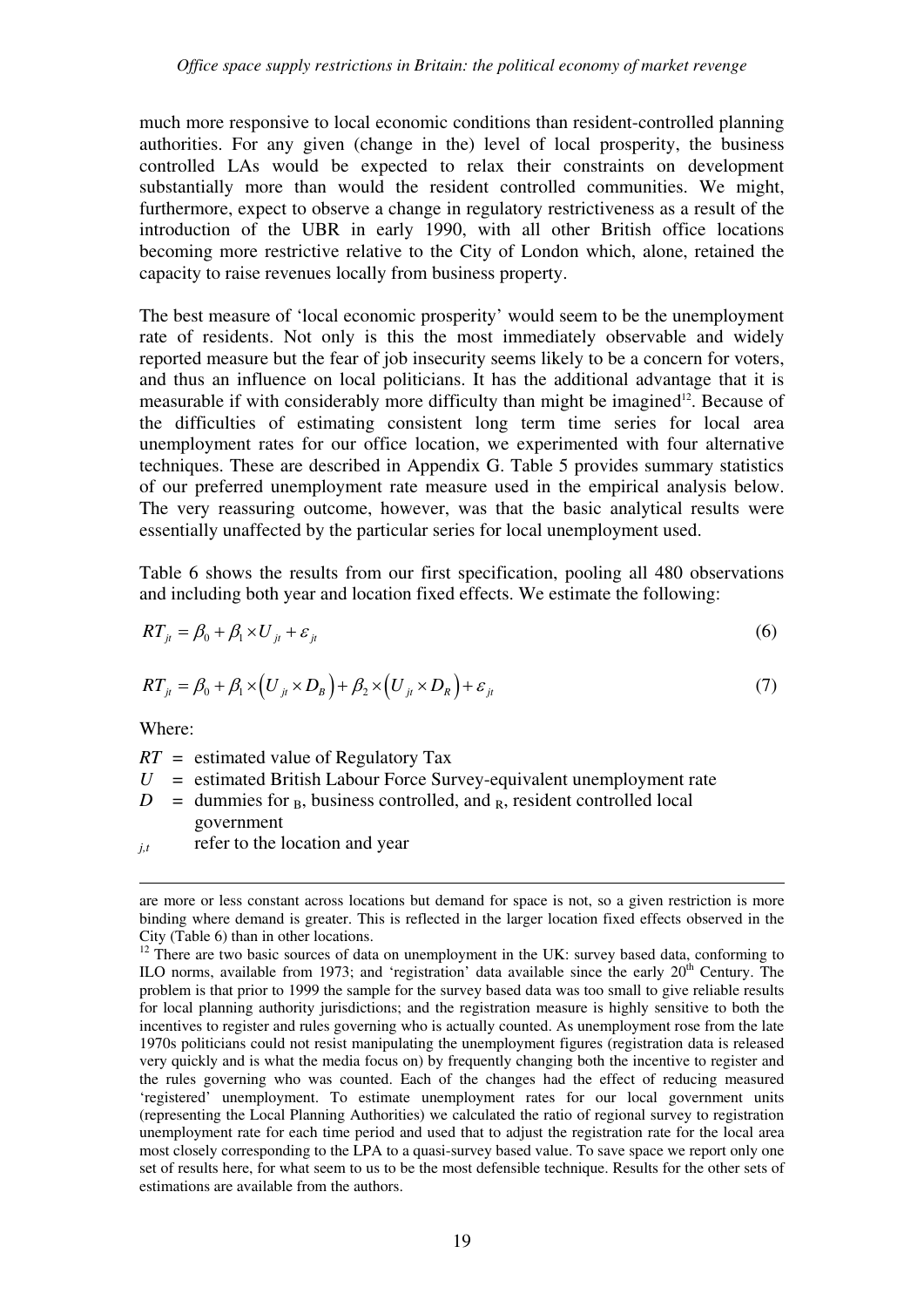In Table 6, we show results for two separate versions of the specification stated in equations (7) and (8); in columns 1 and 2 we use values of the local unemployment rate for the actual nearest equivalent planning authority areas for which data could be estimated for the locations outside London but unemployment for the Greater London area as a whole for all five office locations within London. In columns 3 and 4 we use the estimated unemployment rate for the whole Greater London area for just the three office locations in central London, the City, Westminster and Docklands but the local unemployment rate for the relevant Boroughs, Hammersmith and Croydon, for the two more residential, suburban office locations, Boroughs in London, being the local planning authorities. The logic for this is that the workforces and businesses based in London's three central locations operate over a wide area and draw their labour forces from the wider London region; moreover, particularly in the City, there are very few residents relative to employees. As can be seen the results are essentially identical and in subsequent tables we report only those using unemployment rates for Greater London as a whole for the three central London office locations.

The results in Table 6 show a significant negative relationship between local unemployment and our measure of planning restrictiveness – the Regulatory Tax. Moreover, as expected, the estimated value of the parameter is much larger in the business controlled compared to the resident controlled locations: the estimated value of the coefficient is almost three times as great in absolute terms in the business controlled locations (in both specifications reported in columns 2 and 4 of Table 6) and an F-test shows that these values are significantly different in statistical terms. Most location and year fixed effects are statistically significant. A White-test cannot reject the null-hypothesis of homoskedasticity, hence we report normal standard errors.

There are two obvious problems with these results. The first problem is that estimated values of RT become possible at different dates for different locations, with estimates for the first few years only being available for the City and the West End. That is, our sample is unbalanced.<sup>13</sup> Thus, the composition of the sample and the implicit weight of different locations within it change over time. To address this problem we restrict the data in all subsequent specifications, reported in Tables 7 to 10, to the 11 locations for which there is annual data on a continuous basis since 1973 (see Table 1 for a list of these 11 locations and Table 5 for summary statistics of the unemployment rates for the balanced sample).

The second problem is that although we are interpreting local unemployment as a 'supply side' variable, operating on the restrictiveness of planning constraints via the local political process, it could also be interpreted as a 'demand side' measure. As can be seen from Figures F1 to F4 in Appendix F the estimates of the RT are cyclical: the price of office space is more cyclically sensitive than are the marginal costs of construction. We would argue that the real evidence in support of our hypothesis that the intensity of constraints imposed is politically determined and relaxes only under the pressure of unemployment, is not so much that the coefficients across all office locations (columns 1 and 3 in Table 6) are highly significant but that there is much

 $\overline{a}$ <sup>13</sup> The RT measures prior to 1973 are also based on imputed values for yields, which are measured with some degree of uncertainty. See Appendix D for details.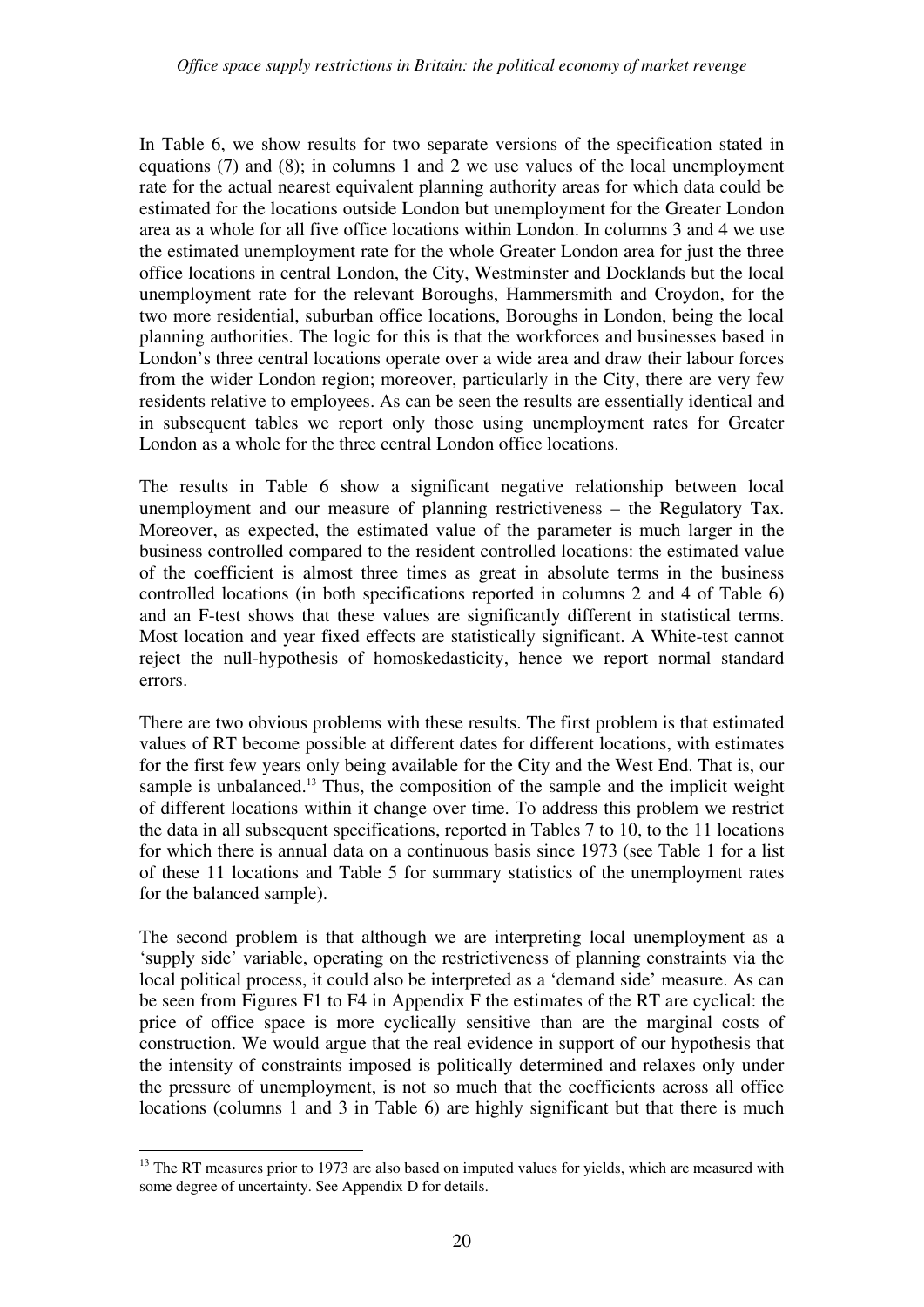greater sensitivity to unemployment in business controlled compared to resident controlled locations (columns 2 and 4 in Table 6). Nevertheless, there is an identification issue. We address this issue by including as direct a measure of demand for office space as we can find, as an additional explanatory variable in our subsequent analysis below (Tables 7 to 10).

The most obvious variable measuring demand for office space is employment growth in office employing sectors<sup>14</sup>. Since we were aiming to measure a demand side variable we constructed our office employment series for Local Authority areas and for each of the five London locations individually rather than using office employment for Greater London as a whole for any of them. There have been three significant changes in industrial classification since 1971 affecting local area employment statistics. To minimise the impact of this we constructed two alternative series: one for a broad definition – all service employment. The second is a narrower definition attempting to exclude sectors such as distribution which are not primarily office employment sectors but once more subject to classification changes. The second measure covers financial services, banking, public administration and 'other' services. Fortunately there is a bridge year available for each change in classification so in constructing the office employment index for each location we used this overlap to scale one series to the next. The details of how office employment was estimated are given in Appendix G. Summary statistics for the two measures are provided in Table 5.

Tables 7 to 10 report the results but now fitted only for a balanced sample of 363 observations. The models are as before but now include a control variable for local office employment growth:

$$
RT_{jt} = \beta_0 + \beta_1 \times U_{jt} + \beta_2 \times S_{jt} + \varepsilon_{jt}
$$
\n(8)

$$
RT_{jt} = \beta_0 + \beta_1 \times (U_{jt} \times D_B) + \beta_2 \times (U_{jt} \times D_R) + \beta_3 \times (S_{jt} \times D_B) + \beta_4 \times (S_{jt} \times D_R) + \varepsilon_{jt} \tag{9}
$$

where other variables are as before and *S* equals the local office employment growth rate. Table 7 shows the result without year fixed effects and, then, in Table 8, including both location and year fixed effects. As might be expected the results for the balanced sample are significantly stronger and those with year fixed effects are stronger still. In each table, results are shown for directly comparable models i) excluding and ii) including the office sector employment growth rate as an additional independent variable. The particular results shown here relate to the narrow definition of office employment but those for the broad definition are in all cases virtually the same.<sup>15</sup> Including service employment, whether interacted with business/resident control or not, makes no significant difference to the results with respect to the unemployment variable. The parameter estimates are all but identical – certainly not different in a statistical sense – and there is a numerically substantial and statistically significant difference (at the 1 percent level) in the size of the estimated parameters between business and resident controlled locations in all cases. The results for the office employment growth rate are mainly not significant and, where they are,

 $\overline{a}$ 

<sup>&</sup>lt;sup>14</sup> Strictly, employment is only an appropriate demand measure if there is a fixed floor space to employee ratio. In reality – certainly in the longer run – there can be substitution – but nevertheless employment in office sectors seems as pure a demand side measure as is available.

<sup>&</sup>lt;sup>15</sup> Results are available from the authors upon request.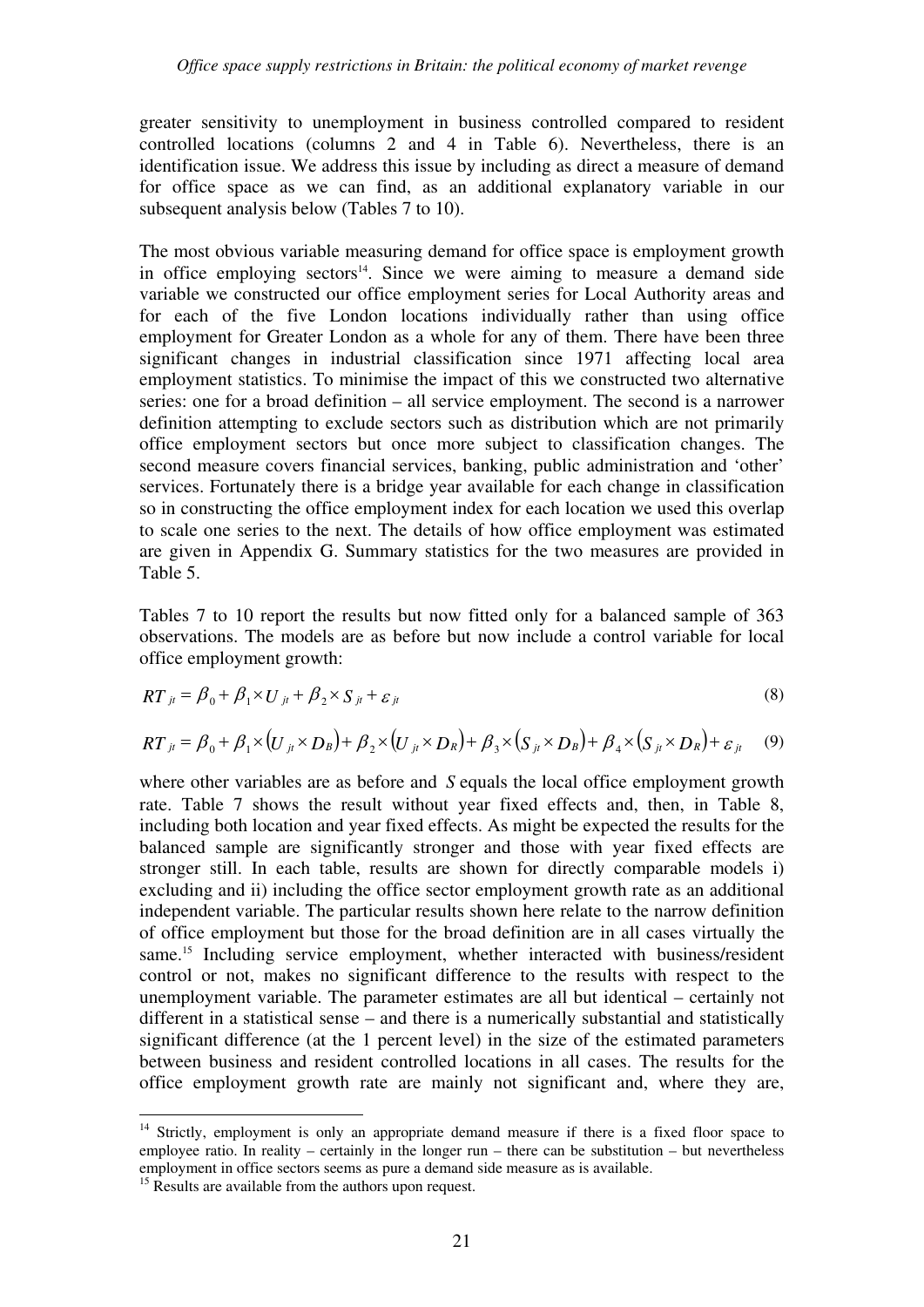significant only at the 10 percent level either when the office employment growth rate variable is not interacted with the dummy for local control or – where it is – only for resident controlled locations.

Tables 9 and 10 now show the results of testing for the introduction of the UBR in a comparable set of models. As explained above, this change could be expected to have significantly increased the fiscal disincentive to permit development for all local communities relative to the City of London. The new basis for business property taxation came into force in April 1990, although it may have been partly anticipated. We chose the end of 1989 as the break point.<sup>16</sup> There are two obvious ways to test whether this made local communities become relatively more restrictive than the City. We can include a dummy for all markets except the City from the end of 1989. The results are reported in Table 9 for a comparable set of models as discussed in the previous paragraph. Again, as can be seen from comparing the results reported in columns 1 and 2 (where the office sector employment growth rate is not included) with those in columns 3, 4 and 5 (in which the office sector employment growth rate is included) including the office employment growth rate, makes no significant difference to the results for the unemployment variable. Results shown in columns 1 and 3 do not allow for the impact of unemployment on the value of the RT to vary between business and resident controlled locations; those shown in columns 2, 4 and 5 adjust for the type of local control. Compared to previous models we now include an additional dummy for all locations after 1989, implicitly assuming the effect of the change in the fiscal incentive was uniform. The model continues to perform well but we now observe a significant across the board increase in estimated planning restrictiveness in all locations compared to the City of London from 1989, the year of the introduction of the UBR.

The results reported in Table 10, for the same set of models, permit the local response to the change in property taxes to vary across all locations. We see that the City appeared to become significantly less restrictive – as expected – while 6 out of 10 of the other locations became significantly more restrictive. These conclusions are not affected if the office sector employment growth rate is included as a control. For all locations where the sign was negative, it was insignificant, except in Reading. In Reading, however, we observe an apparently anomalous reduction in restrictiveness, significant at the 5 percent level. Reading is an unusual jurisdiction. It is about 60 kms to the west of London and a high speed train service opened up in 1976, with services taking only 22 minutes to the London terminus. This triggered its development as a satellite back office location, producing a large demand shock relative to its then stock of office space. Prices and our estimate of the RT rose quickly in the second half of the 1970s. This expansion was initially supported by the local government. But during the 1980s the Trotskyite left, which strongly opposed office development, took political control. However, the recession of 1989-91 hit the local economy very hard and moderates regained control. Moreover in reaction to the perceived anti-business thrust of local government, the wider region within which Reading then lay – Berkshire in particular – teamed up with local business interests and the University to set up the Thames Valley Economic Partnership (TVEP) in 1991. The explicit intent of this was to make the local area more business friendly and to encourage business

 $\overline{a}$ <sup>16</sup> However, results do not change significantly if we choose one year earlier or one year later as break point.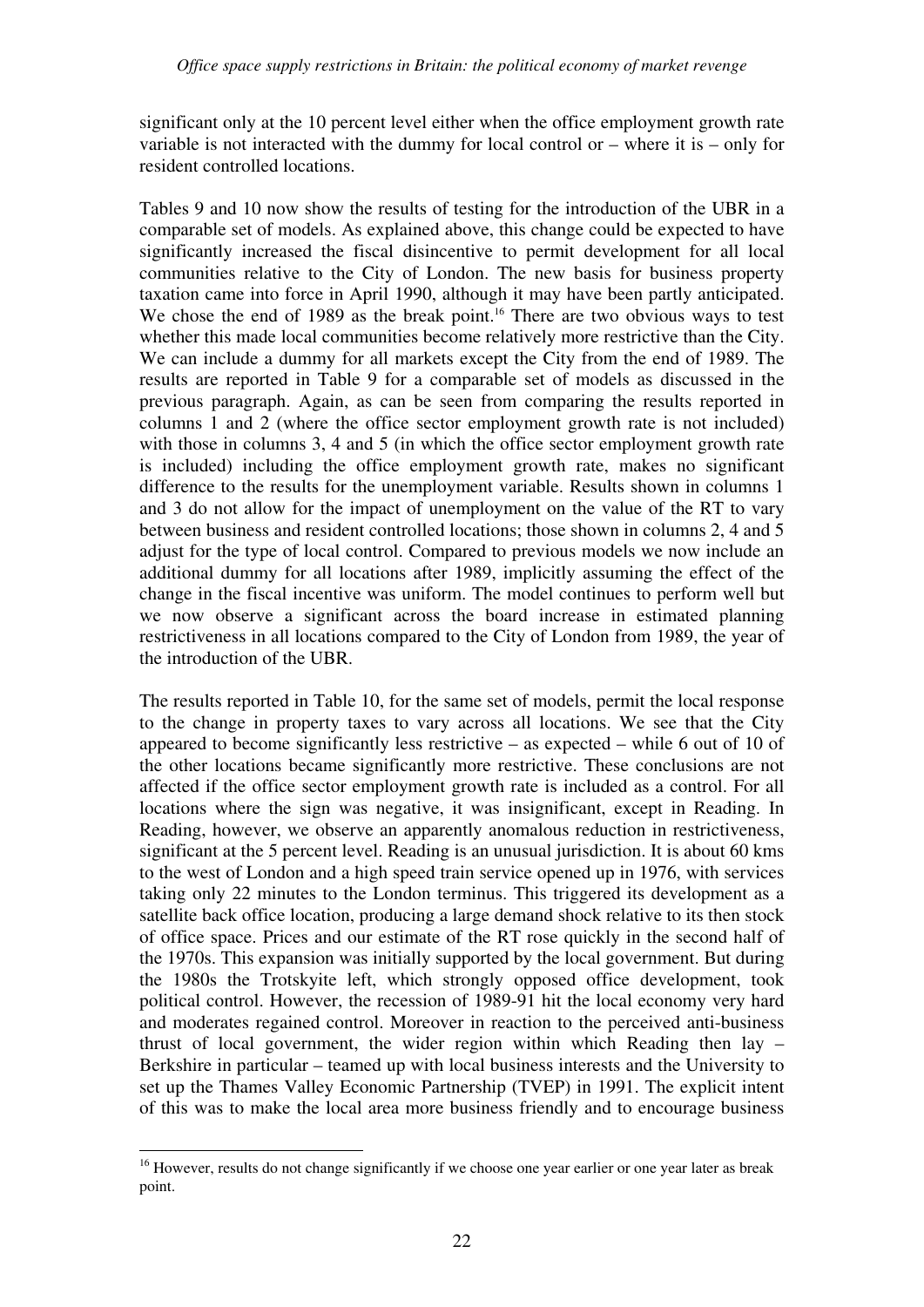expansion. Perhaps it is the change in political control from radical left to moderate, and the lobbying activities of TVEP, which had some impact in reducing Reading's planning restrictiveness from 1990. The individual location specific post-1989 dummy coefficient is estimating the change in the RT from that date compared to before that date. In most jurisdictions, there could have been factors in the post-1989 period, in addition to the introduction of the UBR, that might have had an influence on planning restrictiveness and so on our estimates of RT. But in Reading, it is plausible to believe these were particularly important which both increased the measure of the RT in the pre-1989 period and may have reduced it in the post-1989 period.

Overall, however, these results seem to provide strong support for the interpretations offered and reinforce our confidence in the RT as a reasonable measure of the impact of planning restrictiveness on the costs of office space. Although demand and supply may not be fully identified, the most obvious direct measure of demand – office employment growth – is hardly significant and, when included in the models, has no impact on the estimated effect of the unemployment variable, designed to measure local political pressures for the relaxation of planning restrictiveness. The strongest evidence for the hypotheses, however, is probably provided by the difference in the estimated impact of the unemployment variable depending on the form of local political control of the planning system. The estimates show that business controlled planning authorities react significantly more strongly to local unemployment than do resident controlled authorities and that fiscal (dis)incentives for local communities have the expected impact on permitting development.

#### **7 Conclusions**

The Regulatory Tax measure of the gross costs of land use regulations for occupiers of property seems to be a useful one. Although it will not reflect certain forms of regulatory constraint, such as heavy compliance costs or costs associated with delays and is, therefore, a lower bound measure, the ease with which it can be estimated is a very substantial advantage. In this paper, we provide the first estimates for commercial property and show that for office buildings in British cities it is substantially larger than it is in comparable continental European cities. Despite using different data sources for the international comparison, which includes the City of London and London West End, we get values for the two London markets that are very comparable. The conclusion is that supply in the British office market, like the British residential sector, is highly constrained by regulation and this costs business occupiers a substantial amount. It is, in effect, a tax on office users. Unless space is perfectly substitutable in production, therefore, there will be further costs in terms of output and employment.

We argue that such a level of regulatory restriction – an order of magnitude greater than the peak observed in the most restricted sector, in the most restricted markets in the US – is to be expected given the aims of British planning policy, the form of its instruments, the fragmented geographical scale of decision making (which internalises costs associated with development but not benefits), and the fiscal disincentive to local communities to allow commercial development. In this context we would expect differences in regulatory constraints between those authorities controlled by business interests compared to those controlled by residents. We are fortunate that the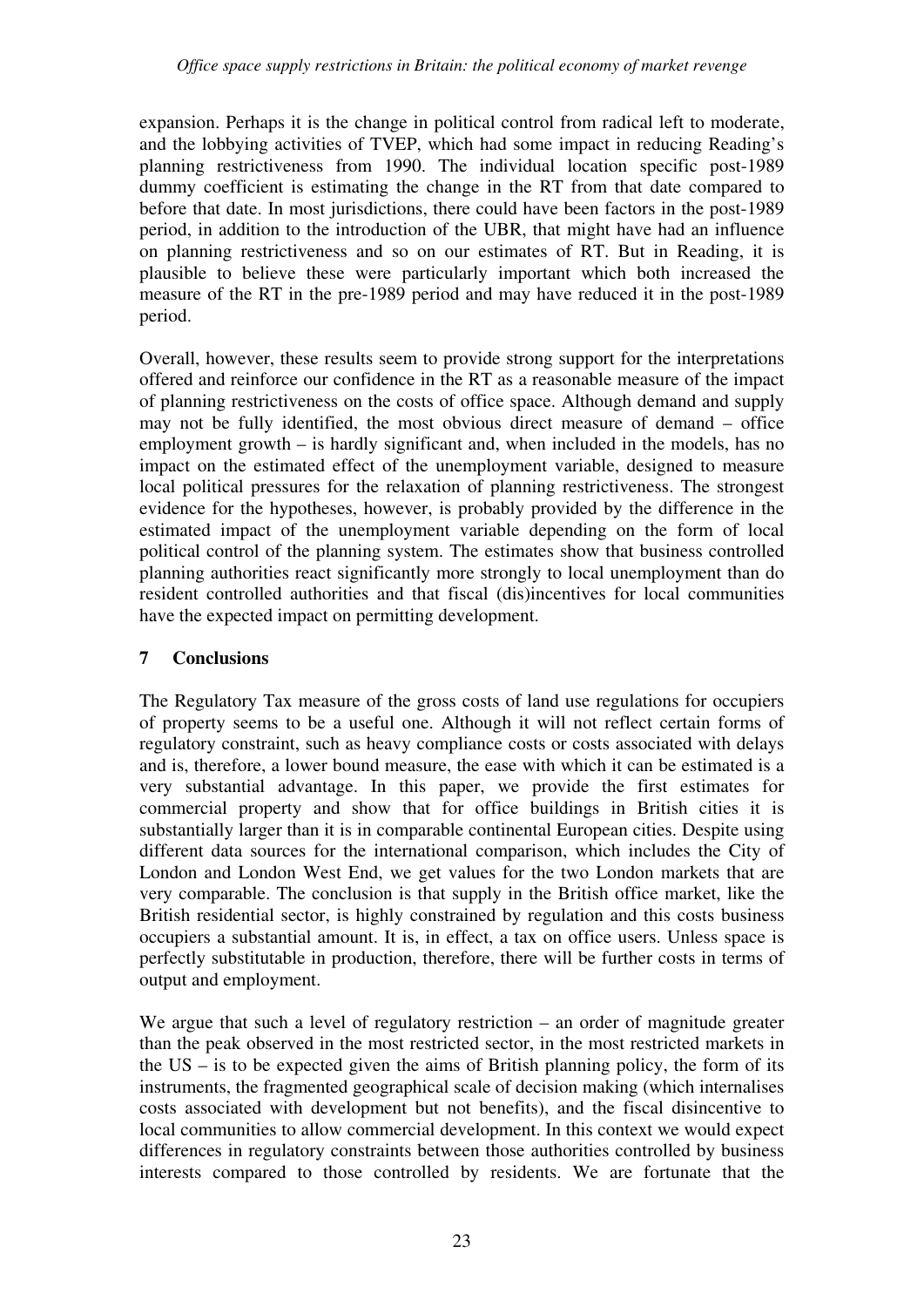historical anomaly of the City of London – controlled by business interests since the middle ages and exempt from all the major reforms of local government of the modern age, allows us to test this proposition. We find strong evidence that business control makes a significant difference to the tightness of regulatory constraints on office building and on the reaction of restrictiveness to local economic prosperity measured by the unemployment rate. Including a direct measure of demand for office space makes no difference to the result, reinforcing our conclusion that we are observing variation in regulatory constraints – the supply side.

It is also possible to test the hypothesis that regulatory restriction responds to fiscal incentives and that, in particular, changes in the incentives to allow commercial development resulting from the introduction of the UBR early in 1990, led to even more restrictive land use regulation. This, again, is because the City of London was in large measure protected from the change and continued to be able to levy its own rate on business property. Again, we find strong evidence that the elimination of any fiscal incentive to permit commercial development was associated with an increase in the value of the RT outside the City of London. By further restricting the supply of office space, costs were increased.

Together these findings support our confidence that the RT measure is really capturing – or at least closely correlated with – the gross costs imposed by land use regulation.

One of the interesting speculations this prompts is about unintended consequences. As discussed above, the 1980s Conservative government perceived left wing local authorities as engaged in a concerted effort to frustrate its efforts to increase incentives, privatise state industries, sell off social housing and reduce the total tax take. To finance these efforts to offset the adverse and regressive impact central government actions were perceived as having, local government was (perceived to be) increasing their tax revenues from the business rate, perhaps as part of a punitive antibusiness crusade. Central government's response was to introduce the UBR. This removed control of business property taxes from local communities, effectively turning business property taxes into a national tax. It managed, therefore, not only to eliminate all tax revenue gains to local communities from commercial real estate development but to make this fact perfectly transparent. Nevertheless, local governments continued to have a legal obligation to provide services to local businesses. So it produced a powerful and transparent fiscal disincentive for local communities to permit any commercial development.

Over time, our results suggest, this has restricted the supply of offices and pushed up the value of the Regulatory Tax. The increase in business costs this represents may more than offset any costs that might realistically have been imposed by old-style left wing councils attempting to raise money from local property taxes; especially given the demise of old-style left wing councils that occurred between 1989 and the present.

Indeed, we can quantify this effect because of the fortunate fact that the City of London alone was given a partial exemption from the UBR. Table 11 shows some indicative numbers. We choose an office of  $1,500 \text{ m}^2$  – just about enough to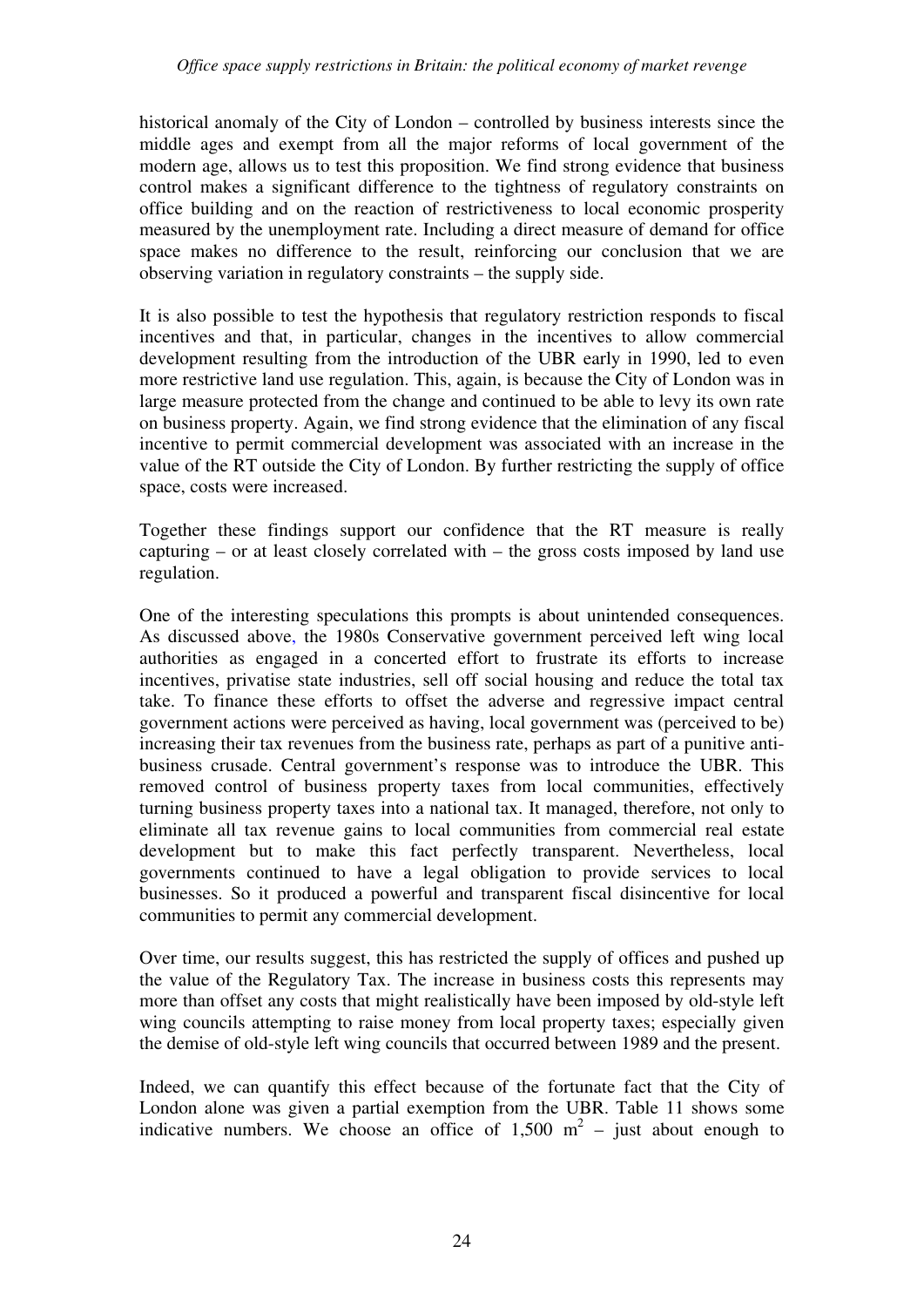accommodate a medium size firm with 200 employees.<sup>17</sup> In the London Borough of Camden in 2005, such a building had a rateable value of  $£112,250^{18}$  so, with the rate multiple set at 42.6p, that meant the occupants would be paying a UBR of £47, 819 a year. If the RT increased in Camden to the average extent it did across the rest of the country, then the implied increase in its annualised cost was £67,312. Moving to a UBR, to avoid local communities levying extortionate taxes on business, seems likely to have resulted indirectly in a larger financial burden by way of the RT, than the total cost of business rates themselves.

 $\overline{a}$ <sup>17</sup> Based on the London Employment Sites Database (Roger Tym & Partners, 2005) the space usage in Inner London is 19 m<sup>2</sup> per office job, suggesting a site of 3,800 m<sup>2</sup> for a medium size firm with 200 employees. Hence, our assumption of  $1,500 \text{ m}^2$  is a very conservative assumption, implying that we are underestimating rather than overestimating the regulation induced increase in annualised occupation cost.

<sup>&</sup>lt;sup>18</sup> 7/8 Greenland Place, London, NW1 0AP.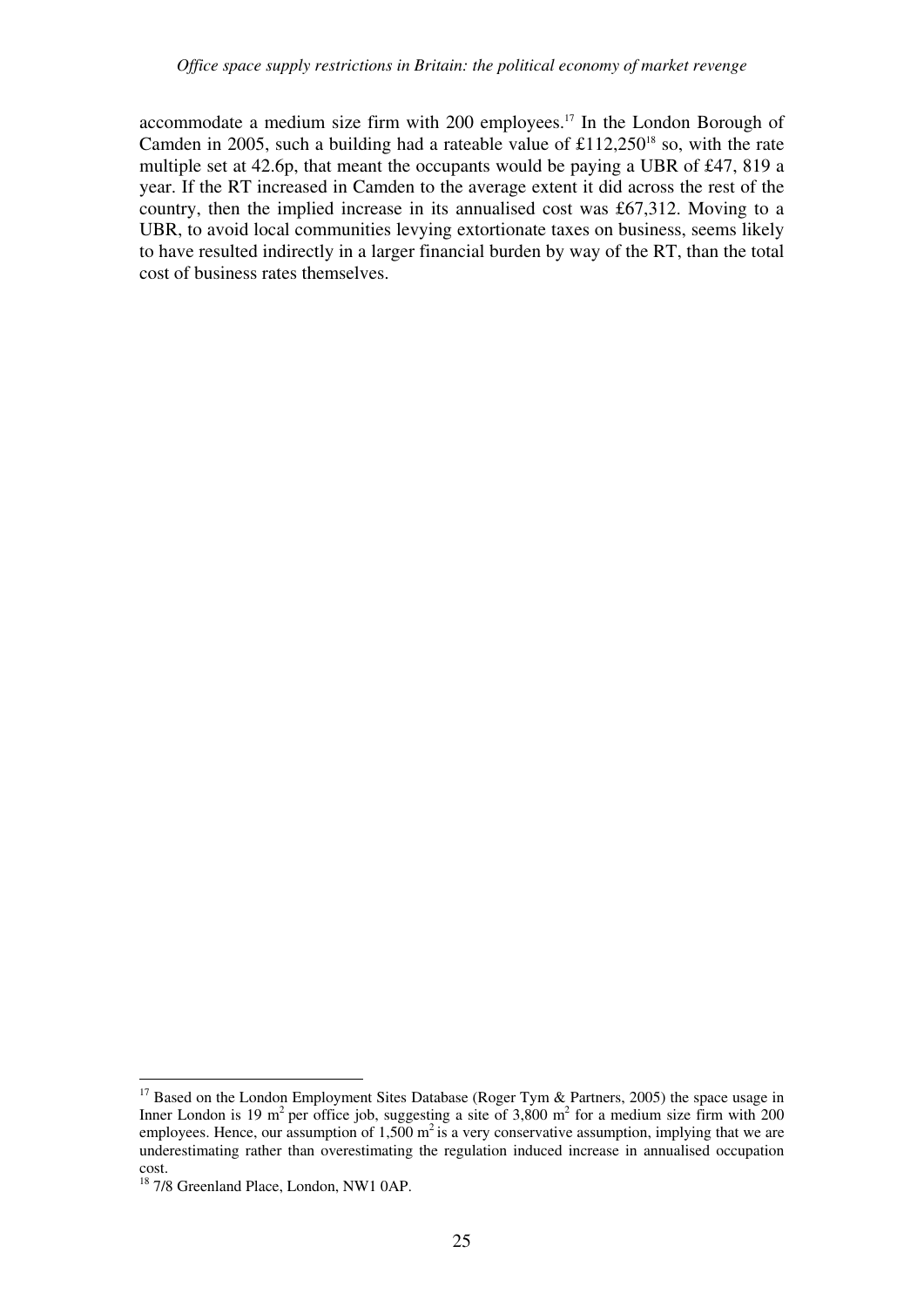#### **References**

- Barker, K. (2003) *Review of Housing Supply: Securing our Future Housing Needs: Interim Report – Analysis*, London: HMSO.
- Barker, K. (2004) *Review of Housing Supply: Final Report Recommendations*, London: HMSO.
- Barker, K. (2006a) *Barker Review of Land Use Planning; Interim Report Analysis*, London: HMSO.
- Barker, K. (2006b) *Barker Review of Land Use Planning; Final Report Recommendations*, London: HMSO.
- Bertaud, A. and J.K. Brueckner (2005) 'Analyzing building height restrictions: predicted impacts and welfare costs'*, Regional Science and Urban Economics*, **35** (2), 109-125.
- Brown, G.R. and G.A. Matysiak (2000) *Real Estate Investment: A Capital Market Approach*, London: FT Prentice Hall.
- Brueckner, J.K. (2000) 'Urban Sprawl: Diagnosis and Remedies', *International Regional Science Review*, **23,** 160-71.
- CBRE (2004 & 2005) *Global Market Rents*, Los Angeles: CB Richard Ellis
- Cheshire, P.C. (2005) 'Unpriced Regulatory Risk and the Competition of Rules: unconsidered implications of land use planning', *Journal of Property Research*, **22**, 2/3, 225-244.
- Cheshire, P. and S. Sheppard (1986) *The Economic Consequences of the British Land Use Planning System: a Pilot Study*, Final Report to ESRC.
- Cheshire, P.C., and S. Sheppard (2002) 'Welfare Economics of Land Use Regulation', *Journal of Urban Economics*, **52**, 242-69.
- Cheshire, P.C. and S. Sheppard (2005) 'The Introduction of Price Signals into Land Use Planning Decision-making: a proposal', *Urban Studies*, **42** (4), 647-663.
- City of London (1991) *Unitary Development Plan*, Department of Planning: Corporation of London.
- Davis Langdon (2005) *Spon's Architects' and Builders' Price Book 2005*. London: Spon Press.
- Evenson, B. and W.C. Wheaton (2003) 'Local Variation in Land Use Regulation', *Brookings-Wharton Papers* 221-260.
- Fainstein, S.S. (1994) *The City Builders: Property, politics and planning in London and New York,* Blackwell: Oxford.
- Fischel, W.A. (2001) *The Home Voter Hypothesis: How Home Values Influence Local Government Taxation, School Finance, and Land-Use Policies*, Cambs, Mass: Harvard University Press.
- Gardiner and Theobald (2006) *International Construction Cost Survey*, London: Gardiner & Theobald.
- Glaeser, E.L. and J. Gyourko (2003) 'The Impact of Building Restrictions on Housing Affordability', *Federal Reserve Bank of New York Economic Policy Review*, June.
- Glaeser, E.L., J. Gyourko and R.E. Saks (2005) 'Why is Manhattan so Expensive? Regulation and the Rise in Housing Prices', *Journal of Law and Economics,*  **48** (2)*,* 331-369.
- Gyourko, J. and J. Tracey (1991) 'The Structure of Local Public Finance and the Quality of Life', *Journal of Political Economy*, **99**, 4, 774-806.
- Gyourko, J., C. Mayer and T. Sinai (2005) 'Superstar Cities', Working Paper, Wharton School.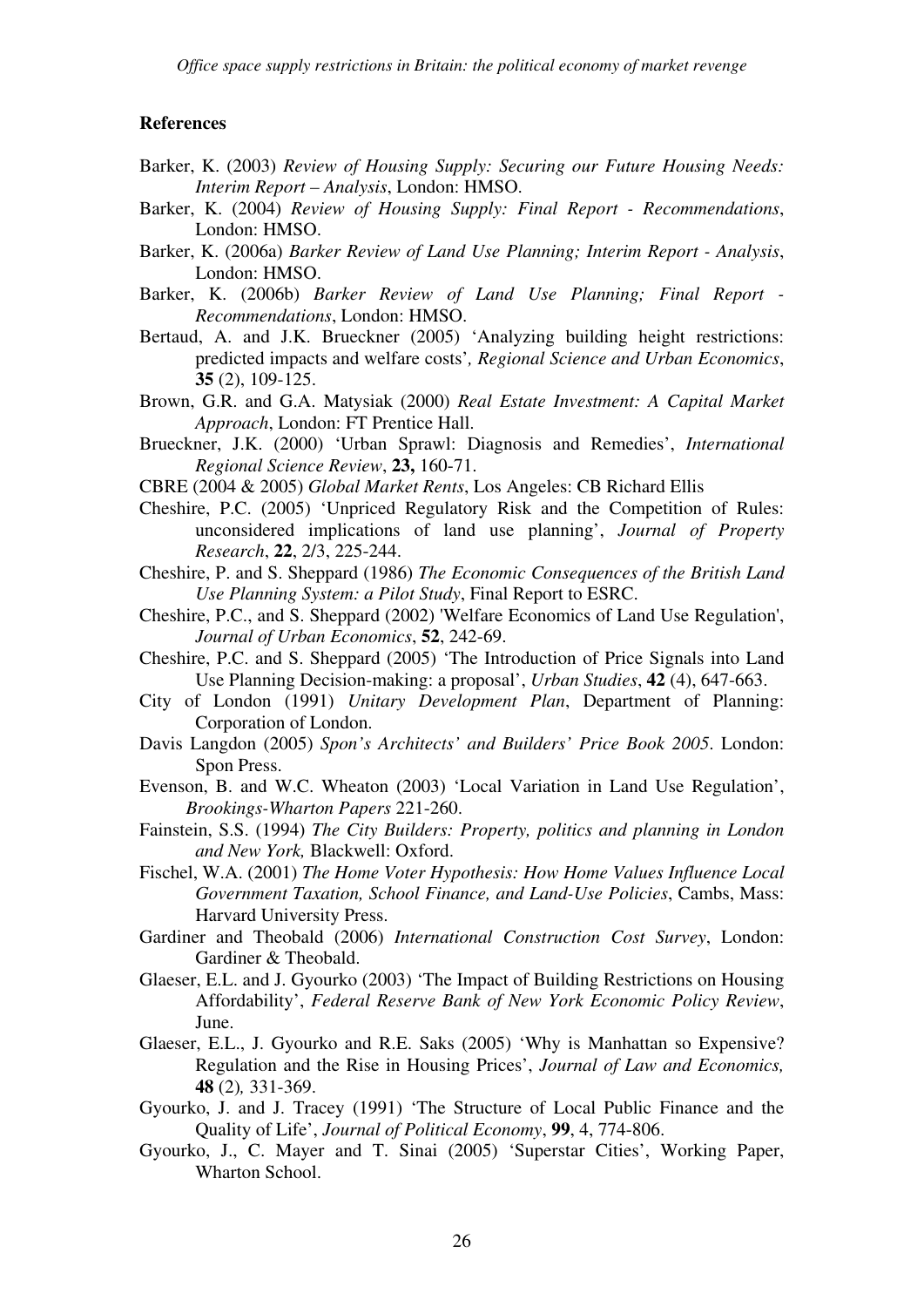- Hillier Parker (1983) 'Investors Chronicle Hillier Parker Rent Index', *Investors Chronicle*, No. 12, May 1983.
- *IAURIF (2002)* Les Cahiers de L'IAURIF *135, Paris: IAURIF.*
- Ihlanfeldt, K. and T. Shaughnessy (2004) 'An Empirical Investigation of the Effect of Impact Fees on Housing and Land Markets', *Regional Science and Urban Economics,* **34**, 639-661.
- KingSturge (2003 to 2005) *Global Industrial and Office Rents Survey*, London: KingSturge.
- Mayer, C.J. and C.T. Somerville (2000) 'Land Use Regulations and New Construction', *Regional Science and Urban Economics*, **30**, 6, 639-662.
- Mayo, S. and S. Sheppard (2001) 'Housing Supply and the Effects of Stochastic Development Control', *Journal of Housing Economics*, **10**, 109-128.
- Muellbauer, J. (2005) 'Property Taxation and the Economy after the Barker Review', *Economic Journal*, **115** (502), C99-C117.
- Needham, B. (1992) 'A Theory of Land Prices when Land is Supplied Publicly: the case of the Netherlands', *Urban Studies*, **29** (5), 669-686.
- Phillips, J. and E. Goodstein (2000) 'Growth Management and Housing Prices: The Case of Portland', *Contemporary Economic Policy*, **18**, 334-44.

*Reading Chronicle* (1989), 12 May.

- Roger Tym & Partners (2005) *Greater London Authority Employment Projections Technical Paper 2. London Employment Site Database. Technical Notes and Results*, London: Greater London Authority.
- Song, Y. and G. Knaap (2003) 'New urbanism and housing values: a disaggregate assessment', *Journal of Urban Economics*, **54**, 218-238.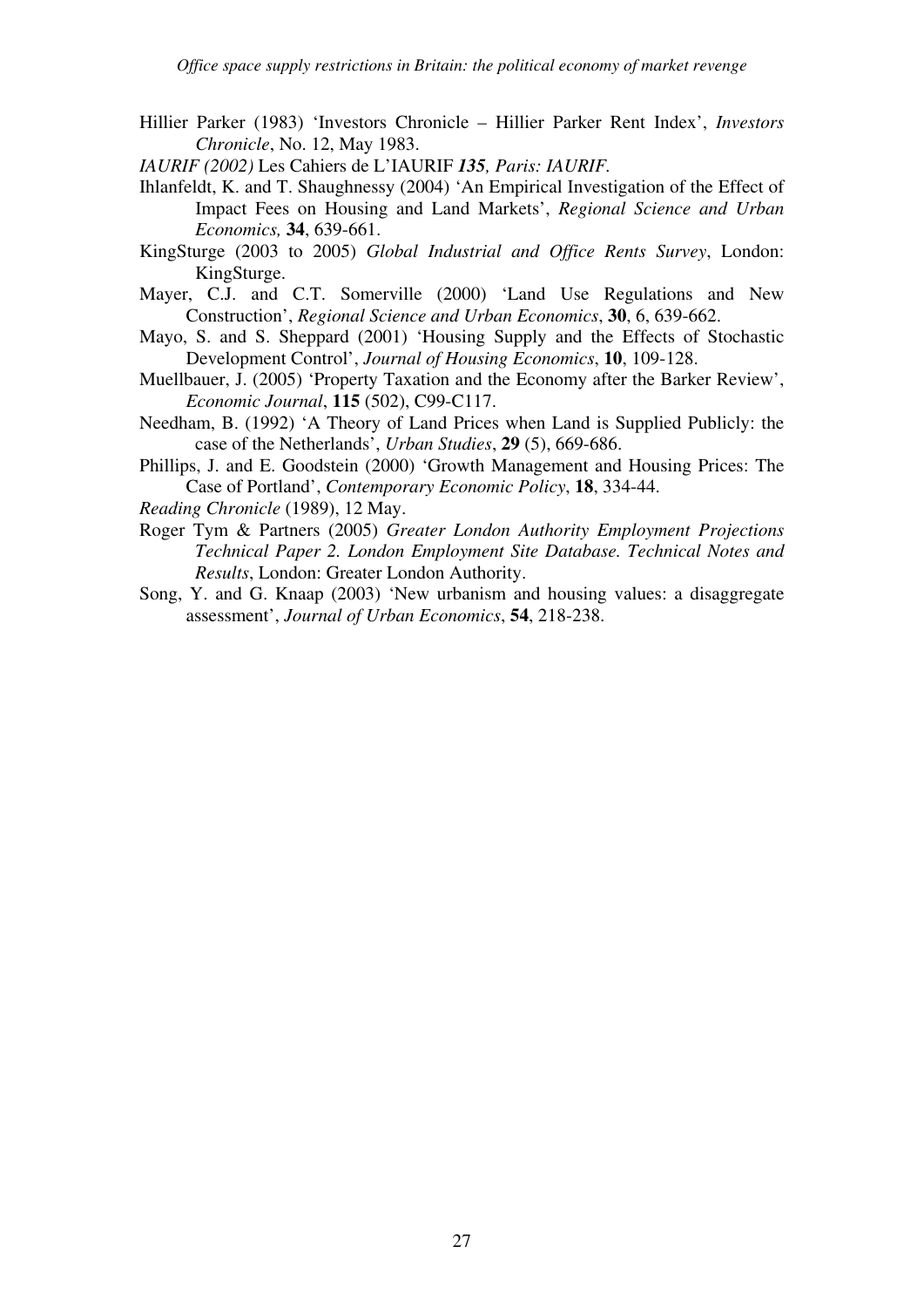## **Tables**

| <b>Office Market</b>                       | Years with<br>Available Data | 14 Market<br>Sample | 11 Market<br>Sample |
|--------------------------------------------|------------------------------|---------------------|---------------------|
|                                            |                              | (Unbalanced)        | (Balanced)          |
| City of London                             | 1961-2005                    | Yes                 | Yes                 |
| London West End                            | 1961-2005                    | Yes                 | <b>Yes</b>          |
| London Docklands (Canary Wharf Tower)      | 1998-2005                    | <b>Yes</b>          | N <sub>0</sub>      |
| Croydon (Outer Suburban London)            | 1965-2005                    | <b>Yes</b>          | <b>Yes</b>          |
| London Hammersmith (Inner Suburban London) | 1991-2005                    | <b>Yes</b>          | N <sub>0</sub>      |
| Maidenhead (South East)                    | 1984-2005                    | <b>Yes</b>          | N <sub>0</sub>      |
| Reading (South East)                       | 1965-2005                    | Yes                 | Yes                 |
| Bristol (South West)                       | 1973-2005                    | Yes                 | <b>Yes</b>          |
| Birmingham (West Midlands)                 | 1965-2005                    | Yes                 | <b>Yes</b>          |
| Leeds (Yorkshire and Humberside)           | 1973-2005                    | <b>Yes</b>          | <b>Yes</b>          |
| Manchester (North West)                    | 1973-2005                    | <b>Yes</b>          | <b>Yes</b>          |
| Newcastle (Upon Tyne)                      | 1965-2005                    | <b>Yes</b>          | <b>Yes</b>          |
| Edinburgh (Scotland)                       | 1965-2005                    | <b>Yes</b>          | Yes                 |
| Glasgow (Scotland)                         | 1965-2005                    | Yes                 | Yes                 |

#### TABLE 1 Investigated UK Office Markets and Data Availability

TABLE 2 Summary Statistics: Regulatory Tax relative to Marginal Construction Cost

| Variable: Ratio: Regulatory Tax / MCC                                                                          | Obs. | Mean | Std. Dev. | Min.    | Max.  |
|----------------------------------------------------------------------------------------------------------------|------|------|-----------|---------|-------|
| Specification:                                                                                                 |      |      |           |         |       |
| Based on prime rent ( <i>no adjustment</i> )                                                                   | 480  | 3.70 | 2.92      | 0.13    | 22.06 |
| Prime rent <i>partially adjusted</i> for rent-free<br>periods                                                  | 480  | 3.03 | 2.66      | $-0.05$ | 19.81 |
| Prime rent <i>fully adjusted</i> for rent-free periods<br>and vacancy rates (central estimate)                 | 480  | 2.64 | 2.37      | $-0.14$ | 17.55 |
| Upper bound: Assume $10\%$ premium for top<br>floor plus 50% of fully adjusted total<br>occupation cost markup | 480  | 3.88 | 3.10      | 0.15    | 23.95 |
| Based on fully adjusted prime rent plus 10%<br>premium for top floor                                           | 480  | 3.01 | 2.60      | $-0.05$ | 19.41 |
| Lower bound: As central estimate but assume<br>0.5 percentage point higher yield                               | 480  | 2.37 | 2.15      | $-0.18$ | 15.78 |

Data Sources: CBRE (prime rent, yield and total occupation cost information), Davis Langdon (marginal construction cost information), IPD (national void rate index) and ODPM (regional vacancy rates).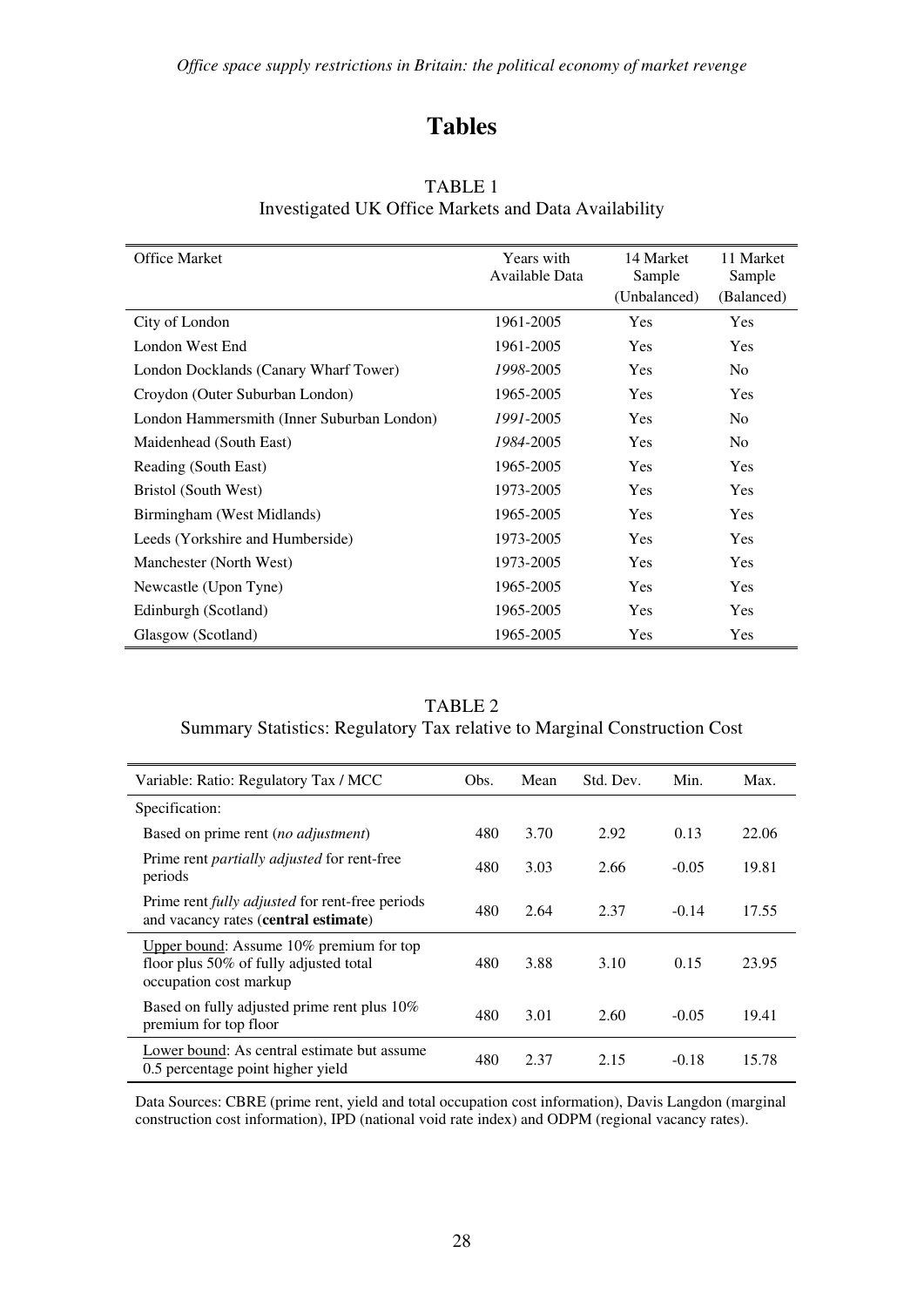| Year | Obs.             | Mean | Std. Dev. | Min.     | Max.  |
|------|------------------|------|-----------|----------|-------|
| 1961 | $\overline{c}$   | 2.93 | 0.33      | 2.70     | 3.16  |
| 1962 | $\overline{c}$   | 3.07 | 0.12      | 2.98     | 3.15  |
| 1963 | $\overline{c}$   | 3.13 | 0.24      | 2.96     | 3.31  |
| 1964 | $\overline{c}$   | 2.99 | 0.20      | 2.85     | 3.13  |
| 1965 | 8                | 1.68 | 1.04      | 0.42     | 2.96  |
| 1966 | 8                | 1.85 | 1.13      | 0.53     | 3.37  |
| 1967 | 8                | 2.02 | 1.24      | 0.64     | 3.83  |
| 1968 | 8                | 2.36 | 1.63      | 0.73     | 4.97  |
| 1969 | $\boldsymbol{8}$ | 2.69 | 2.33      | 0.71     | 7.27  |
| 1970 | 8                | 2.69 | 3.22      | 0.39     | 9.98  |
| 1971 | 8                | 2.88 | 3.42      | 0.37     | 9.99  |
| 1972 | $\boldsymbol{8}$ | 2.58 | 3.36      | $0.20\,$ | 9.63  |
| 1973 | 11               | 4.01 | 5.08      | 0.62     | 17.55 |
| 1974 | 11               | 2.86 | 4.49      | $0.00\,$ | 15.57 |
| 1975 | 11               | 1.87 | 1.81      | 0.14     | 6.37  |
| 1976 | 11               | 2.43 | 1.53      | 0.80     | 5.36  |
| 1977 | 11               | 2.86 | 2.29      | 1.06     | 7.38  |
| 1978 | 11               | 3.00 | 2.30      | 1.14     | 7.65  |
| 1979 | 11               | 3.13 | 2.64      | 1.12     | 8.70  |
| 1980 | 11               | 2.06 | 2.24      | 0.27     | 7.12  |
| 1981 | 11               | 2.42 | 2.42      | 0.34     | 8.08  |
| 1982 | 11               | 2.34 | 2.45      | 0.36     | 8.51  |
| 1983 | 11               | 2.16 | 2.37      | 0.16     | 8.13  |
| 1984 | 12               | 2.08 | 2.19      | $-0.07$  | 7.85  |
| 1985 | 12               | 2.18 | 2.32      | $-0.07$  | 8.13  |
| 1986 | 12               | 2.20 | 2.54      | $-0.11$  | 8.90  |
| 1987 | 12               | 2.61 | 3.79      | $-0.12$  | 13.35 |
| 1988 | 12               | 2.73 | 3.66      | $-0.14$  | 11.79 |
| 1989 | 12               | 3.10 | 3.36      | 0.20     | 11.36 |
| 1990 | 12               | 2.95 | 2.88      | 0.42     | 9.27  |
| 1991 | 13               | 2.61 | 1.97      | 0.60     | 7.61  |
| 1992 | 13               | 2.24 | 1.32      | 0.54     | 5.46  |
| 1993 | 13               | 1.91 | 1.03      | 0.46     | 4.60  |
| 1994 | 13               | 2.63 | 1.35      | 0.78     | 6.02  |
| 1995 | 13               | 2.96 | 1.65      | 0.99     | 7.13  |
| 1996 | 13               | 3.24 | 1.91      | 1.12     | 7.99  |
| 1997 | 13               | 3.30 | 2.14      | 1.10     | 8.46  |
| 1998 | 14               | 3.23 | 2.15      | 1.02     | 8.58  |
| 1999 | 14               | 3.21 | 2.16      | 1.06     | 9.18  |
| 2000 | 14               | 3.45 | 2.41      | 1.10     | 10.22 |
| 2001 | 14               | 3.09 | 2.17      | 0.86     | 8.73  |
| 2002 | 14               | 2.56 | 1.64      | 0.81     | 6.90  |
| 2003 | 14               | 2.07 | 1.26      | 0.63     | 5.69  |
| 2004 | 14               | 2.17 | 1.53      | 0.67     | 7.05  |
| 2005 | 14               | 2.63 | 1.91      | 0.99     | 8.89  |

TABLE 3 Summary Statistics: Relative Regulatory Tax over Time (1961-2005) (Central Estimate)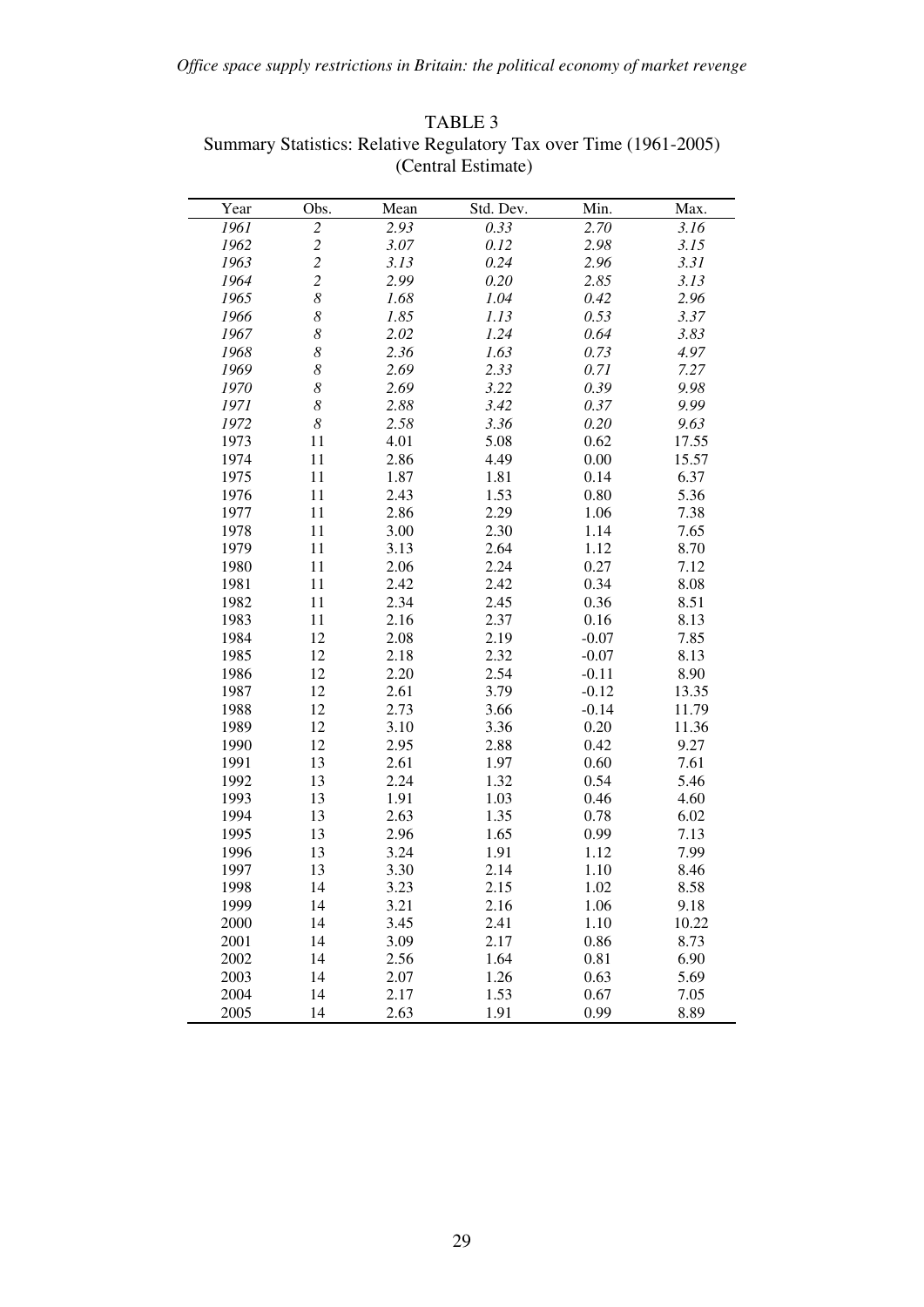|                   | <b>Estimated Regulatory Tax</b> |      |         |  |  |
|-------------------|---------------------------------|------|---------|--|--|
| City              | 1999                            | 2005 | Average |  |  |
| London West End   | 7.62                            | 8.37 | 8.00    |  |  |
| London City       | 4.68                            | 4.31 | 4.49    |  |  |
| Frankfurt         | 5.44                            | 3.31 | 4.37    |  |  |
| Stockholm         | 4.28                            | 3.30 | 3.79    |  |  |
| Milan             | 2.07                            | 4.11 | 3.09    |  |  |
| Paris: City       | 2.35                            | 3.75 | 3.05    |  |  |
| Barcelona         | 2.23                            | 3.16 | 2.69    |  |  |
| Amsterdam         | 2.12                            | 1.92 | 2.02    |  |  |
| Paris: La Defense | 1.41                            | 1.93 | 1.67    |  |  |
| <b>Brussels</b>   | 0.52                            | 0.84 | 0.68    |  |  |

TABLE 4 Estimates of Regulatory Tax for Selected European Cities

Notes: Estimates are based on data provided by Jones Lang LaSalle (JLL), capital value data, and Gardiner and Theobald (construction cost data). The data from JLL are hypothetical capital values based on mid-point yields and prime rent information. The provided values assume that buildings are permanently renewed (so called Peter-Pan buildings). We adjusted the value by a scaling factor to predict actual capital values. The scaling factor is derived by using prime rent, prime yield, vacancy rate and rent-free period information from CBRE. The computation method for the scaling factor is described in more detail in Appendix E. The estimated scaling factor is 0.697. That is, actual capital value  $= 0.697$ \* capital value based on the assumption that the building is permanently renewed and ignoring rent-free periods and vacancy rates. The average construction cost estimates from Gardiner and Theobald are adjusted by another scaling factor to get marginal construction costs. The scaling factor is derived by using marginal construction cost information from Davis Langdon. The estimated scaling factor is 0.827. That is, the marginal construction cost of an additional hypothetical floor (excluding fixed cost) =  $0.827$ \* average construction cost (including fixed cost). The computation method for the scaling factor is described in more detail Appendix E.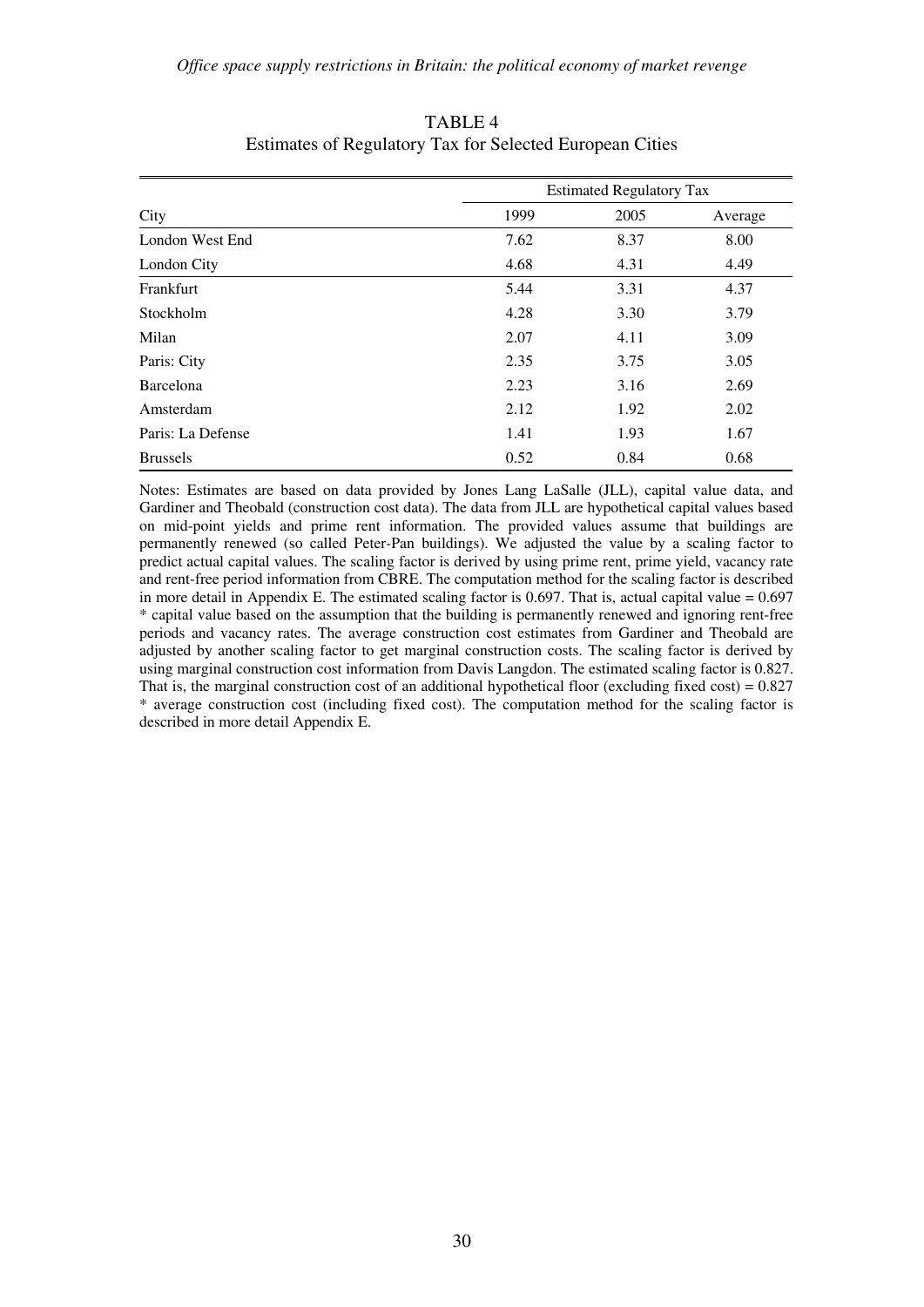|                                                                                                                  | Obs. | Mean    | Std. Dev. | Min.     | Max.  |
|------------------------------------------------------------------------------------------------------------------|------|---------|-----------|----------|-------|
| <b>Unbalanced Sample</b>                                                                                         |      |         |           |          |       |
| Unemployment rate in local office market<br>(measure $1$ ) <sup>†</sup>                                          | 480  | 0.0800  | 0.0487    | 0.00685  | 0.273 |
| Unemployment rate (measure 1) $\dagger$ in markets<br>with business controlled development                       | 53   | 0.0619  | 0.0343    | 0.00871  | 0.132 |
| Unemployment rate (measure 1) <sup><math>\dagger</math></sup> in markets<br>with resident controlled development | 427  | 0.0823  | 0.0498    | 0.00685  | 0.273 |
| Unemployment rate in local office market<br>(measure $2)^{\ddagger}$                                             | 480  | 0.0795  | 0.0488    | 0.00685  | 0.273 |
| Unemployment rate (measure $2^{\dagger}$ in markets with<br>business controlled development                      | 53   | 0.0619  | 0.0343    | 0.00871  | 0.132 |
| Unemployment rate (measure $2^{\dagger}$ in markets with<br>resident controlled development                      | 427  | 0.0817  | 0.0499    | 0.00685  | 0.273 |
| <b>Balanced Sample</b>                                                                                           |      |         |           |          |       |
| Unemployment rate in local office market<br>(measure $2$ ) <sup>‡</sup>                                          | 363  | 0.0908  | 0.0479    | 0.0159   | 0.273 |
| Unemployment rate (measure $2^{\dagger}$ in markets with<br>business controlled development                      | 33   | 0.0765  | 0.0297    | 0.0187   | 0.132 |
| Unemployment rate (measure $2^{\dagger}$ ) in markets with<br>resident controlled development                    | 330  | 0.0922  | 0.0492    | 0.0159   | 0.273 |
| Service employment growth rate                                                                                   | 363  | 0.0133  | 0.0449    | $-0.142$ | 0.257 |
| Service employment growth rate in markets with<br>business controlled development                                | 33   | 0.00714 | 0.0585    | $-0.115$ | 0.120 |
| Service employment growth rate in markets with<br>resident controlled development                                | 330  | 0.0139  | 0.0434    | $-0.142$ | 0.257 |

TABLE 5 Summary Statistics*—Explanatory Variables* 

Notes: †The unemployment rate of the Greater London Area (GLA) is used for all five London markets. ‡The unemployment rate of the GLA is used for the City of London, London West End and London Docklands (Canary Wharf). Local unemployment rates are used for Croydon and Hammersmith.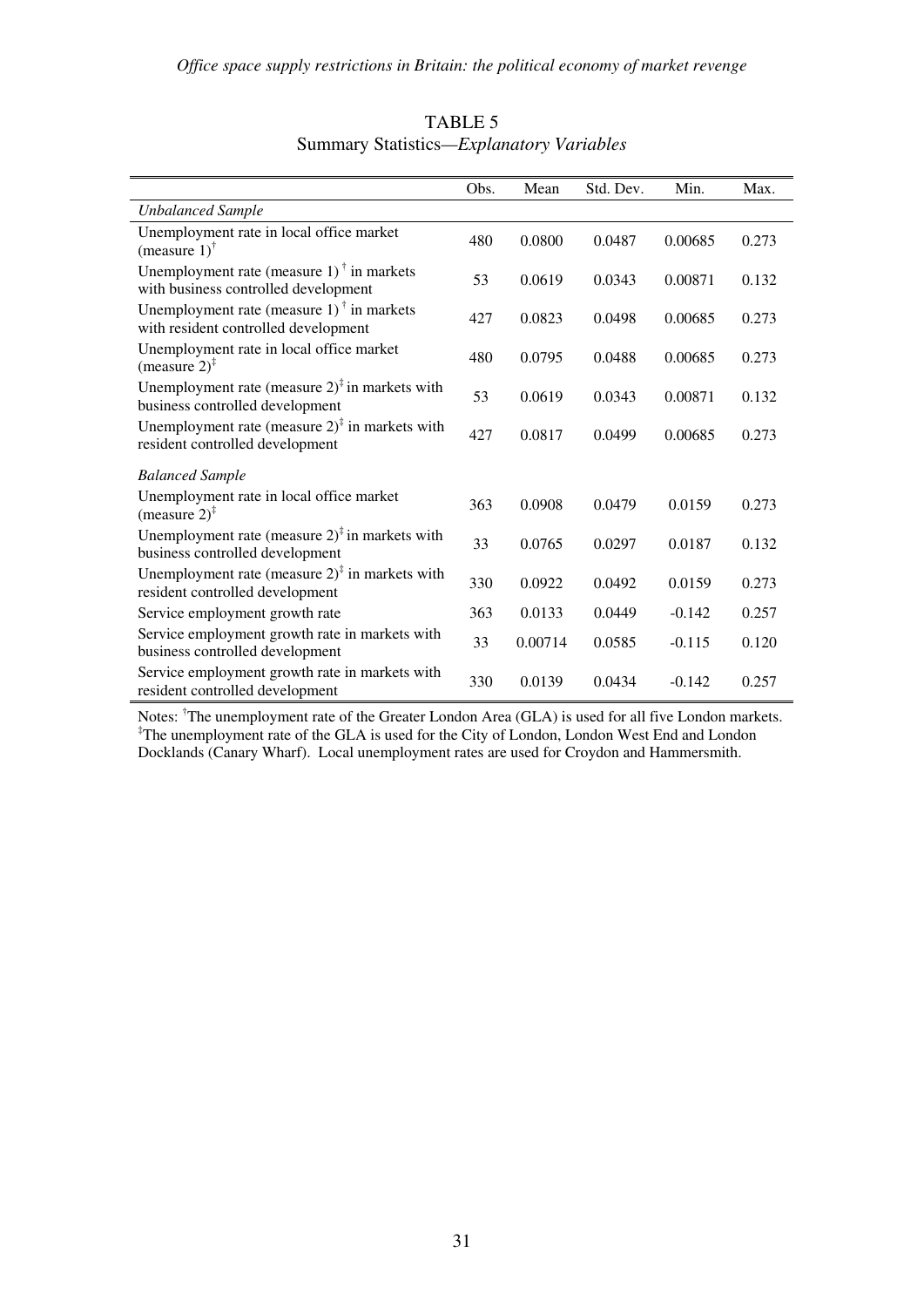|                                                                                                   | Dependent Variable: Regulatory Tax |                            |                            |                            |
|---------------------------------------------------------------------------------------------------|------------------------------------|----------------------------|----------------------------|----------------------------|
| <b>Explanatory Variable</b>                                                                       | (1)                                | (2)                        | (3)                        | (4)                        |
| Unemployment rate in local office                                                                 | $-11.166$                          |                            |                            |                            |
| market (measure $1$ ) <sup>†</sup>                                                                | $(3.304)$ ***                      |                            |                            |                            |
| Unemployment rate in local office<br>market (measure $2$ ) <sup>‡</sup>                           |                                    |                            | $-10.936$<br>$(3.278)$ *** |                            |
| Unemployment rate (measure 1) <sup><math>\dagger</math></sup> *<br>business controlled $(b_{B1})$ |                                    | $-28.369$<br>$(6.053)$ *** |                            |                            |
| Unemployment rate (measure 1) <sup><math>\dagger</math></sup> *<br>resident controlled $(b_{R1})$ |                                    | $-10.863$<br>$(3.265)$ *** |                            |                            |
| Unemployment rate (measure 2) <sup><math>#</math>*</sup><br>business controlled $(b_{B2})$        |                                    |                            |                            | $-27.881$<br>$(6.017)$ *** |
| Unemployment rate (measure 2) <sup><math>#</math>*</sup><br>resident controlled $(b_{R2})$        |                                    |                            |                            | $-10.531$<br>$(3.241)$ *** |
| City of London                                                                                    | 6.176<br>$(0.303)$ ***             | 7.288<br>$(0.445)$ ***     | 6.187<br>$(0.303)$ ***     | 7.294<br>$(0.446)$ ***     |
| London West End                                                                                   | 5.269<br>$(0.303)$ ***             | 5.323<br>$(0.300)$ ***     | 5.280<br>$(0.303)$ ***     | 5.338<br>$(0.299)$ ***     |
| London Docklands (Canary Wharf)                                                                   | 2.067<br>$(0.483)$ ***             | 3.281<br>$(0.598)$ ***     | 2.072<br>$(0.483)$ ***     | 3.279<br>$(0.599)$ ***     |
| Croydon (Outer Suburban London)                                                                   | 0.095<br>(0.306)                   | 0.110<br>(0.302)           | 0.008<br>(0.321)           | 0.031<br>(0.318)           |
| London Hammersmith (Inner                                                                         | 1.088                              | 1.052                      | 1.192                      | 1.156                      |
| Suburban London)                                                                                  | $(0.382)$ ***                      | $(0.377)$ ***              | $(0.374)$ ***              | $(0.370)$ ***              |
| Maidenhead (South East)                                                                           | 1.108                              | 1.089                      | 1.131                      | 1.121                      |
|                                                                                                   | $(0.426)$ ***                      | $(0.421)$ ***              | $(0.424)$ ***              | $(0.419)$ ***              |
| Reading (South East)                                                                              | 1.309                              | 1.330                      | 1.325                      | 1.353                      |
|                                                                                                   | $(0.349)$ ***                      | $(0.345)$ ***              | $(0.348)$ ***              | $(0.344)$ ***              |
| Bristol (South West)                                                                              | 0.139                              | 0.130                      | 0.153                      | 0.150                      |
|                                                                                                   | (0.329)                            | (0.325)                    | (0.328)                    | (0.325)                    |
| Birmingham (West Midlands)                                                                        | 0.979                              | 0.986                      | 0.984                      | 0.993                      |
|                                                                                                   | $(0.270)$ ***                      | $(0.267)$ ***              | $(0.270)$ ***              | $(0.267)$ ***              |
| Leeds (Yorkshire and Humberside)                                                                  | 0.293                              | 0.287                      | 0.310                      | 0.310                      |
|                                                                                                   | (0.345)                            | (0.341)                    | (0.343)                    | (0.339)                    |
| Manchester (North West)                                                                           | 0.979                              | 0.950                      | 0.979                      | 0.949                      |
|                                                                                                   | $(0.281)$ ***                      | $(0.277)$ ***              | $(0.281)$ ***              | $(0.278)$ ***              |
| Edinburgh (Scotland)                                                                              | 0.929                              | 0.945                      | 0.941                      | 0.962                      |
|                                                                                                   | $(0.311)$ ***                      | $(0.308)$ ***              | $(0.311)$ ***              | $(0.307)$ ***<br>1.195     |
| Glasgow (Scotland)                                                                                | 1.212<br>$(0.275)$ ***             | 1.204<br>$(0.271)$ ***     | 1.206<br>$(0.275)$ ***     | $(0.271)$ ***              |
| Year Fixed Effects                                                                                | Yes                                | Yes                        | Yes                        | Yes                        |
|                                                                                                   |                                    |                            |                            |                            |
| Constant                                                                                          | $-2.668$<br>$(0.887)$ ***          | $-3.156$<br>$(0.888)$ ***  | $-2.681$<br>$(0.887)$ ***  | $-3.172$<br>$(0.889)$ ***  |
| Observations                                                                                      | 480                                | 480                        | 480                        | 480                        |
| Number of locations (unbalanced)                                                                  | 14                                 | 14                         | 14                         | 14                         |
| Adjusted R-squared                                                                                | 0.75                               | 0.76                       | 0.75                       | 0.76                       |

#### TABLE 6 Explaining the Regulatory Tax*—Unbalanced Sample with Year Fixed Effects* (Fixed Effects Model, 1961-2005, all Locations)

Notes: Standard errors are in parentheses. \*\*\* significant at 1%; \*\* significant at 5%; \* significant at 1%. Newcastle is the omitted location. F-tests reject null-hypotheses  $b_{B1}=b_{R1}$  and  $b_{B2}=b_{R2}$  with 99% confidence. White-tests cannot reject null-hypothesis of homoskedasticity. <sup>†</sup>The unemployment rate of the Greater London Area (GLA) is used for all five London markets. <sup>‡</sup>The unemployment rate of the GLA is used for the City, the West End and the Docklands. Local unemployment rates are used for Croydon and Hammersmith.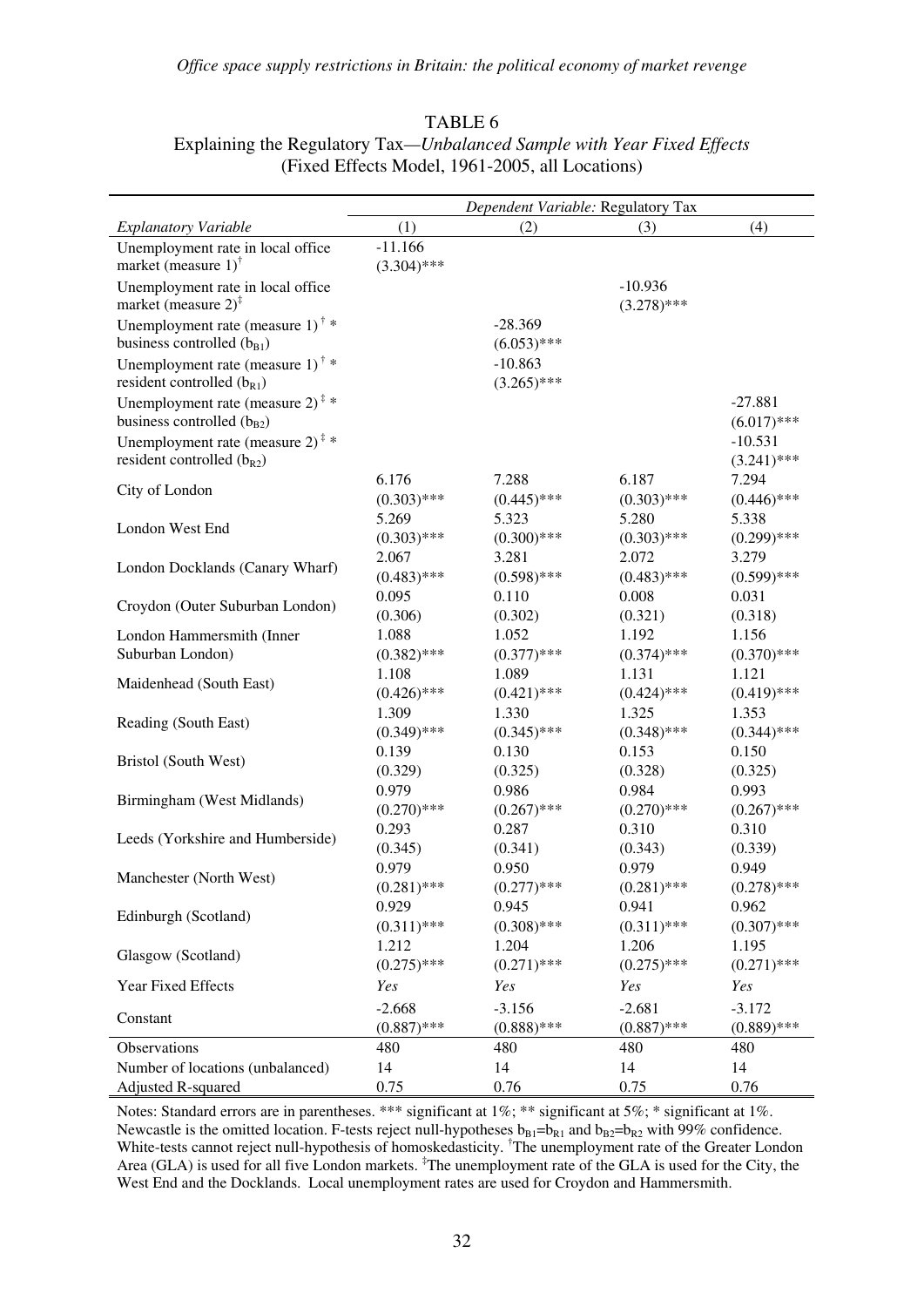|                                                     | Dependent Variable: Regulatory Tax |                |                |                |                |
|-----------------------------------------------------|------------------------------------|----------------|----------------|----------------|----------------|
| <b>Explanatory Variable</b>                         | (1)                                | (2)            | (3)            | (4)            | (5)            |
| Unemployment rate in local                          | $-7.920$                           |                | $-7.804$       |                |                |
| office market <sup>†</sup>                          | $(1.930)$ ***                      |                | $(1.932)$ ***  |                |                |
| Unemployment rate <sup><math>\dagger</math></sup> * |                                    | $-46.633$      |                | -47.466        | $-46.225$      |
| business controlled $(b_{B2})$                      |                                    | $(7.236)$ ***  |                | $(7.236)$ ***  | $(7.333)$ ***  |
| Unemployment rate <sup>†</sup> *                    |                                    | $-5.202$       |                | $-4.967$       | $-4.906$       |
| resident controlled $(b_{R2})$                      |                                    | $(1.918)$ ***  |                | $(1.918)$ **   | $(1.919)**$    |
| Service employment growth                           |                                    |                | 1.689          | 2.388          |                |
| rate                                                |                                    |                | (1.495)        | $(1.438)*$     |                |
| Service employment growth                           |                                    |                |                |                | $-1.172$       |
| rate * business controlled                          |                                    |                |                |                | (3.715)        |
| Service employment growth                           |                                    |                |                |                | 3.015          |
| rate * resident controlled                          |                                    |                |                |                | $(1.559)*$     |
| <b>Location Fixed Effects</b>                       | Yes                                | Yes            | Yes            | Yes            | Yes            |
| <b>Year Fixed Effects</b>                           | N <sub>o</sub>                     | N <sub>O</sub> | N <sub>O</sub> | N <sub>O</sub> | N <sub>O</sub> |
|                                                     | 2.208                              | 2.036          | 2.162          | 1.967          | 1.948          |
| Constant                                            | $(0.252)$ ***                      | $(0.244)$ ***  | $(0.255)$ ***  | $(0.247)$ ***  | $(0.247)$ ***  |
| Observations                                        | 363                                | 363            | 363            | 363            | 363            |
| Number of locations                                 | 11                                 | 11             | 11             | 11             | 11             |
| Adjusted R-squared                                  | 0.75                               | 0.77           | 0.75           | 0.77           | 0.77           |

#### TABLE 7 Explaining the Regulatory Tax*—Balanced Sample without Year Fixed Effects* (Fixed Effects Model, 1973-2005, 11 markets)

Notes: Standard errors are in parentheses. \*\*\* significant at 1%; \*\* significant at 5%; \* significant at 1%. Ftests reject null-hypotheses  $b_{B2}=b_{R2}$  with 99 percent confidence in all cases. White-tests cannot reject the nullhypothesis of homoskedasticity. †The unemployment rate of the Greater London Area is used for the City of London, London West End and London Docklands. Local unemployment rates are used for Croydon and Hammersmith and all other non-London office markets.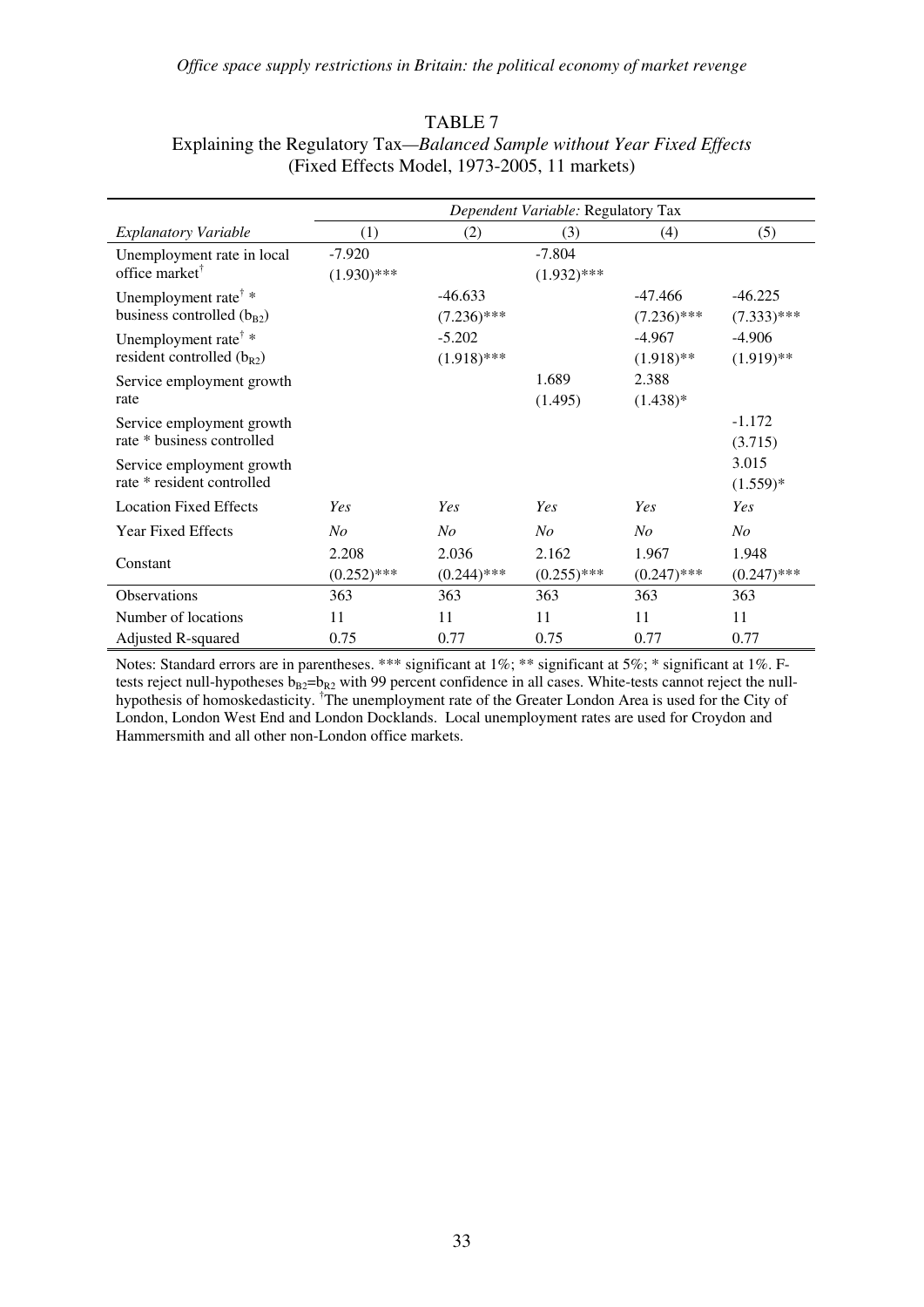|                                  | Dependent Variable: Regulatory Tax |               |               |               |               |
|----------------------------------|------------------------------------|---------------|---------------|---------------|---------------|
| <b>Explanatory Variable</b>      | (1)                                | (2)           | (3)           | (4)           | (5)           |
| Unemployment rate in local       | $-11.728$                          |               | $-11.735$     |               |               |
| office market <sup>†</sup>       | $(3.799)$ ***                      |               | $(3.813)$ *** |               |               |
| Unemployment rate <sup>†</sup> * |                                    | $-55.317$     |               | $-55.445$     | $-54.041$     |
| business controlled $(b_{B2})$   |                                    | $(7.941)$ *** |               | $(7.957)$ *** | $(8.088)$ *** |
| Unemployment rate <sup>†</sup> * |                                    | $-10.472$     |               | $-10.361$     | $-10.091$     |
| resident controlled $(b_{R2})$   |                                    | $(3.603)$ *** |               | $(3.616)$ *** | $(3.627)$ *** |
| Service employment growth        |                                    |               | $-0.041$      | 0.677         |               |
| rate                             |                                    |               | (1.635)       | (1.552)       |               |
| Service employment growth        |                                    |               |               |               | $-2.640$      |
| rate * business controlled       |                                    |               |               |               | (3.753)       |
| Service employment growth        |                                    |               |               |               | 1.331         |
| rate * resident controlled       |                                    |               |               |               | (1.692)       |
| <b>Location Fixed Effects</b>    | Yes                                | Yes           | Yes           | <b>Yes</b>    | Yes           |
| <b>Year Fixed Effects</b>        | Yes                                | Yes           | Yes           | Yes           | Yes           |
|                                  | 3.196                              | 2.944         | 3.198         | 2.918         | 2.890         |
| Constant                         | $(0.426)$ ***                      | $(0.405)$ *** | $(0.430)$ *** | $(0.410)$ *** | $(0.411)$ *** |
| Observations                     | 363                                | 363           | 363           | 363           | 363           |
| Number of locations              | 11                                 | 11            | 11            | 11            | 11            |
| Adjusted R-squared               | 0.76                               | 0.79          | 0.76          | 0.79          | 0.79          |

#### TABLE 8 Explaining the Regulatory Tax*—Balanced Sample with Year Fixed Effects* (Fixed Effects Model, 1973-2005, 11 markets)

Notes: Standard errors are in parentheses. \*\*\* significant at 1%; \*\* significant at 5%; \* significant at 1%. Ftests reject null-hypotheses  $b_{B2}=b_{R2}$  with 99 percent confidence in all cases. White-tests cannot reject the nullhypothesis of homoskedasticity. †The unemployment rate of the Greater London Area is used for the City of London, London West End and London Docklands. Local unemployment rates are used for Croydon and Hammersmith and all other non-London office markets.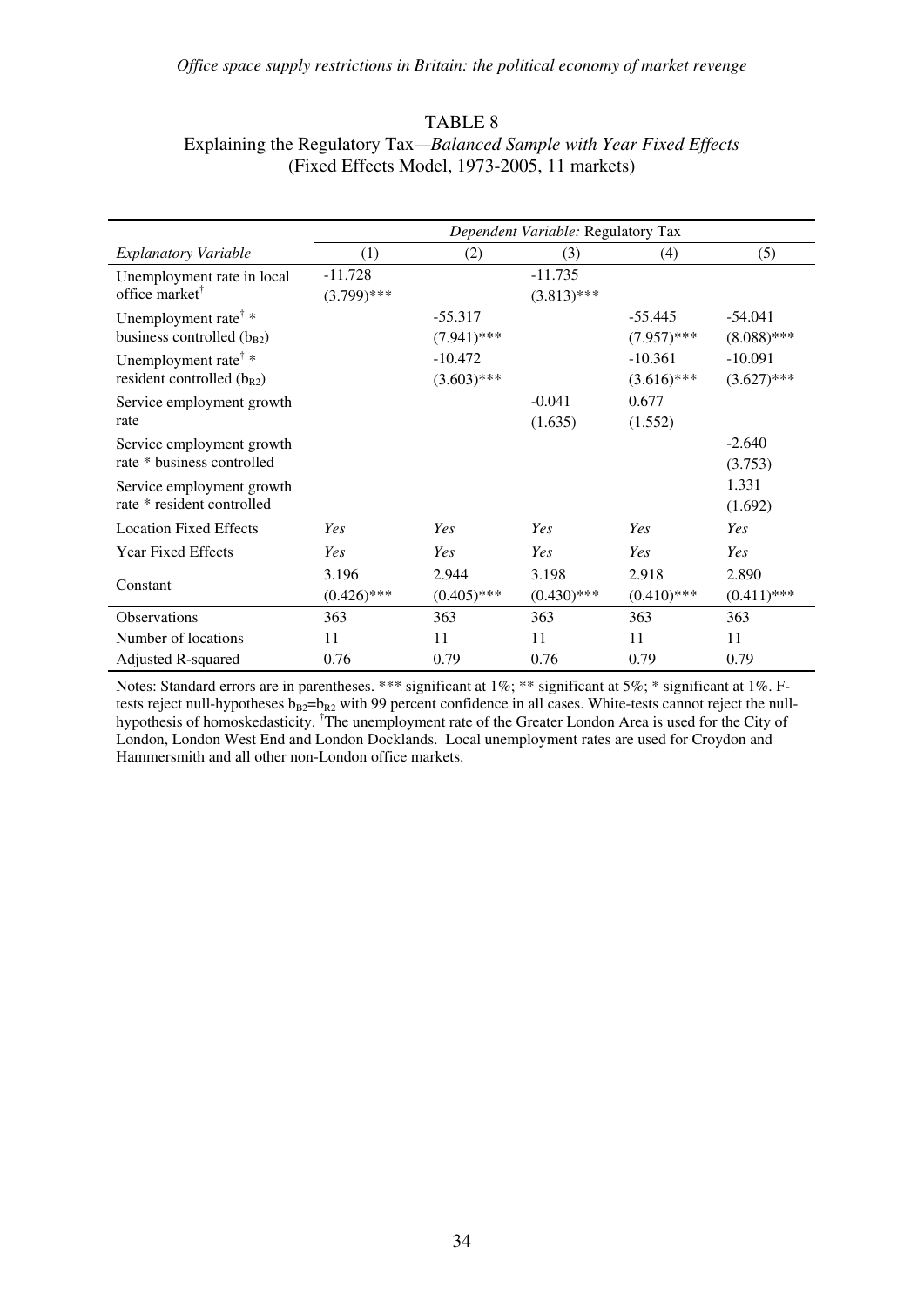|                                                              | Dependent Variable: Regulatory Tax |               |               |                |                |
|--------------------------------------------------------------|------------------------------------|---------------|---------------|----------------|----------------|
| <b>Explanatory Variable</b>                                  | (1)                                | (2)           | (3)           | (4)            | (5)            |
| Unemployment rate in local                                   | $-7.481$                           |               | $-7.426$      |                |                |
| office market <sup>†</sup>                                   | $(1.880)$ ***                      |               | $(1.884)$ *** |                |                |
| Unemployment rate <sup><math>\dagger</math></sup> * business |                                    | $-46.633$     |               | $-47.196$      | $-46.225$      |
| controlled $(b_{B2})$                                        |                                    | $(7.014)$ *** |               | $(7.028)$ ***  | $(7.126)$ ***  |
| Unemployment rate <sup><math>\dagger</math></sup> * resident |                                    | $-4.724$      |               | $-4.579$       | $-4.534$       |
| controlled $(b_{R2})$                                        |                                    | $(1.861)$ **  |               | $(1.865)$ **   | $(1.866)$ **   |
| Service employment growth                                    |                                    |               | 0.914         | 1.612          |                |
| rate                                                         |                                    |               | (1.467)       | (1.407)        |                |
| Service employment growth                                    |                                    |               |               |                | $-1.172$       |
| rate * business controlled                                   |                                    |               |               |                | (3.611)        |
| Service employment growth                                    |                                    |               |               |                | 2.111          |
| rate * resident controlled                                   |                                    |               |               |                | (1.528)        |
| Dummy variable: Post 1989, all                               | 0.619                              | 0.629         | 0.609         | 0.611          | 0.606          |
| markets except City of London                                | $(0.136)$ ***                      | $(0.130)$ *** | $(0.137)$ *** | $(0.131)$ ***  | $(0.131)$ ***  |
| <b>Location Fixed Effects</b>                                | Yes                                | Yes           | Yes           | Yes            | Yes            |
| Year Fixed Effects                                           | N <sub>O</sub>                     | No            | No            | N <sub>O</sub> | N <sub>O</sub> |
|                                                              | 1.880                              | 1.701         | 1.861         | 1.663          | 1.652          |
| Constant                                                     | $(0.255)$ ***                      | $(0.246)$ *** | $(0.257)$ *** | $(0.248)$ ***  | $(0.249)$ ***  |
| <b>Observations</b>                                          | 363                                | 363           | 363           | 363            | 363            |
| Number of locations                                          | 11                                 | 11            | 11            | 11             | 11             |
| Adjusted R-squared                                           | 0.76                               | 0.78          | 0.76          | 0.78           | 0.78           |

#### TABLE 9 Explaining the Regulatory Tax*—Balanced Sample with Post 1989 Dummy*  (Fixed Effects Model, 1973-2005, 11 markets)

Notes: Standard errors are in parentheses. \*\*\* significant at 1%; \*\* significant at 5%; \* significant at 1%. Ftests reject null-hypotheses  $b_{B2}=b_{R2}$  with 99 percent confidence in all cases. White-tests cannot reject the null-hypothesis of homoskedasticity. †The unemployment rate of the Greater London Area is used for the City of London, London West End and London Docklands. Local unemployment rates are used for Croydon and Hammersmith and all other non-London office markets.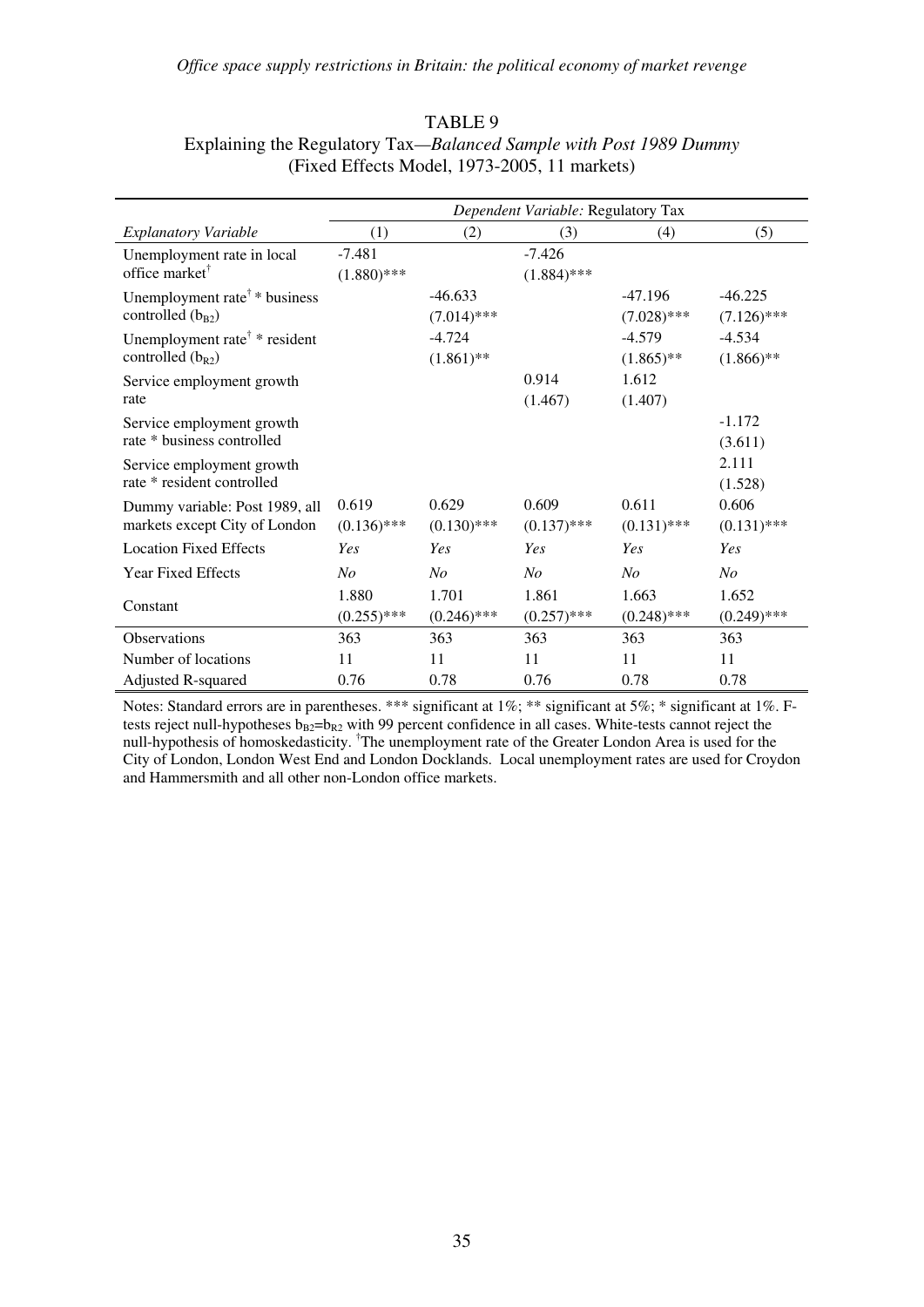|                                                              | Dependent Variable: Regulatory Tax |                |                |                |                |
|--------------------------------------------------------------|------------------------------------|----------------|----------------|----------------|----------------|
| <b>Explanatory Variable</b>                                  | (1)                                | (2)            | (3)            | (4)            | (5)            |
| Unemployment rate in local                                   | $-5.976$                           |                | $-5.926$       |                |                |
| office market <sup>†</sup>                                   | $(1.640)$ ***                      |                | $(1.642)$ ***  |                |                |
| Unemployment rate <sup><math>\dagger</math></sup> * business |                                    | $-22.187$      |                | $-22.533$      | $-22.144$      |
| controlled $(b_{B2})$                                        |                                    | $(6.709)$ ***  |                | $(6.723)$ ***  | $(6.793)$ ***  |
| Unemployment rate <sup>†</sup> * resident                    |                                    | $-4.963$       |                | $-4.874$       | $-4.856$       |
| controlled $(b_{R2})$                                        |                                    | $(1.677)$ ***  |                | $(1.681)$ ***  | $(1.683)$ ***  |
|                                                              |                                    |                | 0.872          | 1.095          |                |
| Service employment growth rate                               |                                    |                | (1.242)        | (1.236)        |                |
| Service employment growth rate                               |                                    |                |                |                | $-0.134$       |
| * business controlled                                        |                                    |                |                |                | (3.158)        |
| Service employment growth rate                               |                                    |                |                |                | 1.317          |
| * resident controlled                                        |                                    |                |                |                | (1.345)        |
|                                                              | $-3.877$                           | $-3.489$       | $-3.888$       | $-3.494$       | $-3.488$       |
| City of London * Post 1989                                   | $(0.362)$ ***                      | $(0.392)$ ***  | $(0.363)$ ***  | $(0.392)$ ***  | $(0.393)$ ***  |
|                                                              | 1.636                              | 1.612          | 1.625          | 1.598          | 1.595          |
| London West End * Post 1989                                  | $(0.362)$ ***                      | $(0.360)$ ***  | $(0.363)$ ***  | $(0.360)$ ***  | $(0.361)$ ***  |
|                                                              | $-0.217$                           | $-0.239$       | $-0.212$       | $-0.234$       | $-0.233$       |
| Croydon * Post 1989                                          | (0.362)                            | (0.360)        | (0.363)        | (0.360)        | (0.360)        |
|                                                              | $-0.867$                           | $-0.864$       | $-0.862$       | $-0.857$       | $-0.855$       |
| Reading * Post 1989                                          | $(0.360)$ **                       | $(0.358)$ **   | $(0.361)$ **   | $(0.358)$ **   | $(0.358)$ **   |
| Bristol * Post 1989                                          | 0.651                              | 0.648          | 0.646          | 0.641          | 0.640          |
|                                                              | $(0.360)*$                         | $(0.358)*$     | $(0.361)*$     | $(0.358)*$     | $(0.358)*$     |
| Birmingham * Post 1989                                       | 1.201                              | 1.197          | 1.184          | 1.175          | 1.170          |
|                                                              | $(0.360)$ ***                      | $(0.358)$ ***  | $(0.362)$ ***  | $(0.359)$ ***  | $(0.359)$ ***  |
| Leeds * Post 1989                                            | 0.823                              | 0.826          | 0.803          | 0.801          | 0.796          |
|                                                              | $(0.360)$ **                       | $(0.358)$ **   | $(0.362)$ **   | $(0.359)**$    | $(0.360)$ **   |
| Manchester * Post 1989                                       | 1.341                              | 1.355          | 1.326          | 1.336          | 1.333          |
|                                                              | $(0.361)$ ***                      | $(0.358)$ ***  | $(0.362)$ ***  | $(0.359)$ ***  | $(0.360)$ ***  |
| Newcastle * Post 1989                                        | 0.379                              | 0.402          | 0.372          | 0.394          | 0.392          |
|                                                              | (0.362)                            | (0.360)        | (0.363)        | (0.360)        | (0.360)        |
| Edinburgh * Post 1989                                        | 1.001                              | 1.014          | 0.981          | 0.990          | 0.985          |
|                                                              | $(0.361)$ ***                      | $(0.358)$ ***  | $(0.362)$ ***  | $(0.359)$ ***  | $(0.360)$ ***  |
| Glasgow * Post 1989                                          | 0.297                              | 0.331          | 0.285          | 0.317          | 0.315          |
|                                                              | (0.365)                            | (0.362)        | (0.365)        | (0.363)        | (0.363)        |
| <b>Location Fixed Effects</b>                                | Yes                                | Yes            | Yes            | Yes            | Yes            |
| Year Fixed Effects                                           | N <sub>O</sub>                     | N <sub>O</sub> | N <sub>O</sub> | N <sub>O</sub> | N <sub>O</sub> |
|                                                              | 1.686                              | 1.620          | 1.673          | 1.602          | 1.598          |
| Constant                                                     | $(0.273)$ ***                      | $(0.272)$ ***  | $(0.274)$ ***  | $(0.273)$ ***  | $(0.273)$ ***  |
| Observations                                                 | 363                                | 363            | 363            | 363            | 363            |
| Number of locations                                          | 11                                 | 11             | 11             | 11             | 11             |
| Adjusted R-squared                                           | 0.83                               | 0.84           | 0.83           | 0.84           | 0.84           |

#### TABLE 10 Explaining the Regulatory Tax*—Location Specific Post 1989 Dummies*  (Fixed Effects Model, 1973-2005, balanced sample, 11 markets)

Notes: Standard errors are in parentheses. \*\*\* significant at 1%; \*\* significant at 5%; \* significant at 1%. Ftests reject null-hypotheses  $b_{B2}=b_{R2}$  with 99 percent confidence in all cases. White-tests cannot reject the nullhypothesis of homoskedasticity. <sup>†</sup>The unemployment rate of the Greater London Area is used for the City of London, London West End and London Docklands. Local unemployment rates are used for Croydon and Hammersmith and all other non-London office markets.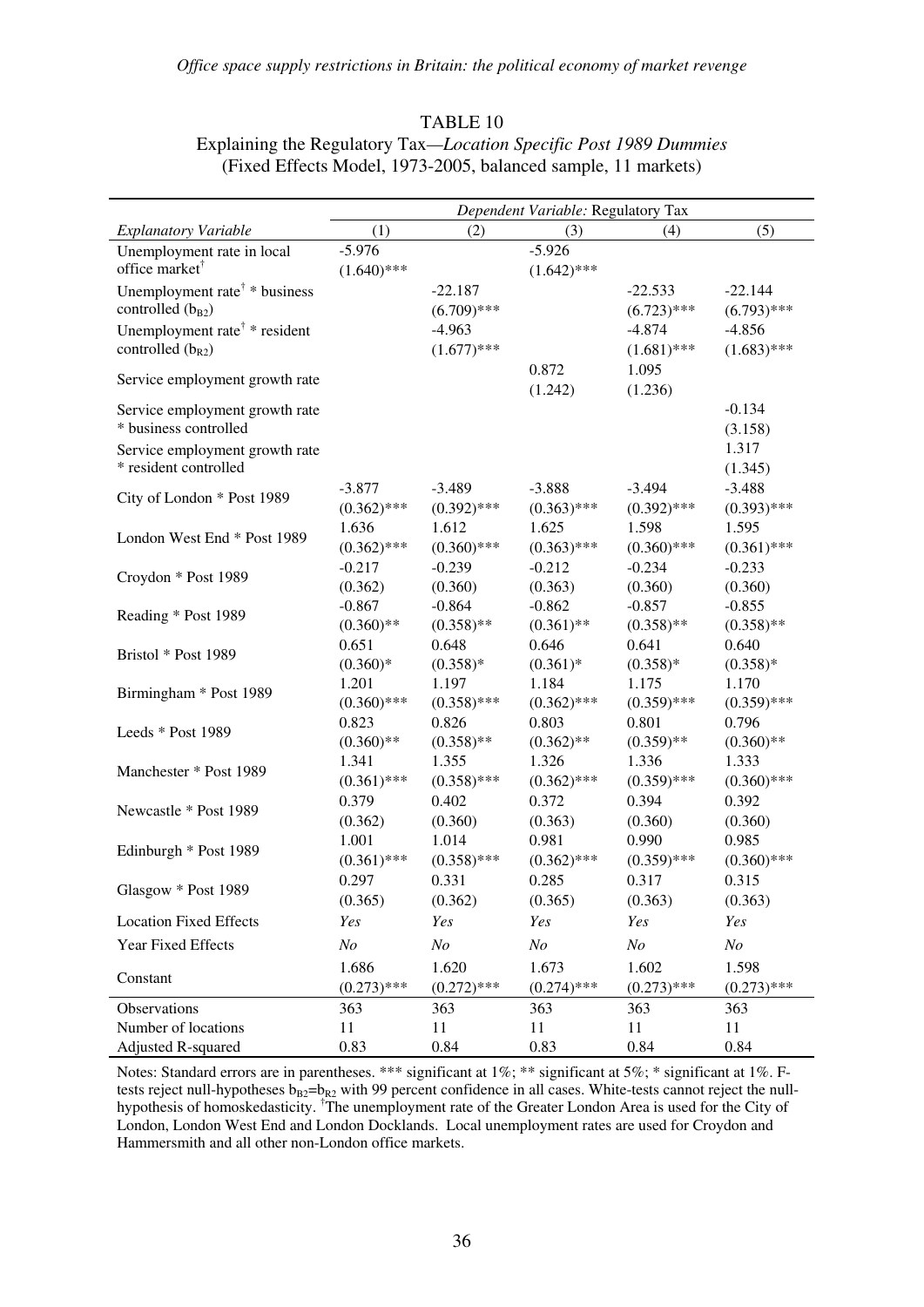|                       | Change in Annual Occupation Cost |                   |  |  |
|-----------------------|----------------------------------|-------------------|--|--|
| Office Market         | in 1989 £                        | in 2005 $\pounds$ |  |  |
| London West End       | 56119                            | 84010             |  |  |
| Croydon               | 58906                            | 88182             |  |  |
| Reading               | 44326                            | 66356             |  |  |
| <b>Bristol</b>        | 42710                            | 63937             |  |  |
| Birmingham            | 39120                            | 58562             |  |  |
| Leeds                 | 39388                            | 58965             |  |  |
| Manchester            | 45627                            | 68304             |  |  |
| Newcastle             | 53401                            | 79942             |  |  |
| Edinburgh             | 34267                            | 51297             |  |  |
| Glasgow               | 35781                            | 53564             |  |  |
| Average (all markets) | 44964                            | 67312             |  |  |

TABLE 11 Quantitative Effect of Introduction of Uniform Business Rate in 1990 on a Medium Size Office Firm with  $1500m^2$  Space Usage

Notes: A floor plan of 1500  $m^2$  is typically considered sufficient for up to 200 employees. The values are calculated by using the coefficient on the dummy variable 'Post 1989, all markets except City of London' reported in Column 5 of Table 9 (most conservative estimate). Market specific estimated regulatory tax rates and marginal construction cost estimates from Davis Langdon are used for 1989 to compute the capitalized value of the effect of the introduction of the Uniform Business Rate in 1990. Market specific yields from CBRE for 1989 are used to compute annualised values.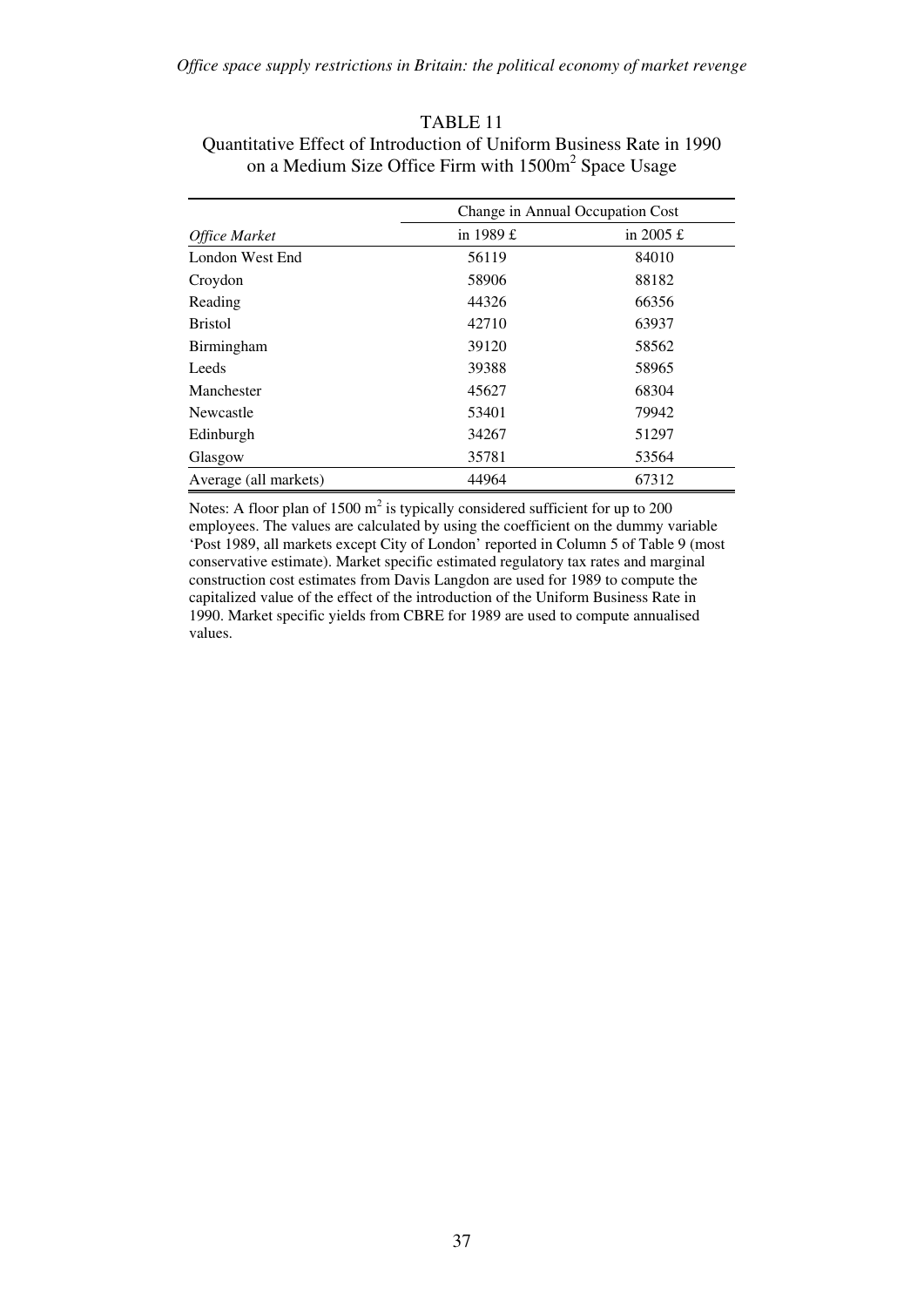## **Appendix**

#### **Appendix A: Detailed Description of Methodology to Derive Marginal Construction Cost**

We obtained construction cost data from Davis Langdon. The time-series data contains information for all 14 prime office markets and for time periods between 1961 and 2005. The marginal construction costs are derived from a number of past development projects in each of the last five decades (including the 2000s). These projects include a number of London and non-London urban office buildings. The office development projects in London include: P&O, Euston Square (in the 1960s and 1970s), New Bridge St., Appold St. (in the 1980s) and 60 Queen Victoria, Greycoat, Premier Place, 140 Aldersgate, 280 Bishopsgate (in the 1990s and 2000s). In addition to these projects, Davis Langdon used their '1994 Cost Model' and their '2004 Cost Model' to derive marginal construction cost for the period from 1990 to 2005 as appropriately as possible. The non-London urban development projects include office buildings in Hampshire, Cheshunt, Croydon, Manchester, Birmingham (2 projects) (in the 1960s), Oxford, Bracknell, Halesowen, Warrington, Romford (in the 1970s), Hemel Hempstead and Manchester (in the 1980s) and Cardiff, Harlow and Egham (in the 1990s).

 The marginal construction costs (per square meter of office space) were calculated for a hypothetical additional top floor on those buildings using standard industry value assumptions. The cost elements are listed in Appendix Table A-1 below.

| 1 Substucture               | 3C Ceiling Finishes         | 5L Communication Installations |
|-----------------------------|-----------------------------|--------------------------------|
| <b>Superstructure</b>       | <b>4 F&amp;F Services</b>   | 5M Special Installations       |
| 2A Frame                    | 5A Sanitary Appliances      | 5N BWIC                        |
| 2B Upper Floors             | 5B Services Equipment       | 50 Builders Profit             |
| 2C Roof                     | 5C Disposal Installations   | <b>External Works</b>          |
| 2D Stairs                   | 5D Water Installations      | 6A Site Works                  |
| 2E External Walls           | 5E Heat Source              | 6B Drainage                    |
| 2F External Windows & Doors | 5F Space Heating            | <b>6C</b> External Services    |
| 2G Internal Walls           | 5G Ventilating Systems      | 6D External Works              |
| 2H Internal Doors           | 5H Electrical Installations | 7 Prelims                      |
| <b>Internal Finishes</b>    | 5I Gas Installations        | 8 Contingencies                |
| 3A Wall Finishes            | 5J Lift Installation        |                                |
| 3B Floor Finishes           | 5K Protective Installation  |                                |
|                             |                             |                                |

#### Appendix Table A-1: Cost Elements

Based on the above information, Davis Langdon produced various estimating models for (a) London office buildings and (b) non-London office buildings and for the various time periods (i.e., (a1) 1960s and 1970s, (a2) 1980s, (a3) 1990s and 2000s; (b1) 1960s, (b2) 1970s, (b3) 1980s and (b4) 1990s). Since there was no estimating model available for non-London office buildings for the years between 2000 and 2005, we used the model for the 1990s.

Finally, the annual construction cost numbers can be derived by using the above estimating models and applying Davis Langdon's total building cost location factors (for each of the 14 markets; with outer London having a factor of 1) as well as tender price indices between 1961 and 2005. It should be noted that the location factors were only available for 1975, 1980, 1985, 1990, 1995, 2000 and 2005. No location factors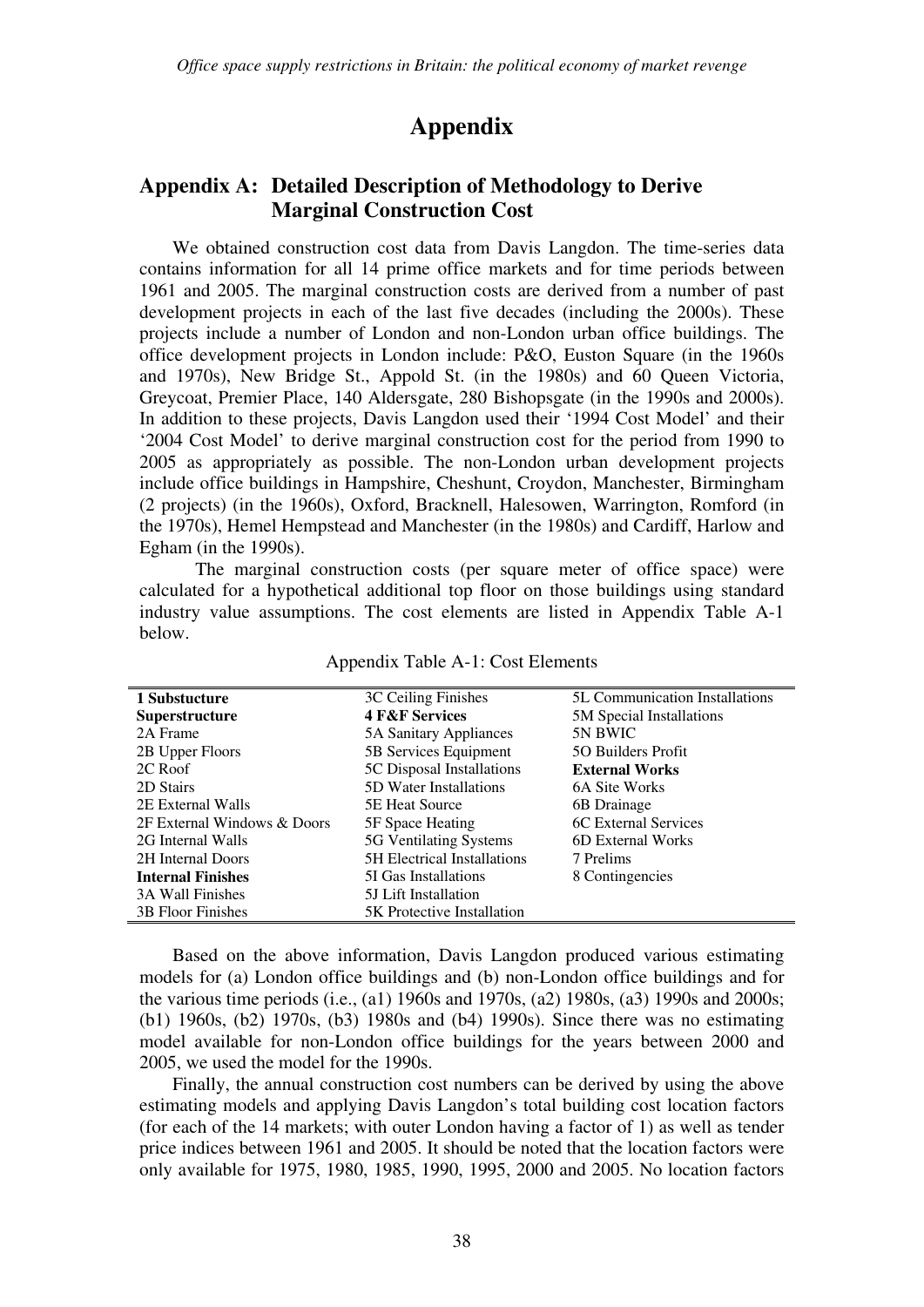were available prior to 1975, however, the location factors vary relatively little over time and hence the location factors for 1975 are used for years prior to 1975. For years with missing location factor information, linear trends are assumed.

#### **Appendix B: Imputing Missing Values for Rent-Free Periods**

We obtained *rent-free period data* from CBRE for two markets (the City of London and London's West End) for the years 1993 to 2006. For the remaining years and for the other markets we needed to impute the variable.

A first plot of the data reveals that the rent-free periods at any point in time are not only surprisingly different between the City of London and the West End but their dynamic and their correlation with trends in rents also differ considerably. The negative correlation between the deviation of the observed rent from the trend on the one hand and the rent-free period on the other hand is extremely strong and statistically highly significant for the City (-0.87) but quite low and not statistically significant for the West End  $(-0.05)$ .<sup>19</sup> These stylized facts are consistent with our observation that the City office market specializes in the financial service sector, which is strongly exposed to general market developments, while the West End specialises in sectors that are more protected from general market trends (e.g. the media, business and legal services) or that may even have anti-cyclical demand for office space (e.g. lobbyists).

We acknowledge this difference between the two markets and impute the rentfree periods for the missing years of those two markets using two different estimating equations. The rent-free periods in the City of London for years with missing observations are estimated as follows:

$$
Rent Free Periodt = \beta_0 + \beta_1 \times (Deviation Trend-Rentt) + \varepsilon
$$
\n(A1)

The adjusted  $R^2$  is 0.73.

 $\overline{a}$ 

In order to estimate rent-free periods in the West End we estimate a different equation that provides a better fit than equation (A1). The estimating equation is as follows:

$$
Rent Free Periodt = \beta_0 + \beta_1 \times (Annual Growth in Rentt) + \varepsilon
$$
 (A2)

The adjusted  $R^2$  is merely .087 but within-sample predictions are all in a reasonably narrow band of +/- 5 months, with the majority of predictions being within a band of +/- 2 months.

Finally, for the remaining 12 markets without any rent-free period data we use the following equation that is estimated using all available observations with rent-free periods (i.e., the City and the West End):

$$
Rent Free Periodjt = \beta_0 + \beta_1 \times (Deviation Trend-Rentjt)
$$
  
+*Dummy West End + Year Dummies + \varepsilon* (A3)

 $19$  The idea here is that if demand for office space is high (markets are overheating and rents are above the long-term growth path), tenant incentives such as rent-free periods will be quite low. On the other hand, if demand for office space is low (markets are in a declining or bust phase and rents are therefore below trend) then developers will tend to offer generous incentives (high rent free periods) to attract tenants.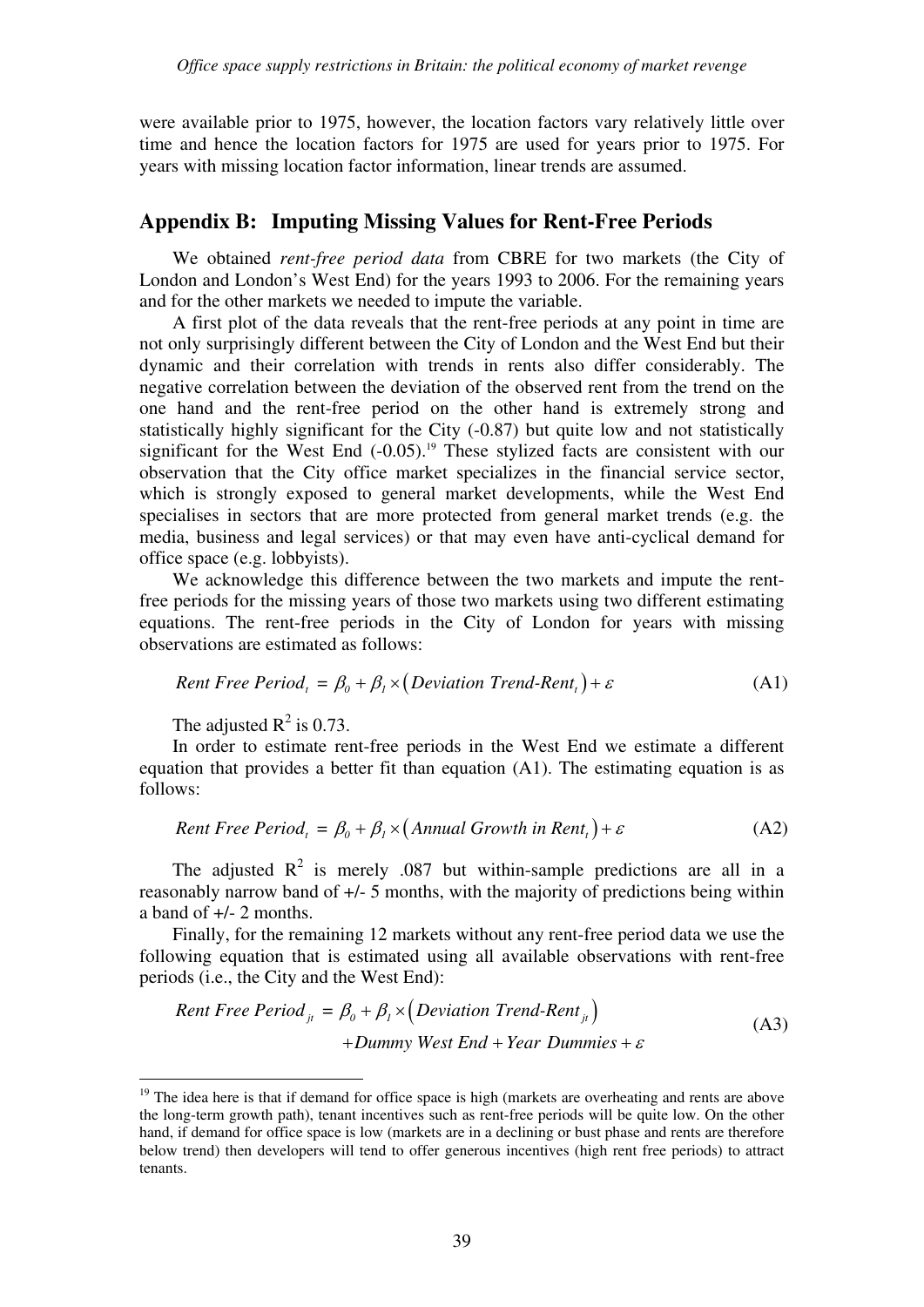The adjusted  $R^2$  is 0.22. Within sample predictions (for the City and West End) suggest that the estimated values may be reasonably good approximations of observed rent-free periods.

#### **Appendix C: Imputing Missing Values for Vacancy Rates**

We obtained vacancy rate data for relatively short time-series (from 1999 to 2004) for various U.K. regions (East Midlands, East of England, London, North East, North West, South, East, South West, West Midland, Yorkshire & the Humberside) from the ODPM. We first geographically matched our 14 local markets to those regions. Next, we used national void-rent data from IPD (from 1994 to 2004) to impute vacancy rates back until 1994 by assuming that regional vacancy rates moved with the national trend between 1994 and 1998. We then imputed the vacancy rates for remaining missing observations using the following estimating equation for all 14 markets:

$$
Vacancy\ rate_{ji} = \beta_0 + \beta_1 \times (Deviation\ Trend-Rent_{ji})
$$
  
+Location Dummies + Year Dummies + \varepsilon (A4)

The adjusted  $R^2$  is 0.82. For more than 80 percent of the in-sample observations, the measurement error lies well within  $+/- 1$  percentage point; the maximum error is roughly +/- 2 percent points.

#### **Appendix D: Imputing Missing Values for Yields**

Finally, we also attempted to impute equivalent yields for years prior to 1973. We obtained equivalent yield data from CBRE for all our 14 markets, typically from 1973 until 2005. Similarly to the above imputation method, we estimated the equivalent yields as a function of the deviation of rents from the trend, location and year fixed effects. The  $R^2$  is 0.62. The predicted values imply that yields were higher in the 1960s and decreased notably around 1973 but this may be the result of a misspecified estimating equation. Hence, we are very cautious to interpret results prior to 1973. Note that all our results reported in Tables 7 to 11 are based on data from 1973 onwards and that the comparable results in Table 8 (balanced sample with data from 1973 onwards and *with* year fixed effects) are even more supportive of our hypotheses than those results reported in Table 6 (unbalanced sample with data from 1961 onwards and also *with* year fixed effects).

#### **Appendix E: Methodology Used to Compute Regulatory Tax Values for Continental European Cities**

We use prime annual rent data and mid-point yield data from JLL for 10 office locations across Europe (including the City of London and London West End) to compute the 'hypothetical' capital value per  $m<sup>2</sup>$  of a so called 'Peter Pan building', that is, a building that is constantly renewed. We adjust the value by a scaling factor  $\theta_1$  that is derived as follows: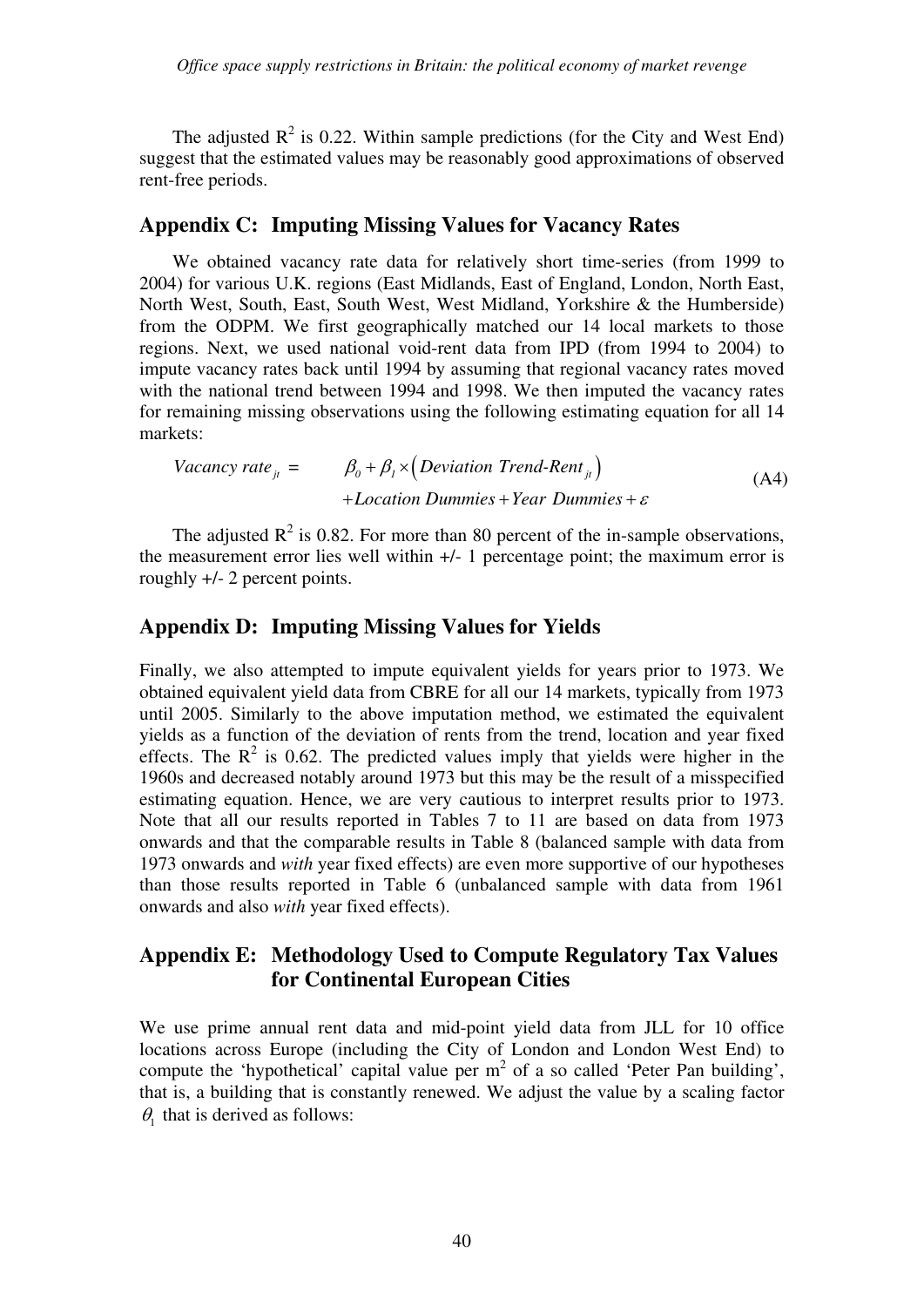$$
\theta_1 = \frac{\sum_{j=1}^{6} \sum_{t=1999}^{2005} \frac{V_{jt}^{CBRE,central}}{V_{jt}^{JLL,Peter\,Pan}}}{6 \times 7} = 0.679
$$
\n(E1)

where  $V_{ji}^{JLL, Peter-Pan}$  is the hypothetical capital value per m<sup>2</sup> of a 'Peter Pan building' in office market *j* in year *t* based on data from JLL and where  $V_i^{CBRE, central}$  is the estimated actual value of a prime office building in market *j* in year *t* based on data from CBRE (adjusting for rent-free periods and vacancy rates). The six office markets for which we have overlapping data from CBRE and JLL include the City of London, London West End, Birmingham, Edinburgh, Leeds and Manchester.

The hypothetical actual property value  $V_j^{IL, actual}$  for market *j* in year *t* based on JLL data can be calculated as follows:

$$
V_{it}^{JLL,actual} = \theta_1 \times V_{it}^{JLL,Peter\,Pan} \,. \tag{E2}
$$

We use average construction cost data from Gardiner and Theobald's (2006) publication 'International Construction Cost Survey'. We use another scaling factor  $\theta_2$  to get from *average* to *marginal* construction cost. The scaling factor is computed as follows:

$$
\theta_2 = \frac{\sum_{j=1}^{2} \sum_{t=1999}^{2005} \frac{MCC_{jt}^{DL}}{ACC_{jt}^{GT}}}{2 \times 7} = 0.827
$$
\n(E3)

where  $MCC_{it}^{DL}$  is the marginal construction cost per m<sup>2</sup> provided by Davis Langdon per m<sup>2</sup> (for market *j* and year *t*) and where  $ACC_{ji}^{GT}$  is the average construction cost per m<sup>2</sup> provided by Gardiner and Theobald (2006). The value  $ACC_{jt}^{GT}$  is the average of a low and a high estimate of average construction costs in a city centre air conditioned office building. The office markets that are used to calculate the adjustment factor  $\theta$ , are the City of London and London West End; this is because the Gardiner and Theobald survey only provides construction cost data for London but not for the other UK office markets.

The hypothetical *marginal* construction cost  $MCC$ <sup>*GT*</sup> for market *j* in year *t* based on Gardiner and Theobald data can be calculated as follows:

$$
MCC_{jt}^{GT} = \theta_2 \times ACC_{jt}^{GT}.
$$
 (E4)

## **Appendix F: Regulatory Tax Estimates for 14 British Office Markets over Time**

Figures F1 to F4 illustrate our estimated RT rates for our 14 British office markets over time. The four figures combine markets with relative geographical proximity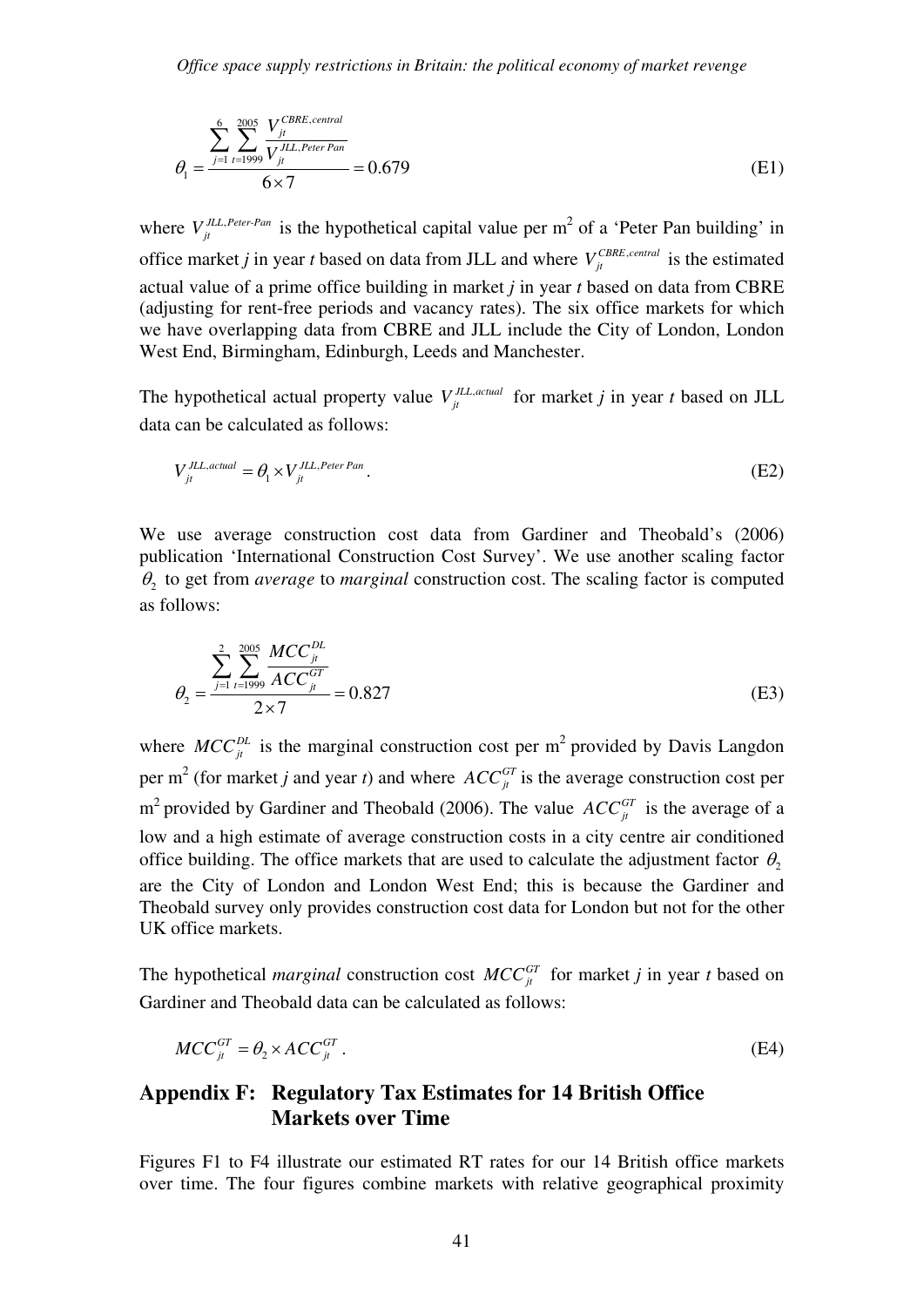(i.e., London office markets, South East office markets, Midlands and North office markets, and Scottish office markets). Note that the RT scales (y-axis) of the four figures are different, reflecting the regional differences in the magnitude of RT.



**Figure F1: Regulatory Tax (Central Estimate) London Office M arkets**

**Figure F2: Regulatory Tax (Central Estimate) South East Office M arkets**

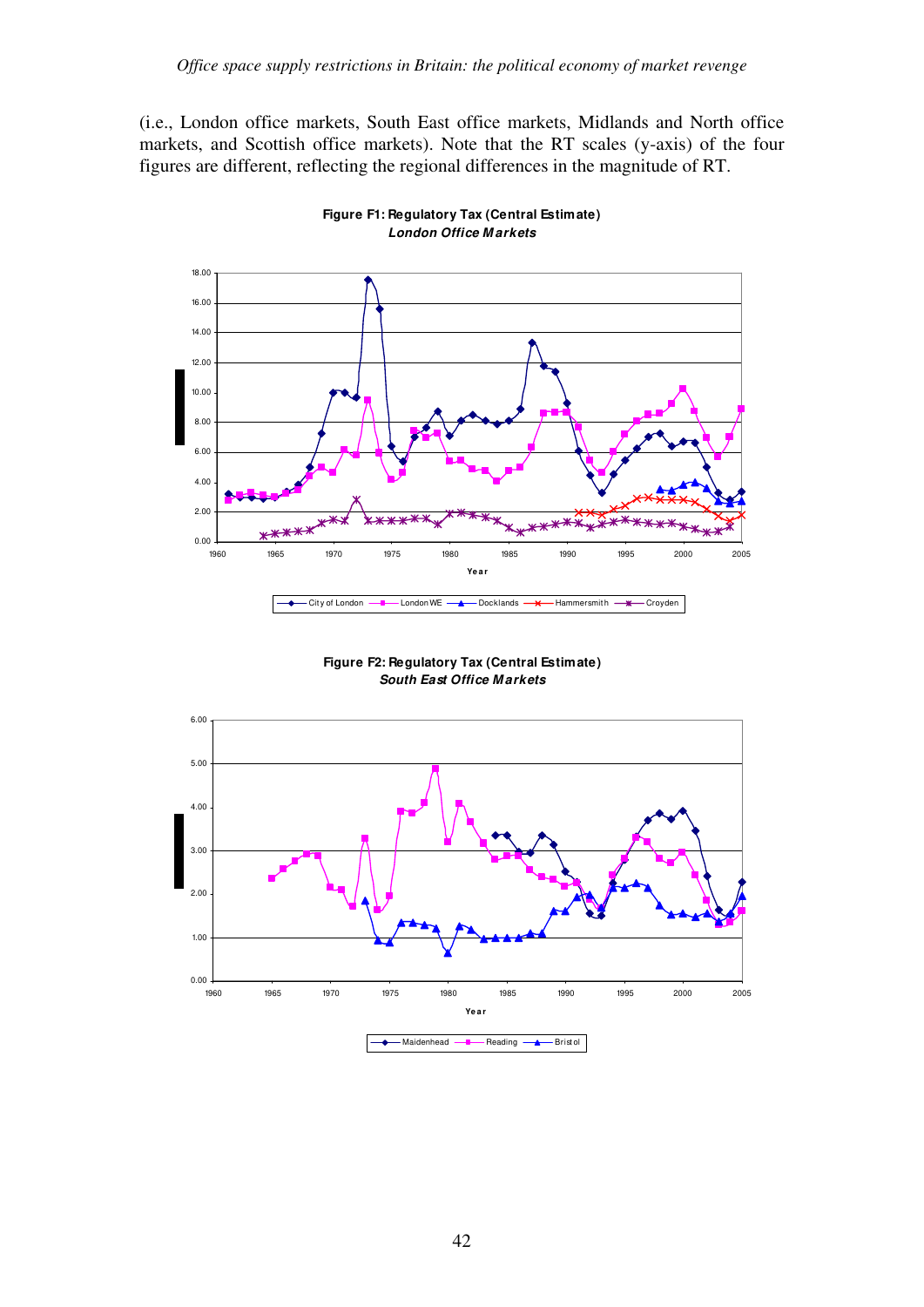

**Figure F3: Regulatory Tax (Central Estimate) M idlands and North Office M arkets**





## **Appendix G: Data Sources and Methodology Used to Calculate the Unemployment and Office Employment Growth Rates**

### **Unemployment Rate**

Below we describe the methodology used to compute comparable time series for local unemployment rates based on the available data sources that necessarily contain several structural breaks. First we describe the two primary data sources: the Labour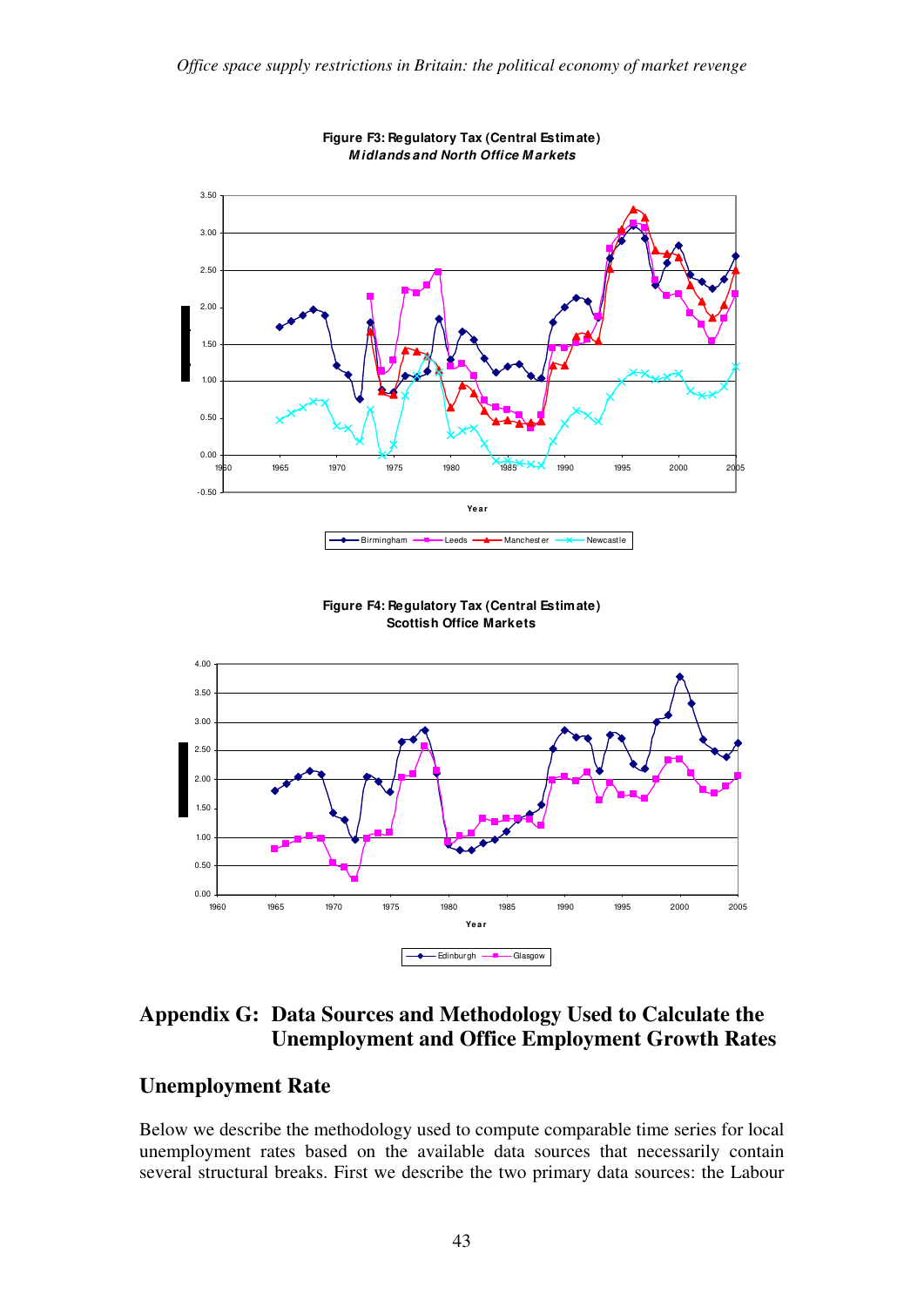Force Survey (LFS) (Local and Regional) and the Labour Gazette (Local and Regional). The LFS is, until 1999, not reliable for spatial units smaller than counties. The Gazette and its follow-up publications provide unemployment rates estimates but these are for a different concept: registered or claimant counts. Moreover the spatial units for which these registration based counts were published changed over time, from 'Office Area', to Travel to Work Areas and then to Local Authority areas. Our task therefore was to find a way of converting 'count' based numbers for small areas to a consistent survey based concept. We approached this by calculating the ratio of the survey based to count based values for the smallest area (always Standard Regions) for which both were available and then using this as an adjustment factor to convert the small area count-based values to 'survey equivalents'. We always chose the count-based rates for the areas most closely corresponding to the political administrative areas of the planning authorities controlling our office locations.

The above describes the general principles. We now explain how we computed our unemployment rate time-series in more detail. Finally we briefly describe the methods used to compute alternative unemployment rate time-series used to test the sensitivity of our results with respect to the unemployment rate estimation method.

#### **1. Data Sources**

#### Labour Force Survey Local

This survey provides unemployment rate data for Birmingham, Bristol, Croydon, Hammersmith and Fulham, Leeds, Manchester, Newcastle upon Tyne, Reading, Windsor and Maidenhead, Edinburgh and Glasgow. The precise sources used are:

1999-2003: "Local Area Labour Force Survey, District Area Unemployment rate: all people aged 16+, Mar-Feb" (www.nomisweb.co.uk)

2004-2005: "Annual Population Survey, District Area Unemployment rate: all people aged 16+, Apr-Mar" (www.nomisweb.co.uk)

#### Labour Force Survey Regional

Prior to the enlargement of the sample, survey-based data were available only at the regional level for Greater London, North/Northeast, Northwest, Southeast, Southwest, West Midlands, Yorkshire and Humberside and Scotland. The precise sources used are:

1973-1977: "Labour Force Survey 1973, 1975 and 1977". Series LFS no.1 Office of population censuses and surveys, London: HMSO. Unemployment rate: all people aged 16+.

1979: "Labour Force Survey 1979" Series LFS no.2 Office of population censuses and surveys, London: HMSO. Unemployment rate: all people aged 16+.

1981: "Labour Force Survey 1981". Series LFS no.3 Office of population censuses and surveys, London: HMSO. Unemployment rate: all people aged 16+.

1983: "Labour Force Survey 1983 and 1984". Series LFS no.4 Office of population censuses and surveys, London: HMSO. Unemployment rate: all people aged 16+.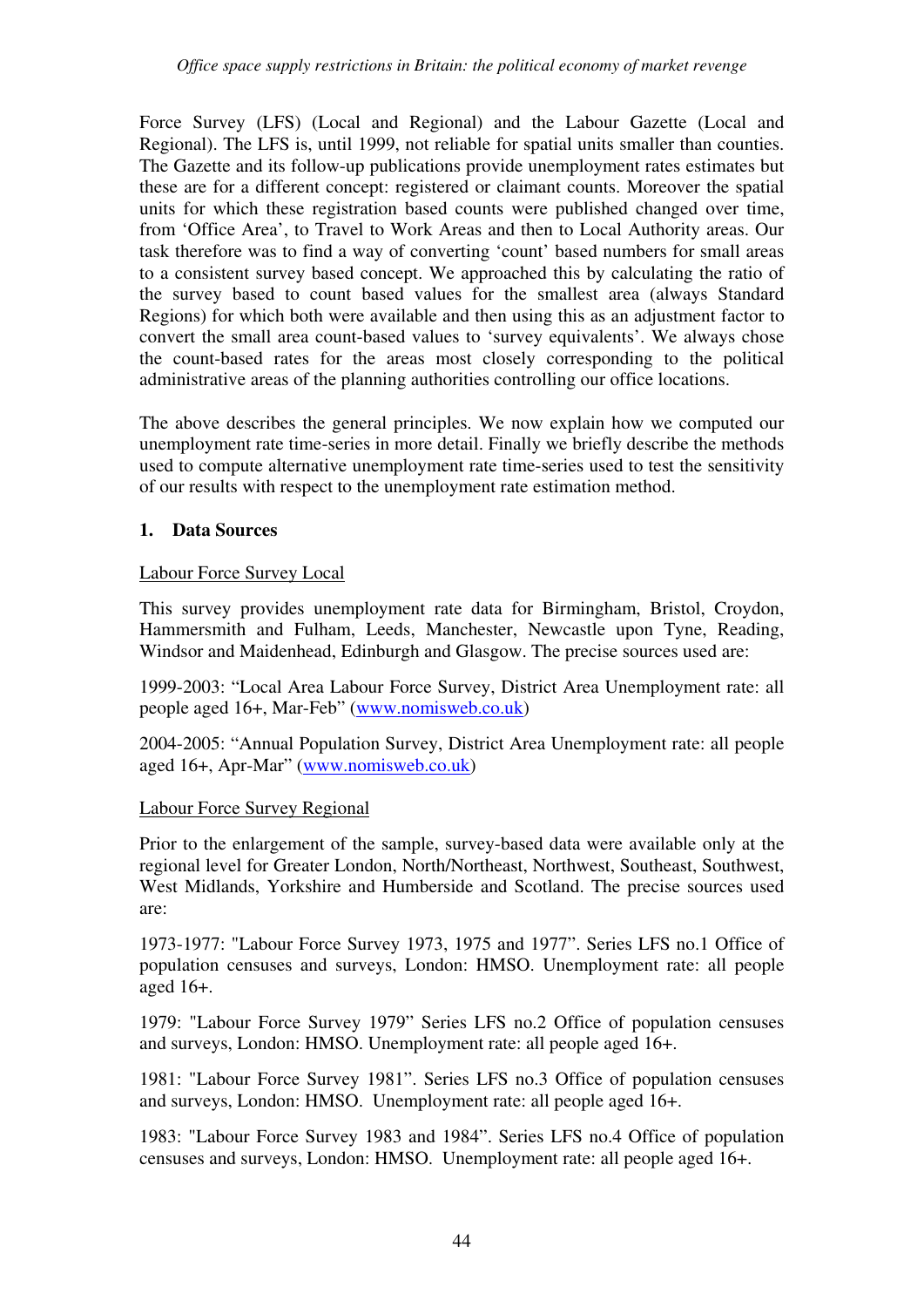1984-1991: "Labour Force Survey 1984-1991" Table 5.4 Unemployment rates for people aged 16+, by region of residence, United Kingdom, Spring 1984-91

1992-2003: "Labour Force Survey Quarterly: Old Unreweighted, Government Office Region Unemployment rate: all people aged 16+, Mar-May" (www.nomisweb.co.uk)

2004, 2005: www.nomisweb.co.uk "Annual Population Survey, Government Office Region Unemployment rate: all people aged 16+, Jan-Dec" (www.nomisweb.co.uk)

#### Labour Gazette Regional

This publication provides data for Greater London, North/Northeast, Northwest, Southeast, Southwest, West Midlands, Yorkshire and Humberside and Scotland.

We used the April 1960-2005 unemployment rates based on registered unemployed and then claimant counts for total unemployed 16+ as a percentage of the total workforce. These were reported in the 'Ministry of Labour Gazette' 1960-1967; continued by the 'Employment and Productivity Gazette' 1968-1970; continued by the 'Department of Employment Gazette' 1971-1978; then in the 'Employment Gazette' 1979-1995; and finally in 'Labour Market Trends' 1996-2005. All five are published by the Office for National Statistics.

#### Labour Gazette Local

This publication provides data relating to the local authority areas of Birmingham, Leeds, Bristol, Manchester, Reading, Greater London, Edinburgh, Glasgow, Newcastle upon Tyne, Tyneside, North Tyneside, South Tyneside, Slough and Berkshire for the month of April between 1960-2005 collected from 'Ministry of Labour Gazette' 1960-1967; continued by 'Employment and Productivity Gazette' 1968-1970; continued by 'Department of Employment Gazette' 1971-1978; continued by 'Employment Gazette' 1979-1995; continued by 'Labour Market Trends' 1996- 2005. A significant discontinuity in the series available for local areas arises from the fact that official reporting of the claimant or registered unemployed changed from the areas of employment offices to Travel to Work Areas (corresponding to one or more office areas) and then, in 1985, to local authority areas. The Labour Gazette under its current title 'Labour Market Trends' is published by the Central Statistical Office.

In 2002 the Gazettes switch from publishing employment rates based on "percent employee jobs and claimants" to "percent workforce jobs and claimants". We attempted to deal with this structural break by multiplying 2002-2005 local area unemployment rates by the following ratio:

$$
=\frac{\% \,\text{Employee jobs} \,\& \text{claimants}_{\text{April 2002}}}{\% \,\text{Workforce jobs} \,\& \text{claimants}_{\text{April 2002}}}\,. \tag{G1}
$$

April 1981 unemployment rates were missing for all local areas and so this data point was estimated by linearly interpolating the February (March 1981 also missing) and May 1981 values.

Maidenhead and Newcastle-Upon-Tyne underwent a series of adjustments due to discontinuities in data collection areas and methodology: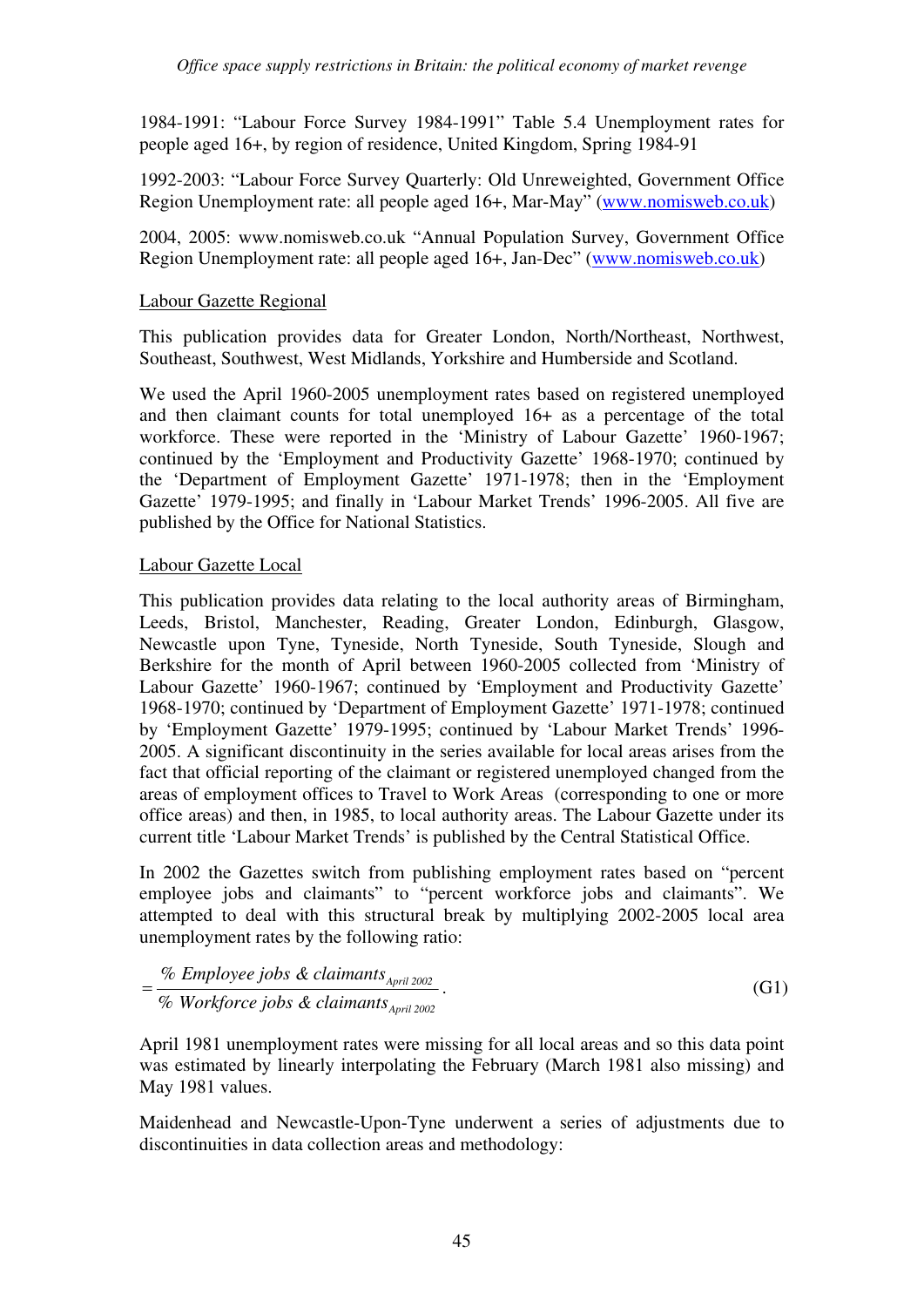#### *Maidenhead*

To adjust to a survey estimate of the unemployment rate we used the ratio for Berkshire but for early years registration/claimant count data was available only for Slough. We used registration/claimant count unemployment for the local authority of Windsor and Maidenhead when that became available from 1985. Finally, we used the LFS unemployment rate for Windsor and Maidenhead between 1999 and 2005, again with adjustments to make it comparable with Berkshire.

#### *Newcastle-Upon-Tyne*

Data for Newcastle-Upon-Tyne was collected for the Tyneside area between 1962 and 1978 (adjusted to make it comparable with Newcastle-Upon-Tyne), then for North and South Tyneside from 1978 to 1984 (again adjusted), then from Newcastle-Upon-Tyne (travel to work areas) between 1985 and 2005 (with no adjustments until 1998). The boundary definition of Newcastle-Upon-Tyne changed to "counties, unitary authorities, local authority districts" in 1999. We make a final adjustment for unemployment rates between 1999 and 2005 to reflect this change in boundary definition.

#### **2. Methodology Used to Compute Local Unemployment Rates Used in the Regression Analysis**

We use the Greater London unemployment rate for all 5 London office markets (City, West End, Docklands, Hammersmith, Croydon) in columns 1 and 2 of Table 6 (unemployment rate "measure 1"). For columns 3 and 4 of Table 6 and for Tables 7- 10 we use local unemployment rates for Hammersmith and Croydon (unemployment rate "measure 2).

We use different methods to compile consistent unemployment rate time-series for (i) local office markets outside London and (ii) the inner-London office markets of Hammersmith and Croydon. The methods are described below.

#### Local Office Markets outside London ("Local Areas")

We use *actual* LFS local area (not including Intra-London areas, see below) from 1999 to 2005.

Hypothetical LFS local area unemployment rates between 1960 and 1998 were estimated by assuming that the ratio between LFS and Labour Gazette regional claimant count/registered unemployment for each year was identical to the corresponding ratio between the hypothesized LFS and Labour Gazette local area claimant count/registered rates. This was done as follows for local area *j* in region *r* and year *t*:

$$
Hypothetical LFS local_{n} = Gazette local_{n} \times \frac{LFS regional_{n}}{Gazette regional_{n}}.
$$
\n(G2)

Prior to 1977, as well as 1978, 1980, 1982 we have no data on LFS regional unemployment. In order to estimate this data the ratios between the regional LFS and Labour Gazette claimant count/registered unemployment rates for the month of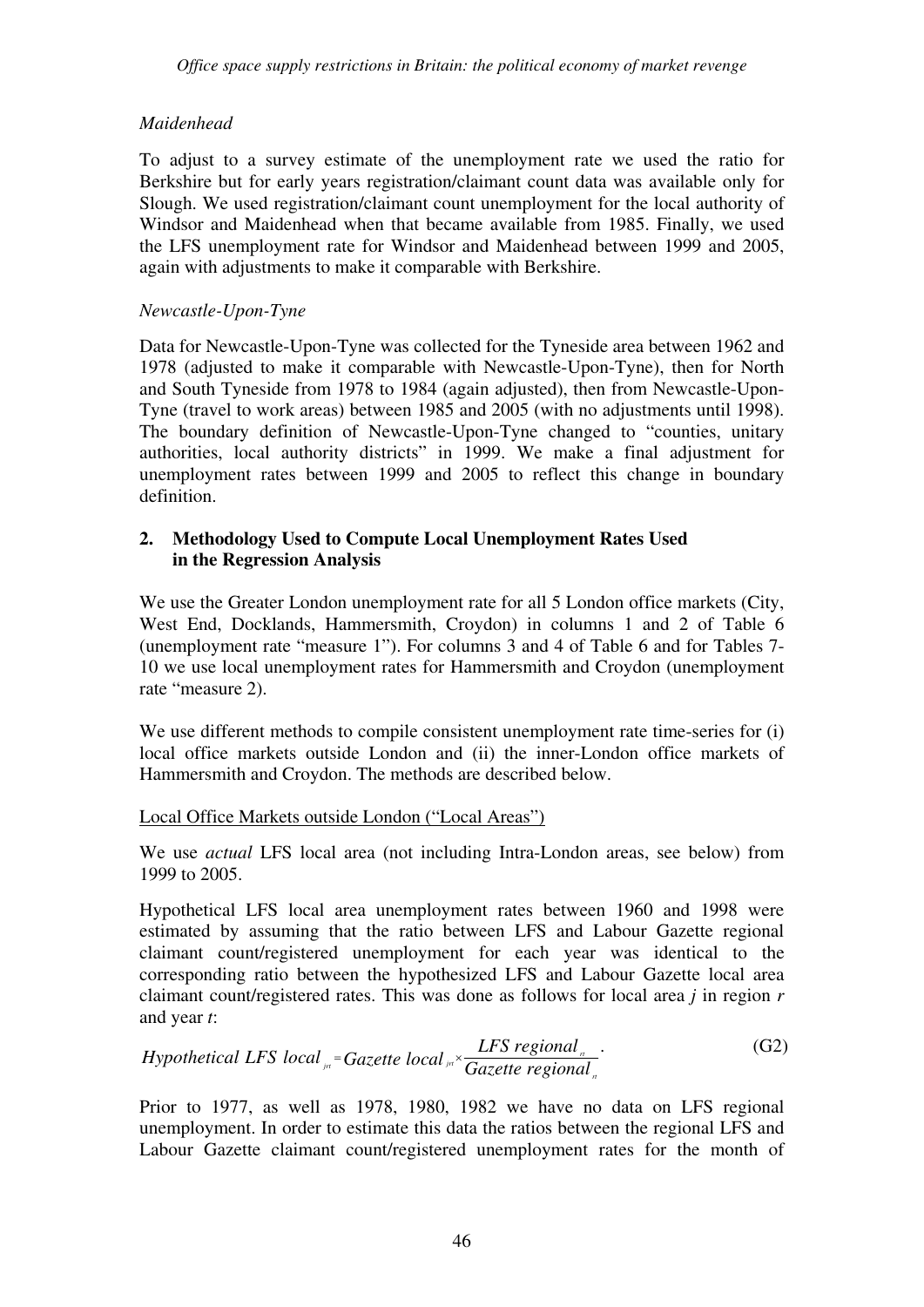April $^{20}$  are calculated for the existing LFS years. For the years in which LFS data does not exist, the April *LFS regional / Gazette claimant count/registration regional* ratios on either side of the missing years are linearly interpolated and then multiplied by the regional Labour Gazette claimant count/registration rates for the missing year to estimate the missing LFS values.

For years prior to 1977, the 1977 LFS / Labour Gazette claimant count/registration ratio is used to estimate hypothetical annual LFS values from Labour Gazette claimant count/registration unemployment rates for 1960-1976.

#### Intra-London Office Markets

We use *actual* LFS Greater London area or local area unemployment rates from 1999 to 2005.

The Labour Gazette has never produced local area unemployment rates for intra-London areas, and although the LFS began publishing intra-London unemployment rates from 1992, it appears that these statistics are not reliable prior to 1999. Therefore in order to produce intra-London unemployment rates prior to 1999, a hypothetical intra-London unemployment rate was created by multiplying the LFS Greater London (1977-1998) and hypothetical LFS Greater London (1960-1976) unemployment rates with the variation from the mean of intra-London areas in 1999. For example, for intra-London area *j* and year *t*:

*1999 jt jt 1999 = × LFS intra-London Hypothetical LFS intra-London LFS Greater London LFS Greater London*  $(G3)$ 

We use actual LFS Greater London area unemployment rates from 1978 to 2005. For years prior to 1977, we use the hypothetical LFS values (described above).

We bridge the years 1998 and 1999 (and adjust all years prior 1998) by assuming that the actual LFS values for 1999 and the imputed relative changes in unemployment rates prior to 1999 are accurate.

#### **3. Methodologies Used to Compute Alternative Unemployment Rate Measures**

In an attempt to assess the sensitivity of our results with respect to the methodology chosen to compute the unemployment rates, we calculated three sets of alternative unemployment rate measures (again two measures based on different assumptions about the relevant unemployment rate in Hammersmith and Croydon). The first method is to calculate hypothetical LFS unemployment rates for all years but not using actual LFS local area unemployment rates from 1999 to 2005. The second method is identical to the method described above except that hypothetical LFS values are used without bridging the structural break for years prior to 1999. The third method is again identical to the method described above except that for the five London markets and prior to 1999 we use hypothetical rather than actual GLA unemployment rates for the period between 1977 and 1998.

 $\overline{a}$ <sup>20</sup> Only April is used for Labour Gazette claimant count/registration unemployment rates because the LFS unemployment survey is generally conducted in April.